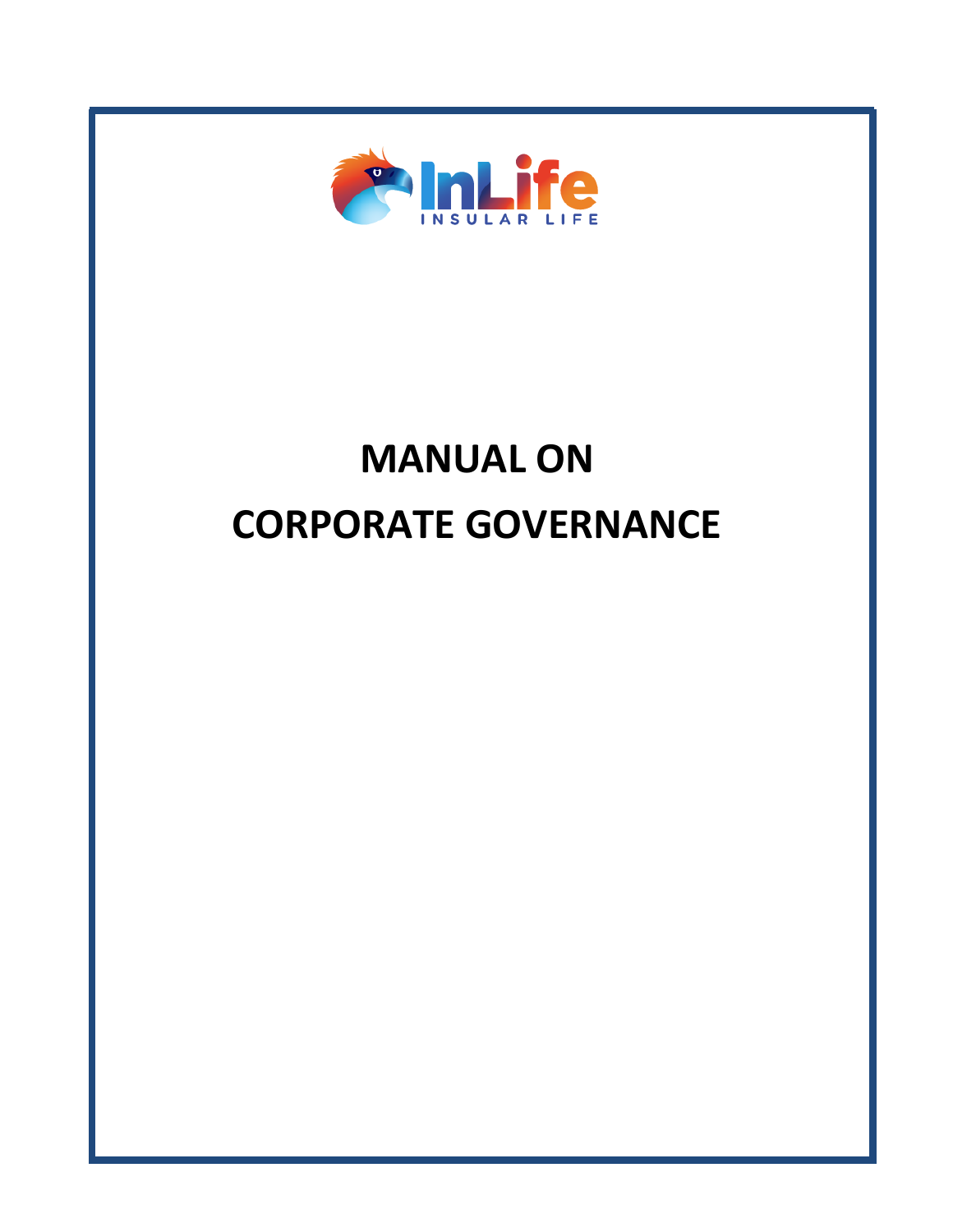## **Table of Contents**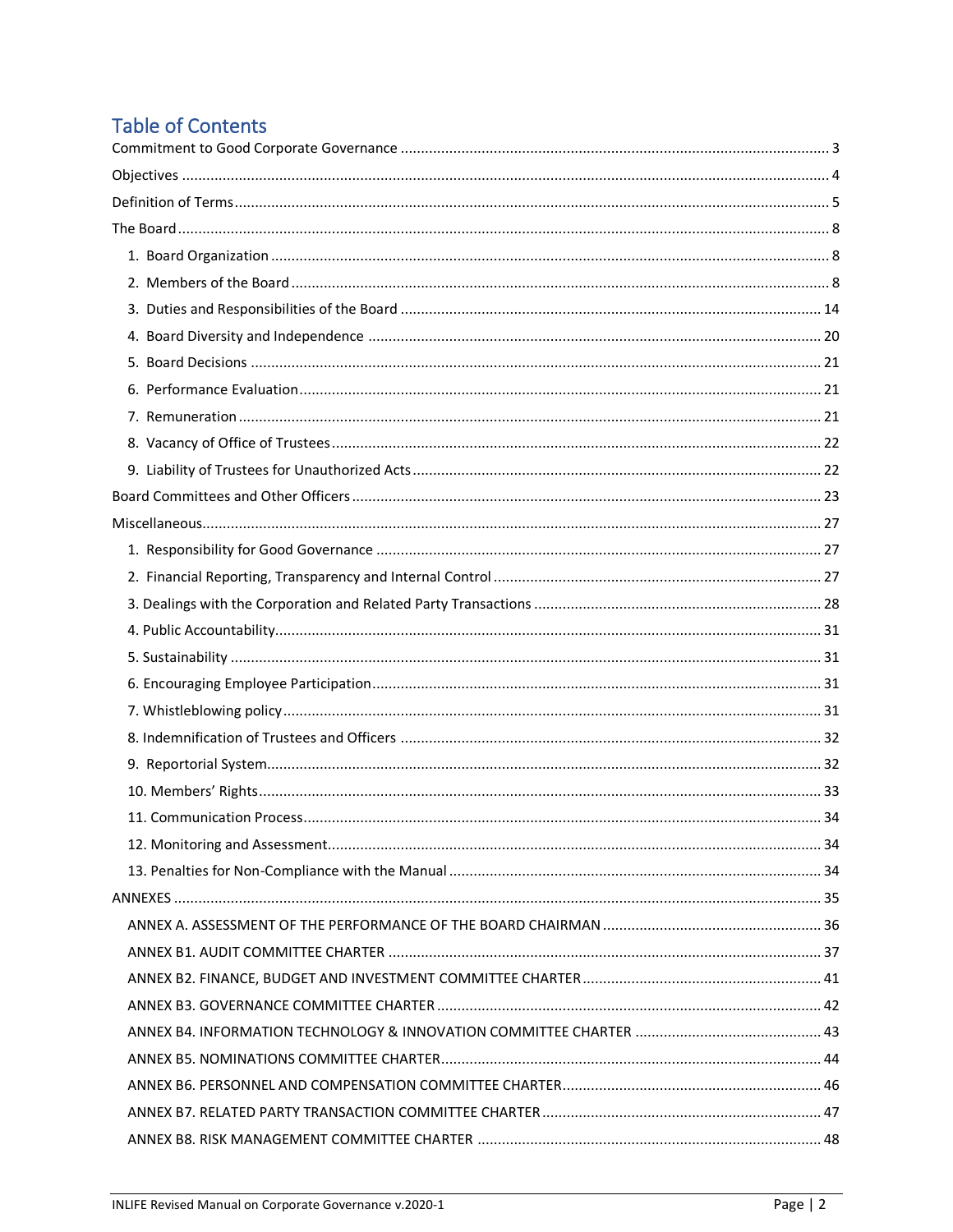<span id="page-2-0"></span>Commitment to Good Corporate Governance

The Board of Trustees and Management of Insular Life

hereby commit themselves to the principles and best practices contained in this Manual, and acknowledge that the same may guide the attainment of its Corporate goals.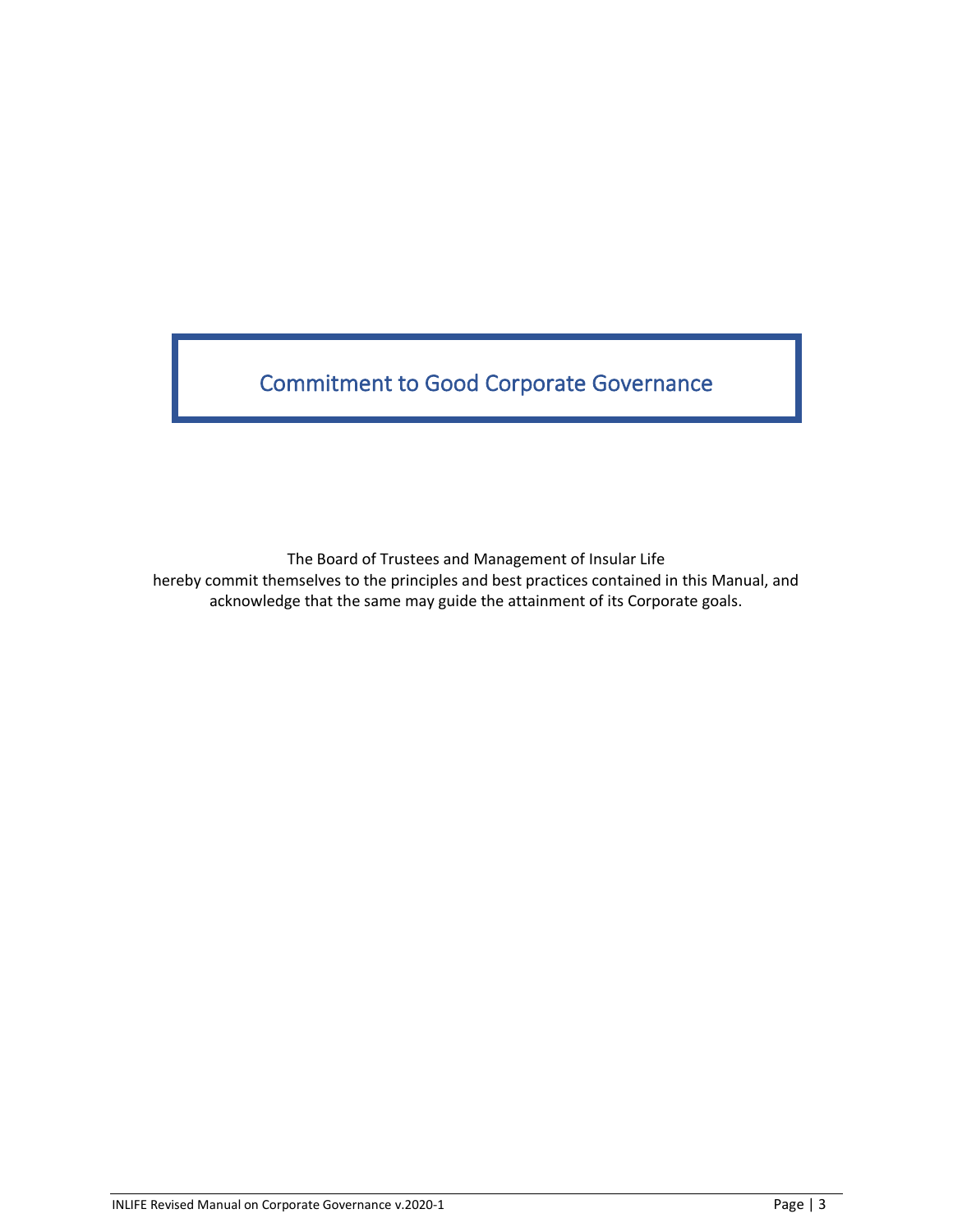# **Objectives**

<span id="page-3-0"></span>This Manual is primarily intended to implement the objectives of the Code of Corporate Governance issued by the Insurance Commission (IC) for the enhancement of the corporate accountability of insurers and intermediaries and promote the interests of the stakeholders specifically those of the policyholders, claimants and clients.

This Manual also institutionalizes the principles of good corporate governance in the entire organization. It provides general guidelines that would ensure that the Corporation's Management continues to enhance the value of the Corporation as it competes in an increasingly global market place.

The Corporation's Board of Trustees and Management, employees, and policyholders, believe that corporate governance is a necessary component of what constitutes sound strategic business management, and will therefore undertake every effort necessary to create awareness within the organization of the importance of good corporate governance.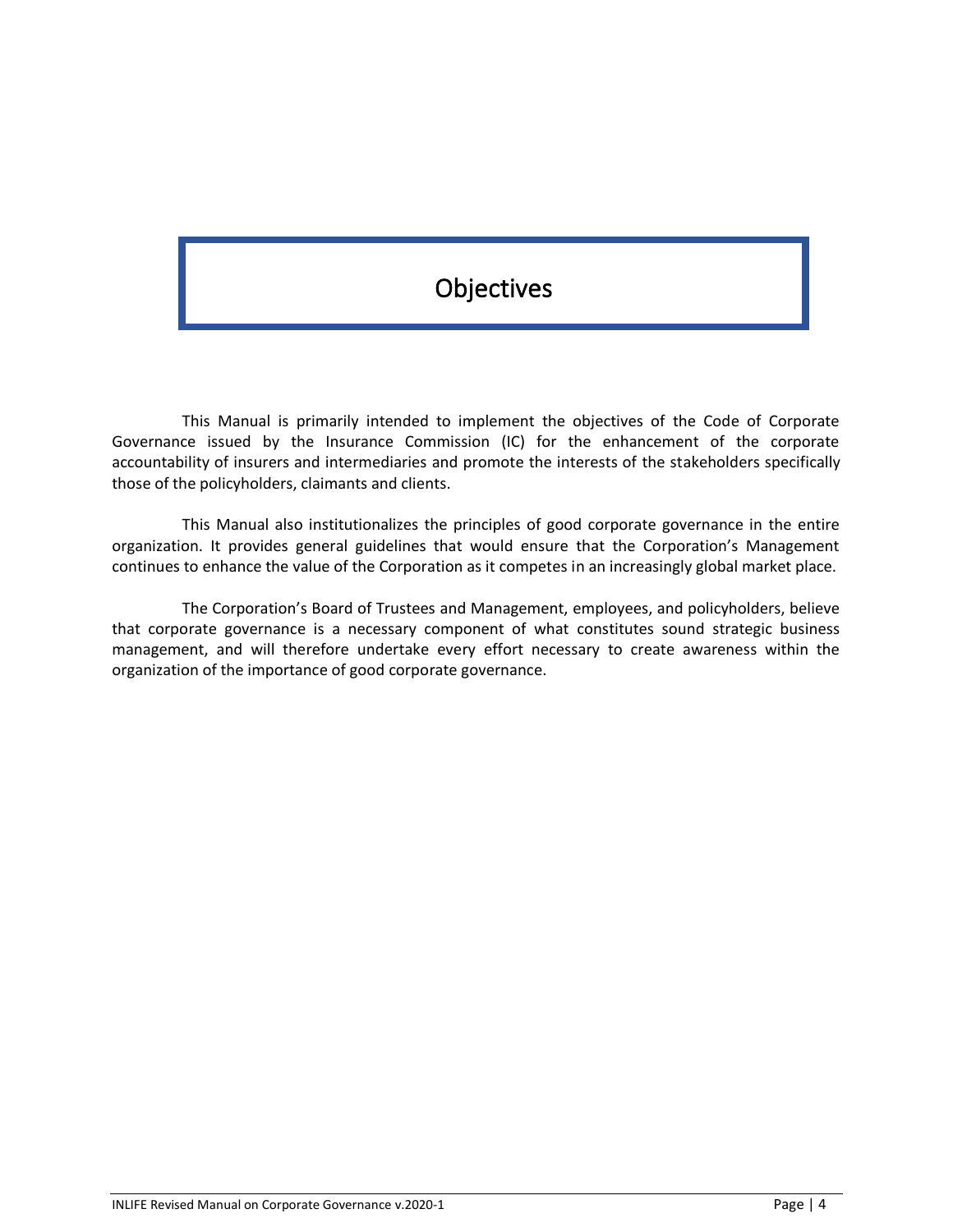# Definition of Terms

<span id="page-4-0"></span>The following are working definitions of terms used in this Manual:

- *Board of Trustees* –the collegial body that exercises the corporate powers of the Corporation. It conducts all businesses and controls or holds all properties of the Corporation.
- *Control Environment*  The control environment is composed of : (a) the Board which ensures that the Corporation is appropriately and effectively managed and controlled; (b) a Management that actively manages and operates the corporation in a sound and prudent manner; (c) the organizational and procedural controls supported by an effective management information system and risk management reporting system; and (d) the independent audit mechanisms to monitor the adequacy and effectiveness of the organization's governance, operations, information systems, to include reliability and integrity of financial and operational information, effectiveness and efficiency of operations, safeguarding of assets, and compliance with laws, rules, regulations, and contracts.
- *Corporate Governance*  is the system by which companies are directed and managed. It influences how the objectives of the company are set and achieved, how risk is monitored and assessed, and how performance is optimized.
- *Corporation/Company* as referred to in this Manual is Insular Life.
- *Executive Trustee*  refers to a Trustee who is at the same time appointed to head a department/unit within the corporate organization.
- *Independent Trustee*  refers to a person other than an officer or employee of the corporation, its parent or subsidiaries, or any other individual having any relationship with the corporation, which would interfere with the exercise of independent judgment in carrying out the responsibilities of a Trustee. This means that apart from the Trustee's fees and shareholdings, he should be independent of management and free from any business or other relationship which could materially interfere with the exercise of his independent judgment.
- **Internal Auditing** refers to an independent, objective assurance and consulting activity designed to add value and improve an organization's operations. It helps an organization accomplish its objectives by bringing a systematic, disciplined approach to evaluate and improve the effectiveness of risk management, control, and governance processes.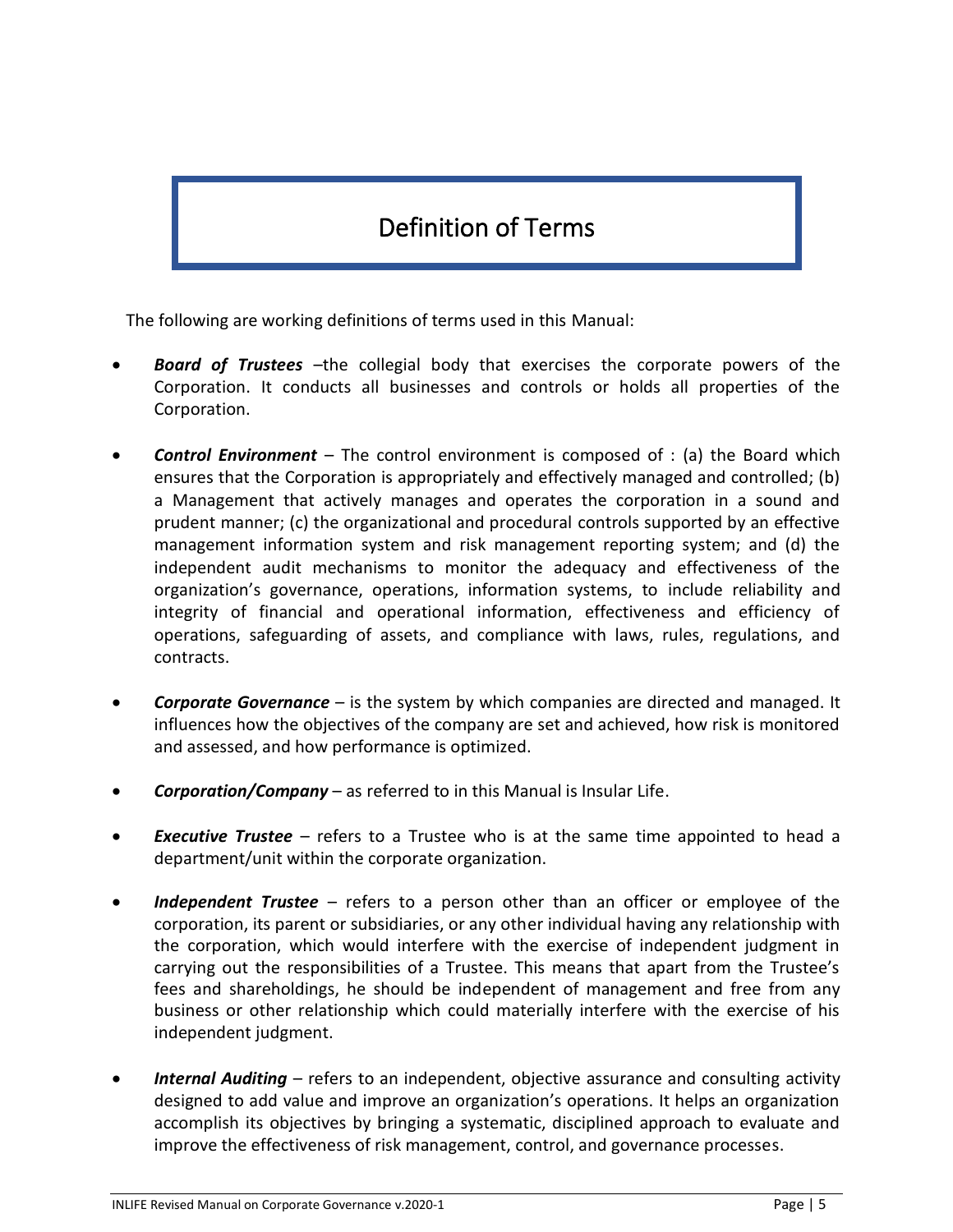- *Internal Control* refers to the process effected by the Corporation's Board of Trustees, management and other personnel, designed to provide reasonable assurance regarding the achievement of objectives in the effectiveness and efficiency of operations, the reliability of financial reporting, and compliance with applicable laws, regulations, and internal policies.
- *Independence*  refers to the environment which allows the person to carry out his/her work freely and objectively.
- **Management** refers to the body given the authority to implement the policies determined by the Board in directing the course/business activities of the Corporation.
- *Member*  Membership in the Corporation shall consist of its individual policyholders of life, health or accident insurance or annuity contracts and the master policyholder only of any group insurance policy or plan excluding individual certificate holders under such master policy.
- *Non-Executive Trustee*  refers to a Board Member with non-executive functions**.**
- *Objectivity* refers to unbiased mental attitude that requires the person to carry out his/her work in such manner that he/she has an honest belief in his/her work, work product and that no significant quality compromises are made. Objectivity requires the person not to subordinate his/her judgment to that of others.
- *Officer*  The Chairman of the Board of Trustees, the Chairman of the Executive Committee, the Vice Chairman of the Executive Committee, the President, the Vice Presidents, the Treasurer, the Assistant Treasurer, the Secretary, the Assistant Vice Presidents and the Assistant Secretary are officers of the Corporation.
- *Quorum*  The presence in person or by proxy of five (5) percent of the Members entitled to vote at any meeting shall constitute a quorum for the transaction of business unless otherwise provided for by law.
- *Related interests*  shall mean individuals related to each other within the fourth consanguinity or affinity, legitimate or common law, and two or more companies owned or controlled by a single individual or by the same family group or the same group of persons.
- *Related Party – Any party, individual, group or entity, as defined below:*
	- a. A trustee of the Company and/or its subsidiaries and affiliates;
	- b. An Officer of the Company and/or its subsidiaries and affiliates;
	- c. A close family member of a trustee or Officer of the Company and/or its subsidiaries and affiliates;
	- d. An entity which is a subsidiary or affiliate of the Company;
	- e. An entity which has an existing contractual relations with the Company;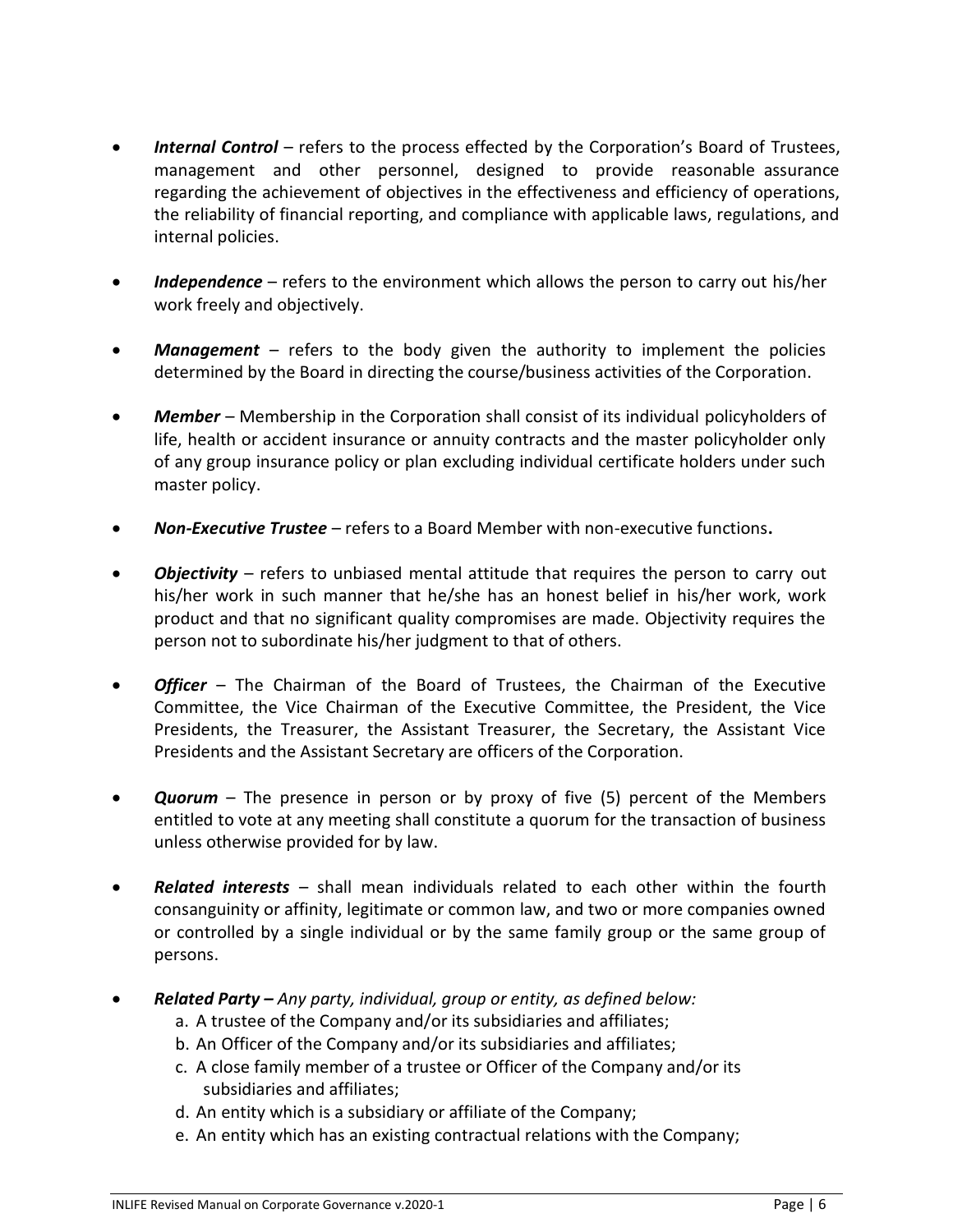- f. An entity which, together with the Company, has a joint venture/strategic interest with the same third party;
- g. An entity which provides a post-employment benefit plan for the employees of either the Company and/or its subsidiaries and affiliates;
- h. An entity which is controlled, jointly-controlled or is significantly influenced by a person identified in a, b and c.; and
- i. Such other parties, individuals, groups etc. as may be determined by the Company as a Related Party.
- *Related Party Transactions (RPTs)* **–** Other than insurance contracts, RPTs include any transactions referring to transfer of resources, services or goods between the Company and a Related Party, regardless of whether a price is charged. RPTs do not include the purchase of a life insurance contract which is sold by the Company in the ordinary course of its business.

RPTs shall be interpreted broadly to include not only transactions that are entered into with Related Parties but also outstanding transactions that were entered into with an unrelated party that subsequently becomes a Related Party.

- *Risk Management* procedure to minimize the adverse effect of a financial loss by (a) identifying potential sources of loss; (b) measuring the financial consequences of loss occurring; and (c) using controls to minimize actual losses or their financial consequences.
- *Significant influence* The power to participate in the financial and operating policy decisions of an entity but is not in control of those policies. Significant influence may be gained by chare ownership, statute or agreement.
- *Stakeholders*  refers to the group of policyholders, officers, employees, agents, suppliers, creditors and the community.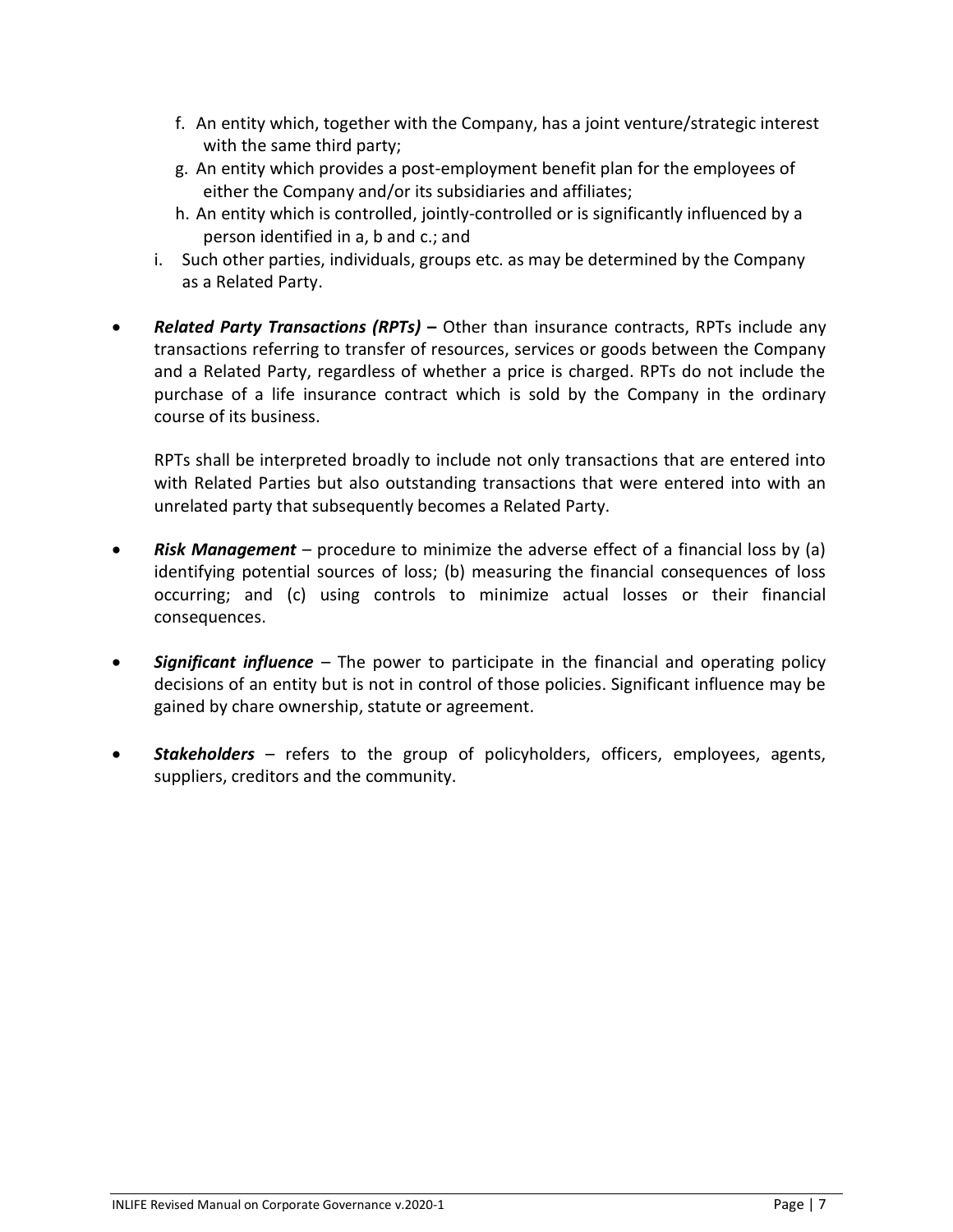# The Board

<span id="page-7-0"></span>The Company is headed by a competent, working Board that fosters the long-term success and sustainability of the corporation in a manner consistent with its corporate objectives and the longterm best interests of its stakeholders.

### <span id="page-7-1"></span>1. Board Organization

- 1.1 The Board of Trustees shall consist of nine (9) Trustees.
- 1.2 Immediately after their election, the Trustees shall meet, and shall elect, from among themselves, a Chairman of the Board of Trustees, a Chairman of the Executive Committee, a President, and at least four members for the Executive Committee. They shall likewise appoint a Secretary and Treasurer who need not necessarily be members of the Board.
- 1.3 The Board of Trustees may elect a Trustee-member of the Executive Committee as Vice Chairman of the Executive Committee who shall exercise all the powers and prerogatives of the Chairman of the Executive Committee in the latter's absence or illness.
- 1.4 The Board of Trustees should be composed of a majority of non-executive trustees who possess the necessary qualifications to effectively participate and help secure objective, independent judgment on company affairs and to substantiate proper checks and balances.

### <span id="page-7-2"></span>2. Members of the Board

- 2.1 Nomination
- a) Each year, the Nominations Committee shall deliver in writing to the Board of Trustees on or before the fourth Wednesday of January of such year for approval the names of persons as candidates for election as Trustees at the next Annual Members' Meeting. The number of candidates submitted shall be at least the same as the number of Trustees in the class to be elected at the next Annual Members' Meeting subject to the provisions of the Company By-laws.
- b) Members may nominate candidates for the Board of Trustees if made in writing by Seven Hundred Fifty (750) or more Members of the Corporation and such written nomination shall have been delivered to the Board of Trustees on or before the fourth Wednesday of January immediately preceding the Annual Regular Meeting, setting forth the name(s) of the nominees and his or their written acceptance of the nomination.
- c) The Nominations Committee undertakes the process of identifying the quality of Trustees aligned with the company's strategic directions and the possession of relevant experience for possible Board Committee memberships.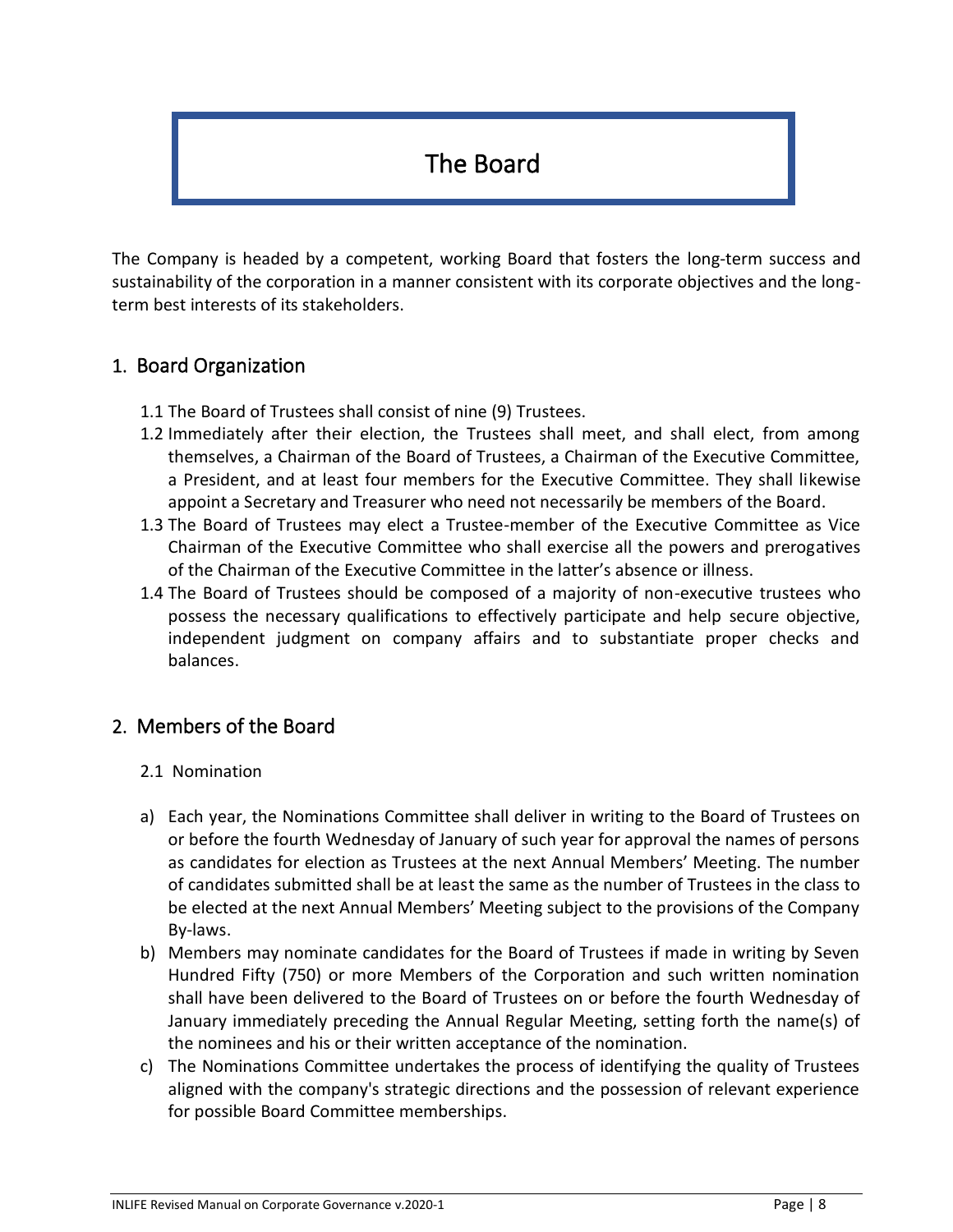#### 2.2 Election

a) At each Regular Members' meeting, an election shall be held of one class of Trustees to serve for three (3) years or until the election and qualification of their successors.

#### 2.3 Qualifications

- a) Any person who is a Member of the Corporation and a citizen and resident of the Philippines.
- b) Any person who is at least twenty-five (25) years old at the time of his appointment
- c) Any person possessed with the necessary, competence and experience, in terms of management capabilities and preferably in the field of insurance or insurance-related disciplines. In view of the fiduciary nature of insurance obligations, Trustees shall also be persons of integrity and credibility.

The members remain qualified for their positions individually.

#### 2.4 Disqualification

The following are grounds for disqualification of members of the Board:

#### *A. Permanent Disqualification*

- a) Any person who has been finally convicted by a competent judicial or administrative body of the following:
	- i. Any crime involving the purchase or sale of securities (e.g. proprietary or nonproprietary membership certificate, commodity futures contract, or interest in a common trust fund, pre-need plan, pension plan or life plan);
	- ii. Any crime arising out of the person's conduct as an underwriter, broker, dealer, investment company, investment adviser, principal distributor, mutual fund dealer, futures commission merchant, commodity trading advisor and/or floor broker; and
	- iii. Any crime arising out of his fiduciary relationship with a bank, quasi-bank, trust company, investment house or as an affiliated person of any of them.
- b) Any person who, by reason of any misconduct, after a hearing or trial, is permanently or temporarily enjoined by order, judgment or decree of the Securities and Exchange Commission (SEC) or any court or other administrative body of competent jurisdiction from:
	- i. Acting as an underwriter, broker, dealer, investment adviser, principal distributor, mutual fund dealer, futures commission merchant, commodity trading advisor, and/or a floor broker;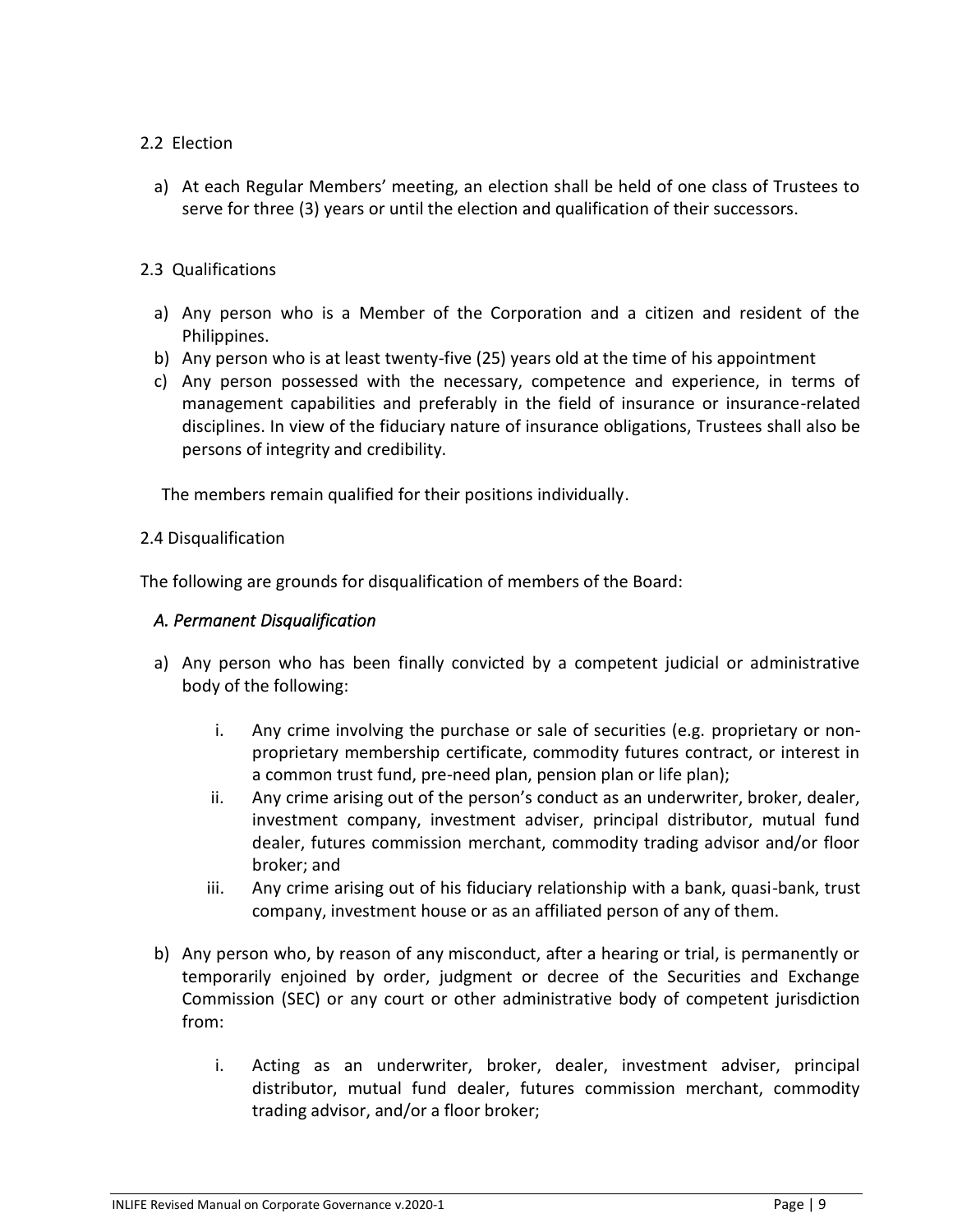- ii. Acting as a director, Trustee or officer of a bank, quasi-bank, trust company, investment house, investment company, or an affiliated person of any of them; and
- iii. Engaging in or continuing any conduct or practice in connection with any such activity or willfully violating laws governing securities, and banking activities.

Such disqualification shall also apply if such person is currently subject to an effective order of the SEC or any court or other administrative body denying, revoking or suspending any registration, license or permit issued under the Corporation Code, Securities Regulation Code, or any other law administered by the SEC or the Bangko Sentral ng Pilipinas (BSP), or under any rule or regulation promulgated by the SEC or the BSP, or otherwise restrained to engage in any activity involving securities and banking. Such person is also disqualified when he is currently subject to an effective order of a self-regulatory organization suspending or expelling him from membership or participation or from associating with a member or participant of the organization.

- c) Any person who, by reason of any misconduct, after a hearing or trial, is permanently or temporarily enjoined by order, judgment or decree of the Insurance Commission (IC) or any court or other administrative body of competent jurisdiction from:
	- i. Acting as an agent, underwriter, broker, intermediary, actuary, or adjuster; and
	- ii. Acting as a director, Trustee or officer of an insurance company, re-insurance company or any IC Regulated Entity.

Such disqualification shall also apply if such person is currently subject to an effective order of the IC or any court or other administrative body denying, revoking or suspending any registration, license or permit issued under the Insurance Code, or any other law issued, administered by the IC. Such person is also disqualified when he is currently subject to an effective order of a self-regulatory organization suspending or expelling him from membership or participation or from associating with a member or participant of the organization.

- d) Directors, trustees, officers or employees of closed insurance companies or any insurance intermediaries who were responsible for such institution's closure as determined by the insurance Commission.
- e) Any person finally convicted judicially or administratively of an offense involving moral turpitude, fraud, embezzlement, theft, estafa, counterfeiting, misappropriation, forgery, bribery, false oath, perjury or other fraudulent act or transgressions.
- f) Any person finally found by the SEC or a court or other administrative body to have willfully violated, or willfully aided, abetted, counseled, induced or procured the violation of any provision of the Securities Regulation Code, the Corporation Code, or any other law administered by the SEC or the BSP, or any rule, regulation or order of the SEC or the BSP, or who has filed a materially false or misleading application, report or registration statement required by the SEC, or any rule, regulation or order of the SEC.
- g) Any person judicially declared to be insolvent, bankrupt, or unable to enter into a contract.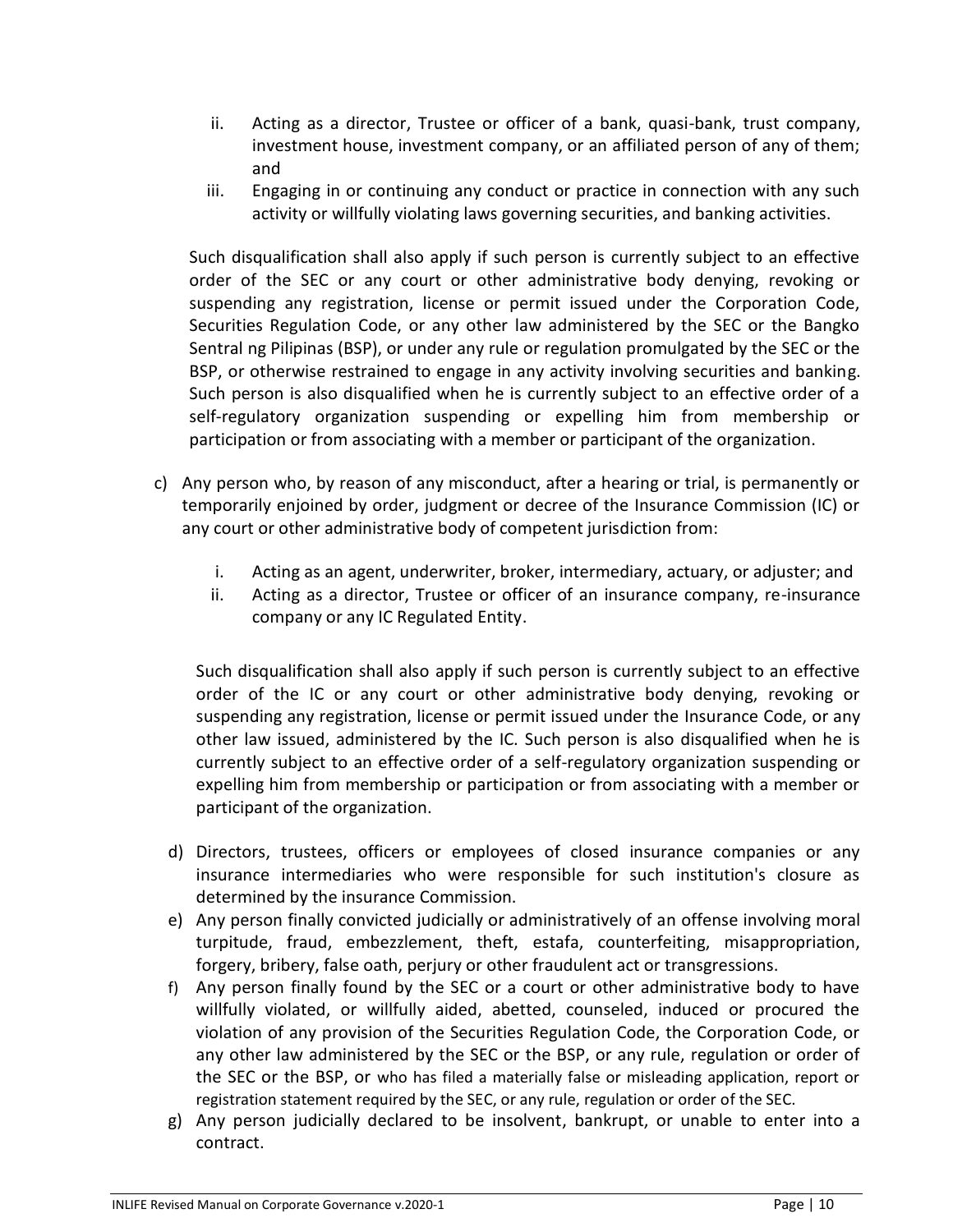- h) Any person finally found guilty by a foreign court or equivalent financial regulatory authority of acts, violations or misconduct similar to any of the acts, violations or misconduct listed in paragraphs (a) to (g) hereof.
- i) Any affiliated person who is ineligible, by reason of paragraphs (a) to (g) hereof to serve or act in the capacities listed in those paragraphs.
- j) Conviction by final judgment of an offense punishable by imprisonment for a period exceeding six (6) years, or a violation of the Corporation Code, committed within five (5) years prior to the date of his election or appointment.
- k) Any person engaged in any business that competes or is antagonistic to that of the Corporation.
	- i. Without limiting the generality of the foregoing, a person shall be deemed to be so engaged if he is a director, trustee, officer, stockholder, employee, agent or general agent, officer or employee of a general agent, of any corporation engaged in a business which the Board, by at least two-thirds (2/3) vote, determines to be competitive or antagonistic to that of the Corporation.
- l) Any person who is an agent or general agent of the Corporation, or an employee, officer, trustee, or stockholder of said agent or general agent.
- m) Any person who is an insurance broker or an employee, officer, trustee, or stockholder of such insurance broker.
- n) Any person who is determined by the Board of Trustees by at least two-thirds (2/3) vote to be the nominee of any person set forth in paragraphs (i) to (k).
	- i. In determining whether or not a person is a nominee of another, the Board may take into account such factors as business and family relationships.

### *B. Temporary Disqualification*

Meanwhile, any of the following shall be a ground for the temporary disqualification of a Trustee:

- a) Refusal to fully disclose the extent of their business interests when required pursuant to a provision of law or of a circular, memorandum or rule or regulation of the Insurance Commission, the Securities Regulation Code and its Implementing Rules and Regulations.
	- $\triangleright$  This disqualification shall be in effect as long as his refusal persists.
- b) Absence or non-participation for whatever reason/s for more than fifty percent (50%) of all meetings, both regular and special, of the Board of Trustees during his incumbency, or any twelve (12) month period during said incumbency.
	- $\triangleright$  This disqualification applies for purposes of the succeeding election.
- c) Dismissal/termination from Trusteeship in another corporation for cause.
	- $\triangleright$  This disqualification shall be in effect until he has cleared himself of any involvement in the alleged irregularity.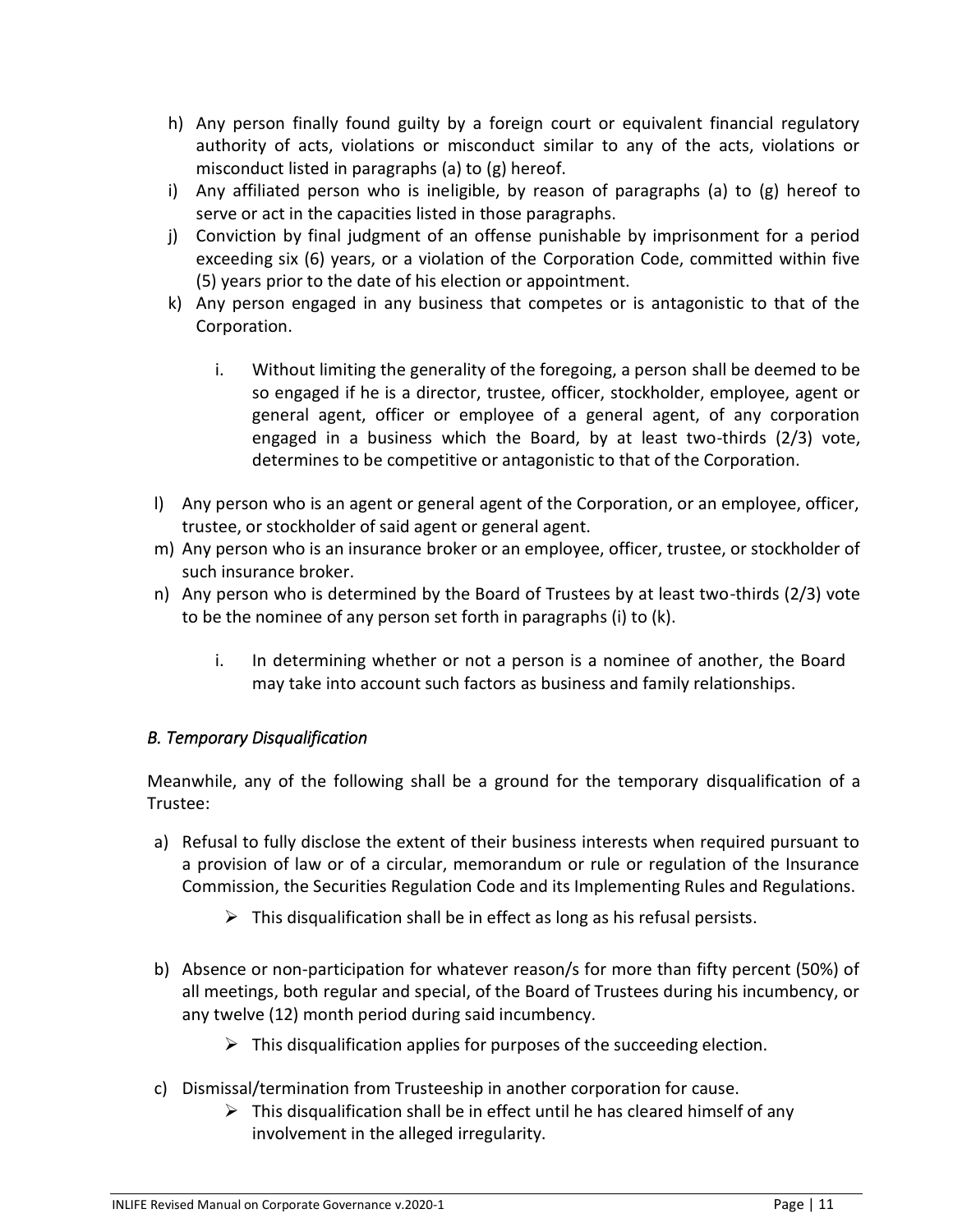- d) Being a Director, Trustee or Officer of closed insurance companies and insurance intermediaries pending clearance from the Insurance Commission;
- e) Being under preventive suspension by the Corporation. If the Trustee becomes an Officer or employee of the same Corporation, he shall be automatically disqualified from being a Trustee.
- f) Conviction that has not yet become final referred to in the grounds for the disqualification of Trustees.
- g) Failure to observe/discharge of duties and responsibilities prescribed under existing regulations. This disqualification applies until the lapse of the specific period of disqualification by the IC.
- h) Failure to attend the special seminar on corporate governance. This disqualification applies until attendance at such seminar or its equivalent.
- i) Having derogatory records with the NBI, court, and police involving violation of any law, rule or regulation of the government or any of its instrumentalities adversely affecting the integrity and/or ability to discharge the duties of a Trustee. This disqualification applies involvement in the alleged irregularity has been cleared;
- j) Having delinquency in the payment of obligations as defined hereunder:
	- i. Delinquency in the payment of obligations means that obligations of a person with the insurance company or its related companies where he/she is a director, trustee or officer; or at least two obligations with other insurance companies, under different credit lines or loan contracts;
	- ii. Obligations shall include all borrowings from an insurance company, or its related companies obtained by:
		- 1. A director, trustee or officer for his own account or as the representative or agent of others or where he/she acts as a guarantor, endorser, or surety for loans from such institutions;
		- 2. The spouse or child under the parental authority of the Trustee;
		- 3. Any person whose borrowings or loan proceeds were credited to the amount of, or used for the benefit of Trustee or officer;
		- 4. A partnership of which the Trustee or officer, or his/her spouse is the managing partner or a general partner owning a controlling interest in the partnership; and
		- 5. A corporation, association or firm wholly-owned or majority of the capital is contributed by any or a group of persons mentioned in the foregoing items 1, 2, and 4:

This disqualification should be in effect as long as the delinquency persists.

#### 2.5 Independent Trustee

The Board shall be composed of at least two (2) Independent Trustees to ensure that strong independent element and sufficient check and balance exist. They shall serve for a maximum of nine (9) years.

An **Independent Trustee** shall refer to a person who –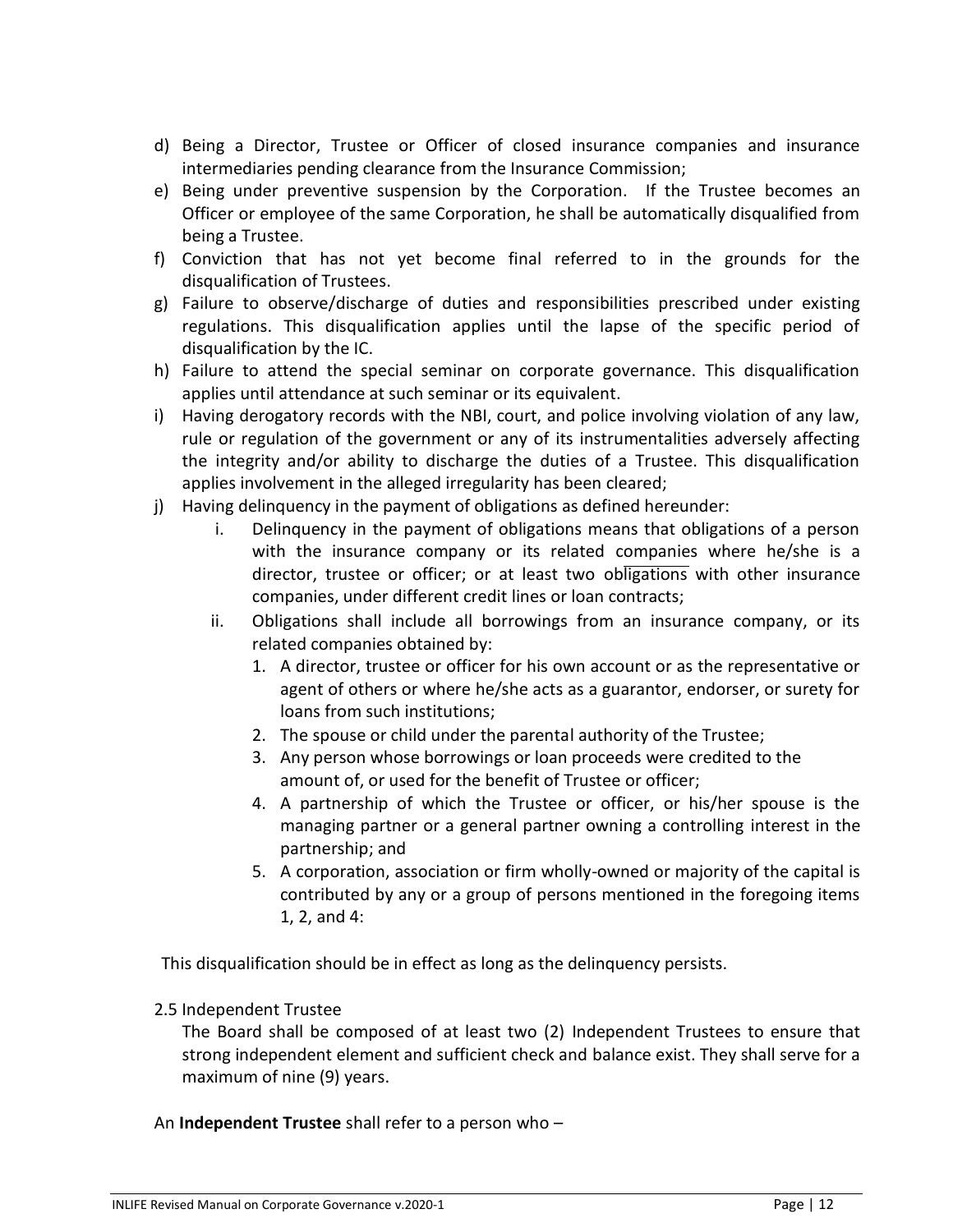- 1. is not or was not a regular director, officer or employee of the covered entity, its subsidiaries, affiliates or related companies during the past three (3) years counted from the date of his election/appointment;
- 2. is not or was not a regular director, officer, or employee of the covered entity's substantial stockholders and their related companies during the past three (3) years counted from the date of his election/appointment;
- 3. is not an owner of more than two percent (2%) of the outstanding shares or a stockholder with shares of stock sufficient to elect one (1) seat in the board of directors of the covered entity, or in any of its related companies or of its majority corporate shareholders;
- 4. is not a relative by affinity or consanguinity within the fourth (4th) degree of a director, officer, or stockholder holding shares of stock sufficient to elect one (1) seat in the board of the covered entity or any of its related companies or of any of its substantial stockholders;
- 5. is not acting as a nominee or representative of any director or substantial shareholder of the covered entity, any of its related companies or any of its substantial shareholders;
- 6. is not or was not retained as professional adviser, auditor, consultant, agent or counsel of the covered entity, any of its related companies or any of its substantial shareholders, either in his personal capacity or through his firm during the past three (3) years counted from the date of his election/appointment;
- 7. is not a securities broker-dealer of listed companies and registered issuers of securities. "Securities broker-dealer" refers to any person holding any office of trust and responsibility in a broker-dealer firm, which includes, among others, a director, officer, principal stockholder, nominee of the firm to the Exchange, an associated person or salesman, and an authorized clerk of the broker or dealer;
- 8. is independent of management and free from any business or other relationship, has not engaged and does not engage in any transaction with the covered entity or with any of its related companies or with any of its substantial shareholders, whether by himself or with other persons or through a firm of which he is a partner or a company of which he is a director or substantial shareholder, other than transactions which are conducted at arm's length and could not materially interfere with or influence the exercise of his judgment;
- 9. was not appointed in the covered entity, its subsidiaries, affiliates or related companies as Chairman "Emeritus", "Ex-Officio", Regular Directors, Officers or Members of any Advisory Board, or otherwise appointed in a capacity to assist the board of directors in the performance of its duties and responsibilities during the past three (3) years counted from the date of his election/appointment;
- 10. is not affiliated with any non-profit organization that receives significant funding from the covered entity or any of its related companies or substantial shareholders; and
- 11. is not employed as an executive officer of another company where any of the covered entity's executives serve as regular directors. Related company refers to (a) the covered entity's holding/parent company; (b) its subsidiary or affiliate; (c) subsidiaries of its holding/parent company; or (d) a corporation where a covered entity or its majority stockholder own such number of shares that will allow/enable such person or group to elect at least one (1) member of the board of directors or a partnership where such majority stockholder is a partner.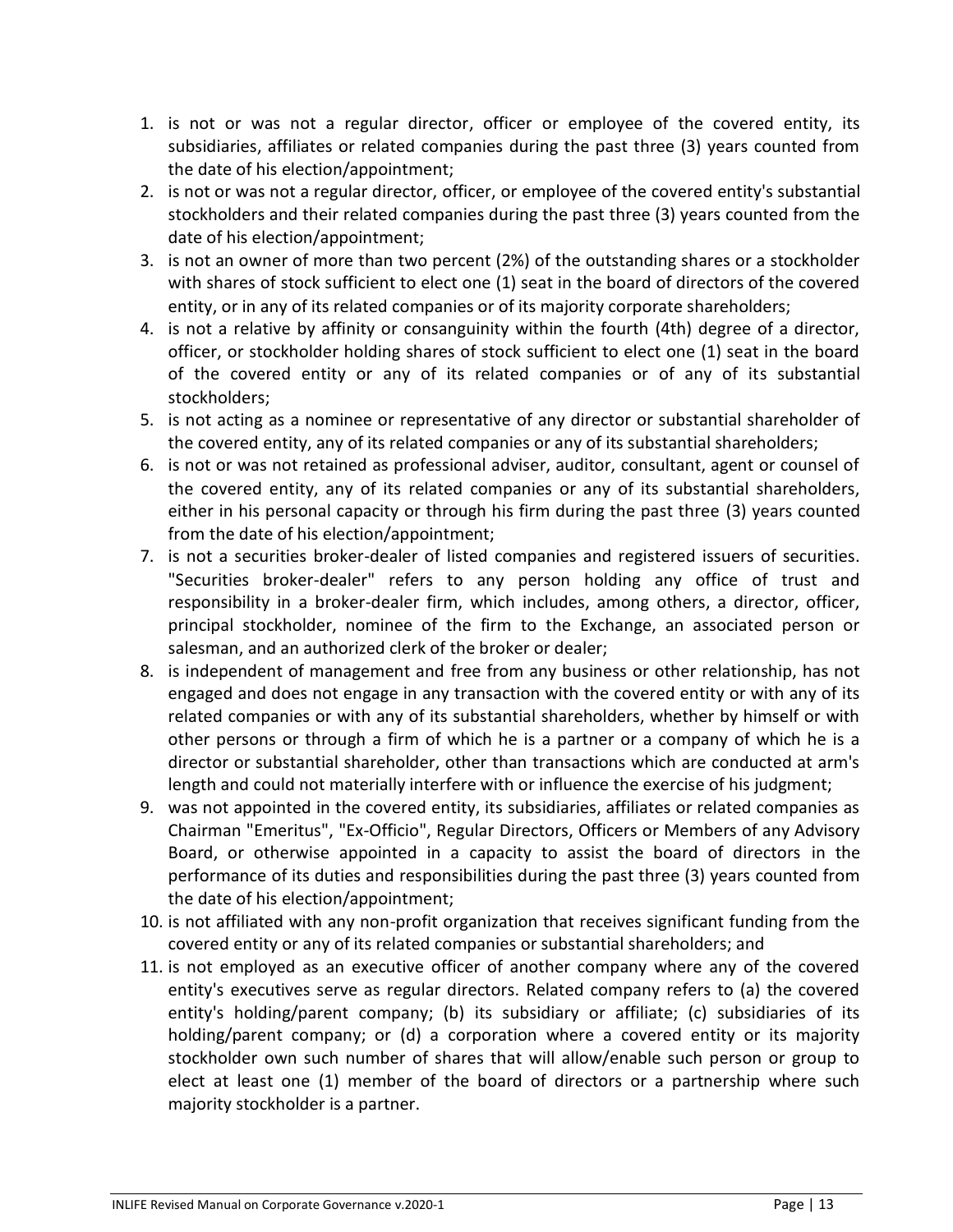Related company refers to (a) the covered entity's holding/parent company; (b) its subsidiary or affiliate; (c) subsidiaries of its holding/parent company; or (d) a corporation where a covered entity or its majority stockholder own such number of shares that will allow/enable such person or group to elect at least one (1) member of the board of directors or a partnership where such majority stockholder is a partner.

### <span id="page-13-0"></span>3. Duties and Responsibilities of the Board

A Trustee's office is one of confidence and reliance. He shall act in the best interest of the Corporation in a manner characterized by transparency, accountability, and fairness. He shall exercise leadership, prudence and integrity in directing the corporation towards sustained progress over the long term.

To ensure good governance of the Corporation, the Board shall establish the Corporation's vision and mission, strategic objectives, action plans, reporting process, policies and procedures that will guide and direct the activities of the Corporation. The Board shall also establish a systematic mechanism for monitoring and reviewing Management's performance towards the attainment of the Corporation's short-and long-term strategic objectives.

#### **3.1 General Duties and Functions**

To ensure a high standard of best practice for good corporate governance for the Corporation and its stakeholders, the Board of Trustees shall strive to fulfill to its greatest ability the following powers, duties, and attributes, in addition to those assigned to it by the Corporation Code and other sections of the Corporation's By-Laws:

- a) Install a process of selection and training to ensure a mix of competent members of the Corporation's Board of Trustees and its Management, each of whom can add value and contribute independent judgment to the formulation of sound corporate objectives, strategies, action plans and policies, specifically:
	- i. Appoint or provide for the appointment of the Chief Executive Officer (CEO), the President (if different from the CEO), Vice Presidents and Assistant Vice Presidents, or such other positions who need not necessarily be members of the Board of Trustees, Attorneys in Fact, Managers, Assistant Managers, Assistant Secretaries and Legal Counsel for the Corporation, and fix their duties, responsibilities and powers;
	- ii. Provide the Trustees on-going or continuous professional education programs and the Board shall assess the adequacy of Trustee development and education for individual Trustees and for the Board as a team.
	- iii. Review performance of the Board and senior management, and succession planning including the replacement, appointment, training and remuneration of senior executive officers to ensure that there is balance of appropriate skills within the Board and the company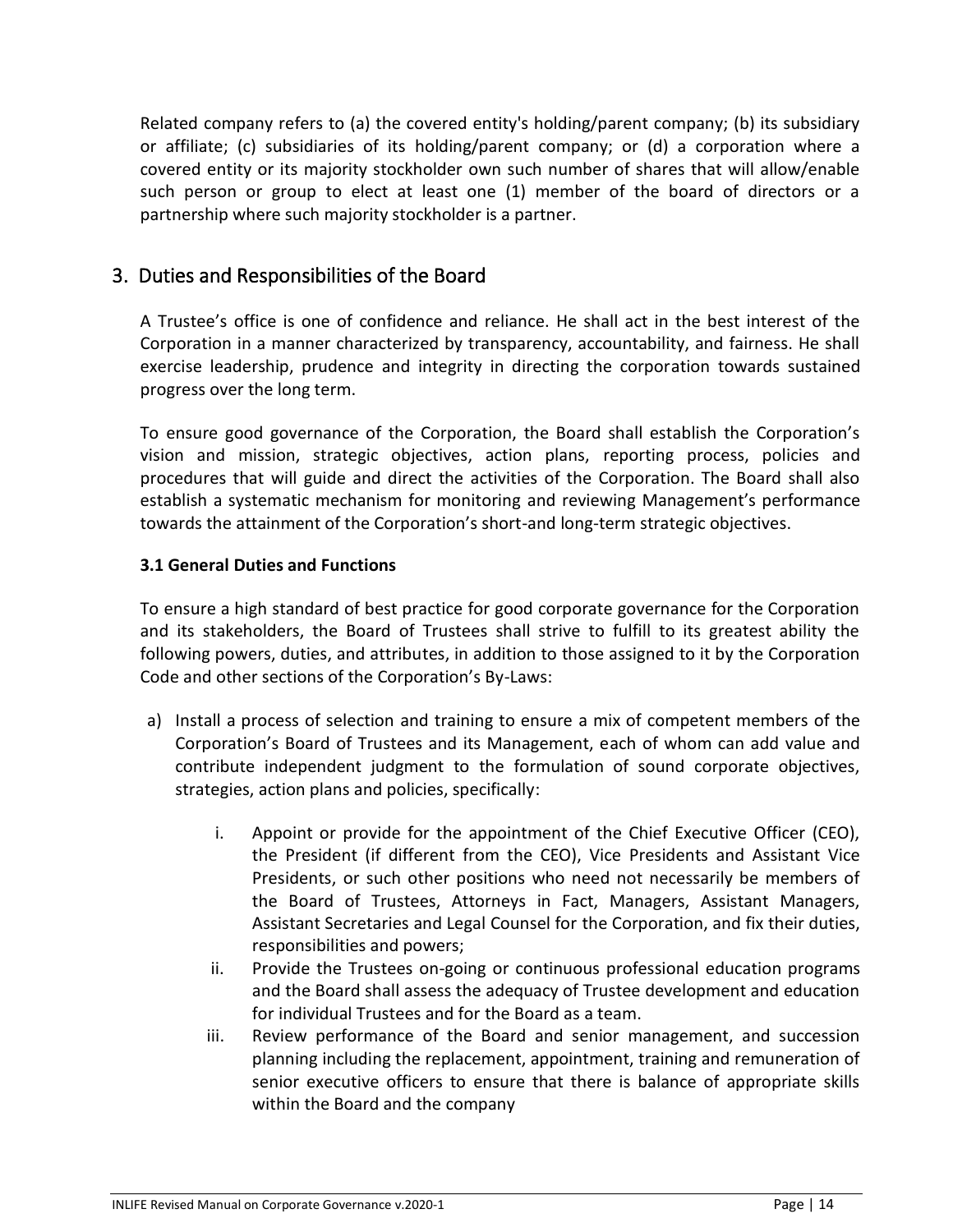- The Non-executive Trustees, led by the independent Trustee, shall meet annually without the Chairman's presence to appraise the chairman's performance and on other such occasions deemed appropriate.
- Performance evaluation of the Chairman is conducted by Non-executive Trustees.
- iv. Appoint a Corporate Secretary;
- v. Appoint qualified officers according to the "Fit and Proper" standards of the IC's Code of Corporate Governance
- vi. Adopt a professional development program for members of the Corporation's management and general employee force, as well as a succession planning for senior management;
- b) Determine the Corporation's purpose, its vision/mission and core values, its corporate objectives, its specific strategies and action plans to support the attainment of its objectives, and general policies that would ensure its survival and continued growth. Specific to this duty are the following:
	- i. Determine the forms and conditions of all types of insurance policies that may be issued and the time for the commencement of placing them in the insurance market;
	- ii. Determine the period, manner and conditions under which the Corporation shall engage in the kinds of business comprised in its Articles of Incorporation;
	- iii. Establish and adopt a schedule of matters and authorities specifically reserved for its decision as a safeguard against the risk of mis-judgment or deliberate illegal or irregular practices, which shall include the following matters:
		- Acquisition and disposal of assets or the Corporation or of its subsidiaries that are material in nature;
		- Related-party transactions of a material nature;
		- Authority levels for core functions of the Corporation;
		- Organizational structure job description and authority limits for the Chief Executive Officer, including any changes thereto.
		- Corporate policies on investments, underwriting, reinsurance, claims management;
		- Out-sourcing of core business functions.
		- Making major contributions to philanthropic organizations and NGOs.
- c) Determine the manner in which the corporate capital shall be invested, subject to the provisions of Article 2 of the Corporation's By-Laws, a resolution being required for each investment or loan, except investments or loans of relatively small amounts, which the Board by resolution may authorize certain officers to approve subject to specified guidelines, and except insurance policy loans in accordance with policy provisions;
	- i. In instances when there would be mergers, acquisitions and/or takeover requiring Policyholder-members' approval, the Board shall appoint an independent party to evaluate the fairness of all aspects of the transaction including its transaction price.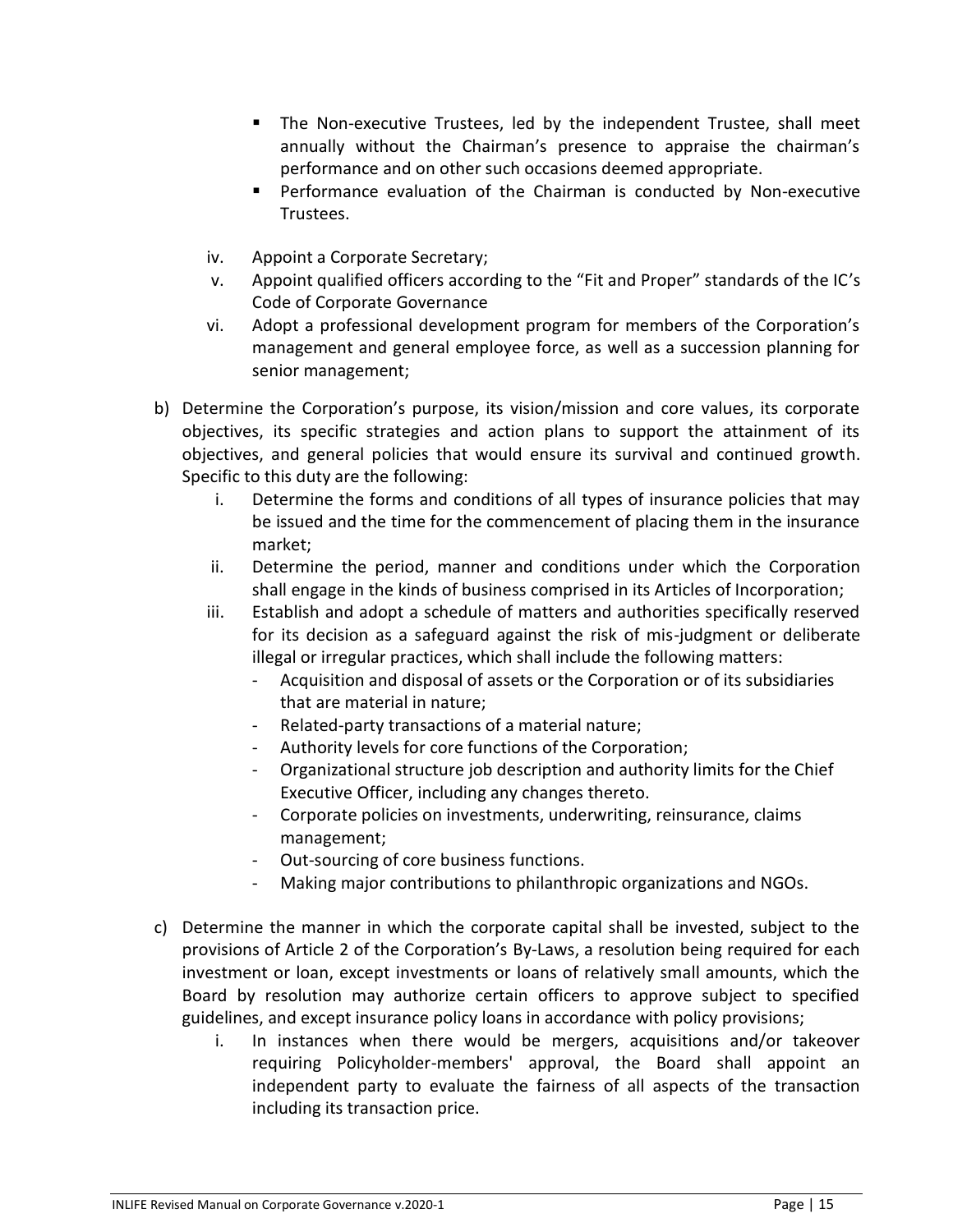- d) Decide as to the safekeeping of the funds of the Corporation, open current accounts, fixed deposit accounts and savings account with any bank authorized to operate in the Philippines and/or abroad;
- e) Determine the creation of branches, agencies, and office departments of any class, under the conditions it may deem convenient;
- f) Approve the annual strategic plans, financial objectives, budgets and general expense accounts of the Corporation and monitors corporate performance;
	- i. Review and approve material transactions not in the course of the Company's business
	- ii. Submit annually to the regular meeting of members the Balance Sheet, Profit and Loss Statement and Annual Report on the condition of the Corporation;
	- iii. Determine and segregate the sum that the Board may deem sufficient to distribute as dividends or experience refunds to policyholders;
	- iv. Authorize any other person or persons it may deem fit, aside from the Chairman of the Executive Committee, to purchase, sell, or mortgage the real or personal properties of the Corporation; and
	- v. Authorize any other person or persons it may deem fit, aside from the Chairman of the Executive Committee, to cancel mortgages or pledges, executed as securities for loans and bonds when the mortgages have been repaid to the Corporation and when the bonds have been cancelled.
- g) Ensure that the Corporation complies with all relevant laws, regulations and codes of best business practices.
	- i. Provide for continuous learning and education for the Board and key officers to ensure that the Company is updated with regulations, industry news and is better able to identify and take timely advantage of strategic partnerships and opportunities;
	- ii. Provide for continuous learning and education for the Officers and Staff to ensure that they are updated with pertinent laws (i.e. Insurance, AMLA, CISA, DPA, others), rules, and regulations, and are better able to perform their roles, contribute and achieve corporate objectives; and
	- iii. Allocate funds therefor.
- h) Disclose non-financial information, with emphasis on the management of economic, environmental, social and governance (EESG) issues of its business, which underpin sustainability.
	- a) Implements a globally recognized standard/framework in reporting sustainability and non-financial issues.
- i) Identify the Corporation's stakeholders and formulate a clear policy on communicating and relating with them, and protecting their interest.
	- i. The Board must formulate and maintain a policy that will allow the Board and management to communicate with the stakeholders through an effective Member relations program.
	- ii. The Board shall use the Annual Members' Meeting to communicate with members and encourage their participation.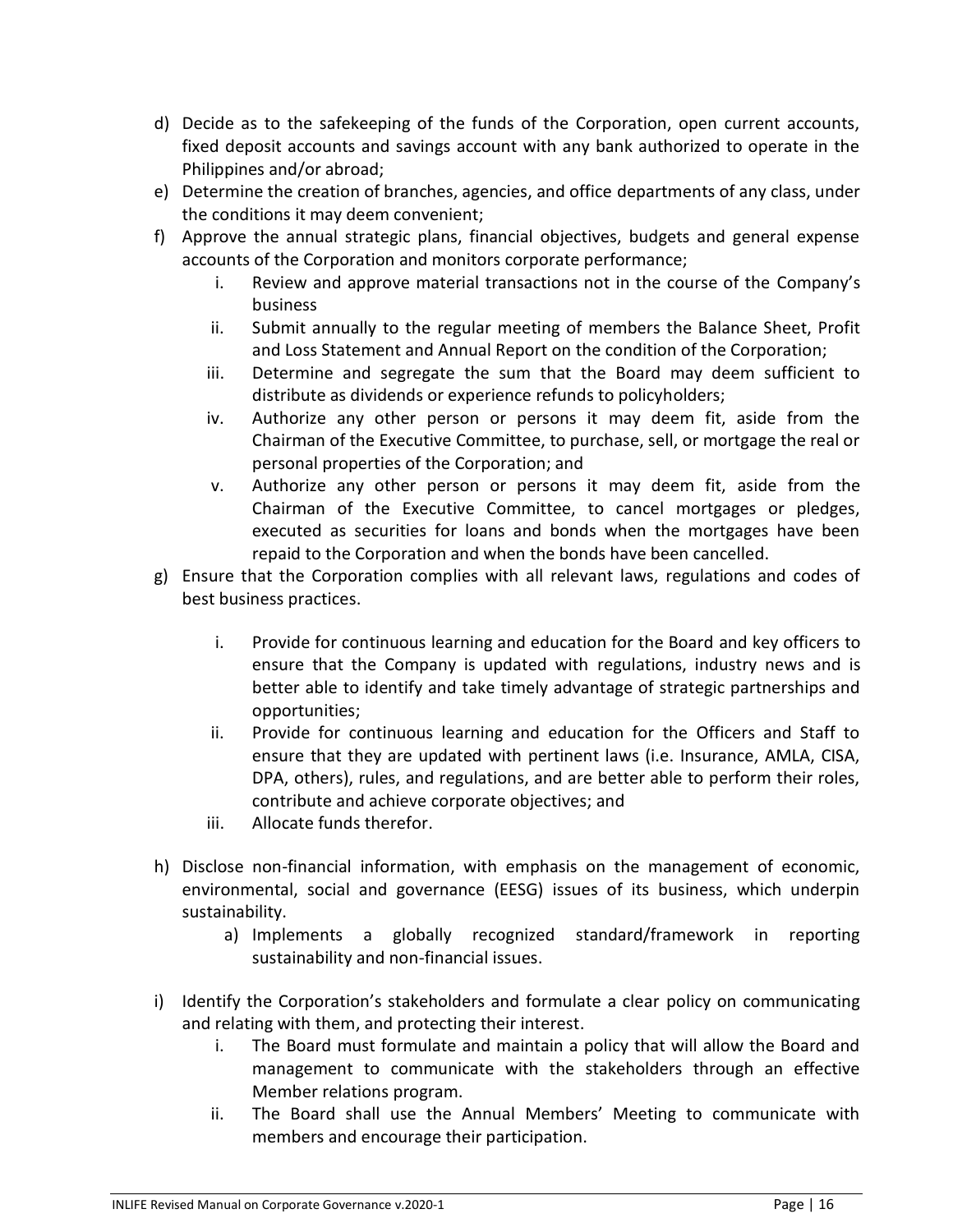- iii. The Chairman of the Board and the Chairmen of other Board Committees shall be present during the meeting to answer any questions by the members.
- iv. The Board shall identify the Company's various stakeholders and promote cooperation between them and the Company in creating wealth, growth and sustainability.
- v. The Board shall provide a mechanism on fair treatment, on stakeholders' interest protection, and on redress for violation of stakeholders' rights.
- j) Present a balanced and understandable assessment of the Corporation's position and prospects.
	- i. The Board's responsibility to present a balanced and understandable assessment should extend to interim and other price-sensitive public reports and reports to regulators as well as to information required to be presented by statutory requirements.
- k) Make rules for the internal regulation of the Corporation which includes a regular review of the effectiveness of the internal checks and balances to ensure that the decisionmaking capability and the integrity of corporate operations and reporting systems are maintained at a high level at all times
	- i. Maintain an adequate and effective sound system of internal control and management information systems to safeguard stakeholders' investments and the Corporation's assets.
	- ii. Identify key business risks, establish operational risk-taking limits commensurate with the financial capacity and technical capabilities for the Corporation's core activities, specifically underwriting, reinsurance and investment, taking into consideration the pertinent provisions of the Amended Insurance Code, and insuring the implementation of appropriate systems to manage risks within set limits.
		- Oversee the implementation of a corporate risk framework that is dynamic and responsive to the best interest and needs of the Organization; and
		- Oversee the creation, monitoring, and review of risk policies and procedures.
	- iii. Approve corporate policies on major areas of operations, including underwriting, investments, reinsurance and claims management.
- l) Determine the manner and conditions under which trustees and employees of the Corporation may be granted pension retirement, gratuity, life insurance and other benefits.
- m) Institute, maintain, defend, compromise or drop any litigation in which the Corporation or its officers may be interested as plaintiff or defendant, in connection with the business of the Corporation.
- n) Identify key performance indicators, and establish performance standards for the monitoring of the attainment of the corporate objectives.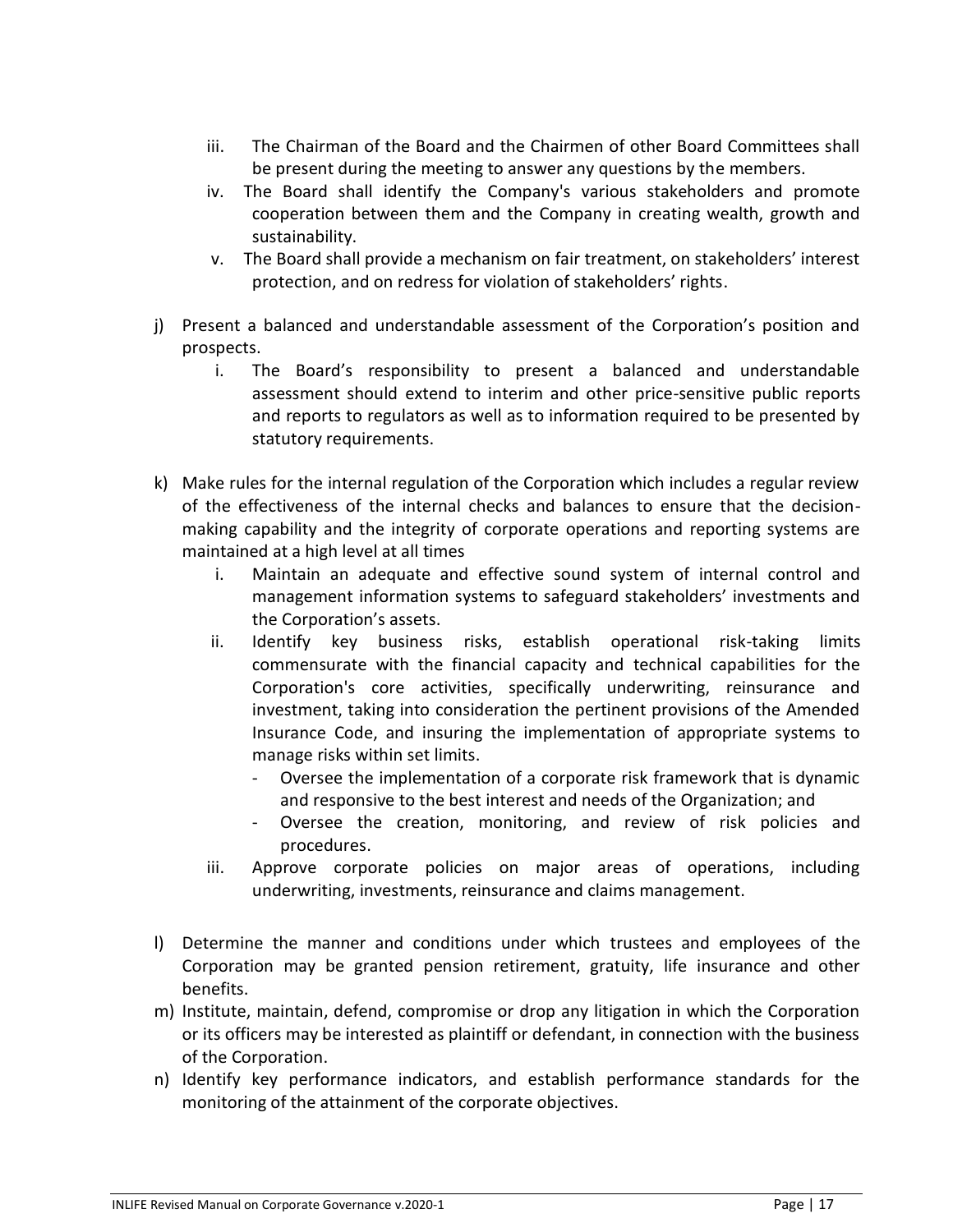- o) Properly discharge Board functions through regular and special meetings whereby independent views during Board meetings shall be given due consideration and all such meetings shall be duly documented.
	- i. Members of the Board should attend regular and special meetings of the Board of Trustees in person or though advances in technology (e.g. teleconferencing systems, remote communications or in absentia, etc.) that enable the Trustee to still actively participate in said meetings.
	- ii. Members of the Board may vote during regular and special meetings of the Board of Trustees held though advances in technology (e.g. teleconferencing systems, remote communications or in absentia, etc.).
- p) Settle any doubts that may arise relative to the interpretation of the Corporation's By-Laws and supply any omissions, reporting thereon to the Members' meeting for such action as it may see fit to make.
- q) Keep Board authority within the powers of the institution as prescribed in the Articles of Incorporation, By-Laws and in existing laws, rules and regulation.
- r) Establish and maintain an alternative dispute resolution system in the Corporation that can amicably settle conflicts or differences between the Corporation and its stockholders, and the Corporation and third parties.
- s) Assess its own effectiveness in fulfilling its responsibilities.
	- i. The Board conducts an annual assessment of its performance, including the performance of the Chairman, individual members and committees. Every three years, the assessment may be supported by an external facilitator.

#### **3.2 Specific Duties and Responsibilities**

- A Trustee shall have the following duties and responsibilities:
	- a) Conduct fair business transactions with the Corporation ensure that personal interest does not compromise his impartiality does not bias Board decisions.
		- i. If an actual or potential conflict of interest should arise on the part of a member of the Board of Trustees, it should be fully disclosed to the Board and the concerned Trustee should not participate in the Board's decision making in relation to the conflict of interest.
		- ii. A Trustee who has, or is perceived to continue to have, a conflict of interest of a material nature with the Corporation should resign as member of the Board of Trustees.
	- b) Devote time and attention necessary to properly discharge his duties and responsibilities.
	- c) Act judiciously.
	- d) Exercise independent judgment, keeping an objective view on each problem or situation presented.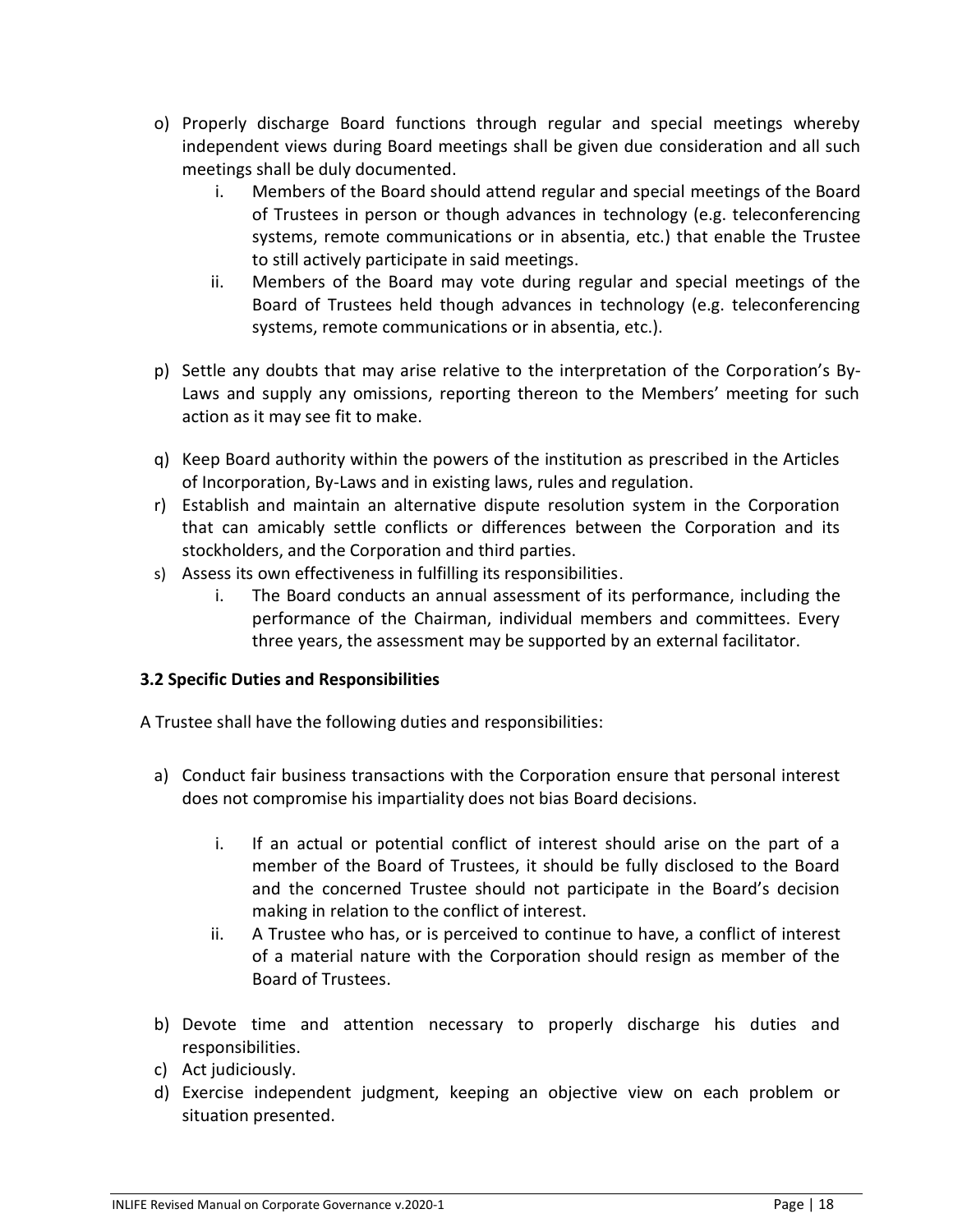- e) Have a working knowledge of the statutory and regulatory requirements affecting the Corporation, including the contents of its Articles of Incorporation and By-Laws, the requirements of the Securities and Exchange Commission, the requirements of the Insurance Commission, and where applicable, the requirements of other regulatory agencies. A trustee shall also keep himself informed of industry developments and business trends to protect and enhance the company's competitiveness.
- f) Observe confidentiality of non-public information acquired by reason of his position as a member of the Corporation's Board of Trustees.
	- i. Any non-public information should not be disclosed to any other party without the authority of the Board.
- g) Ensure the continuing soundness, effectiveness and adequacy of the Corporation's Control Environment.
- h) Each trustee is provided with a copy of the specific duties and responsibilities of the Board of Trustees, and the responsibilities of each trustee at the time of election. Each trustee shall acknowledge receipt and certify their understanding of the same.
- i) Notify the Board before accepting a directorship or trusteeship in another company.

#### **3.3 Powers and Duties of the Chairman of the Board**

The Chairman of the Board of Trustees shall have the following powers and duties:

- a) Preside at all of the Members' meetings and meetings of the Board of Trustees.
	- i. Makes certain that the meeting agenda focuses on strategic matters, including the overall risk appetite of the corporation, considering the developments in the business and regulatory environments, key governance concerns, and contentious issues that will significantly affect operations;
	- ii. Facilitates discussions on key issues by fostering an environment conducive for constructive debate and leveraging on the skills and expertise of individual directors/trustees;
	- iii. Ensures that the Board sufficiently challenges and inquires on reports submitted and representations made by Management;
- b) Cast the deciding vote in case of a tie in the Members' meetings or in the Board of Trustees' meetings.
- c) Ensure that the Board/Board committees have all the necessary information and resources in order for them to make sound decisions and fulfill their roles as such.
	- i. The Trustees should receive accurate, timely, relevant, insightful, concise, clear and complete information.
	- ii. The company has an orientation program for new Trustees and continuing training opportunities for all directors/trustees.
	- iii. All Trustees shall continually update their skills, knowledge and familiarity with the company's goals and objectives.
	- iv. Makes sure that performance of the Board is evaluated at least once a year and discussed/followed up on.
- d) Exercise such other powers and duties that are given him by the Corporation's By-Laws.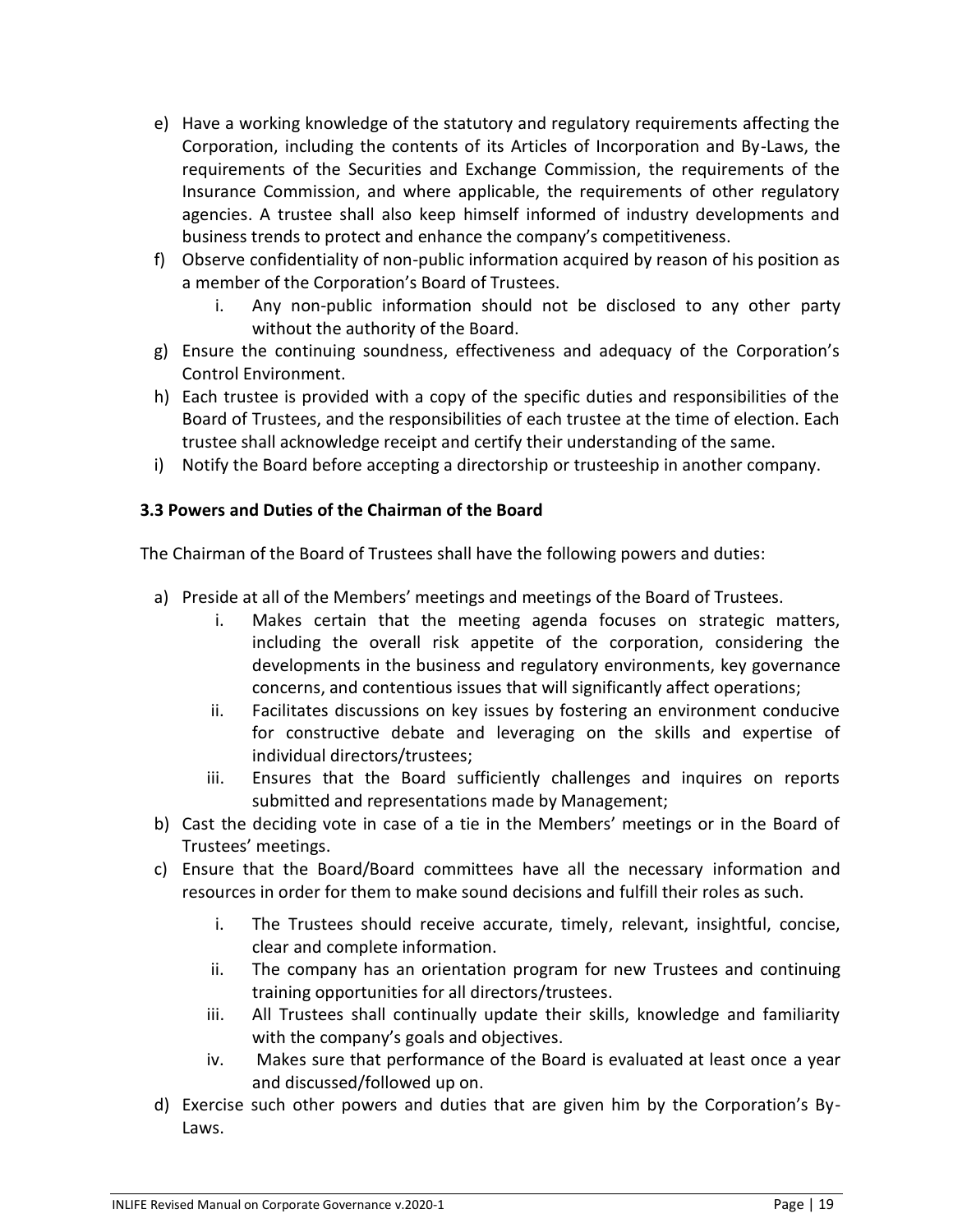### <span id="page-19-0"></span>4. Board Diversity and Independence

- 4.1 The Board shall be composed of executive and non-executive Trustees, including independent non-executive Trustees, having a clear division of responsibilities such that no individual or small group of individuals can dominate the Board's decision-making.
	- a) The Company seeks to maintain a Board with a diverse mix of expertise, experience, skills and backgrounds. For purposes of Board composition, it includes, but is not limited to, business acumen, professional experience, skills and competencies, background, gender, age, knowledge and other regulatory requirements.
	- b) To achieve its diversity aspirations, the Board will:
		- i. Set measurable objectives and criteria to achieve its diversity goal.
		- ii. Ensure the board's composition considers the balance of skills, experience, knowledge, perspectives, independence and characteristics in alignment with the strategic needs and goals of InLife and the environment in which it operates.
		- iii. Direct the search consultant or firm (if any) to deliver a gender-balanced slate of diverse and equally qualified potential candidates.
		- iv. Maintain an ongoing list of potential candidates. The list will include equal numbers of both genders. Whenever the list is not gender balanced for each cycle of Board recruitment, will not rely on the list but will search beyond it to bring it back into balance.
- 4.2 The Non-executive Trustees shall be of sufficient qualification, stature and number to carry significant weight in the Board's decisions. Non-executive Trustees considered by the Board to be independent shall be identified in the annual report.
- 4.4 The optimum number of directorships a Trustee should hold outside of the Insular Group shall be generally related to the capacity of a Trustee in performing his duties diligently. For Independent Trustees, the number of directorships that they may simultaneously hold in Insurance Commission Regulated Entity (ICRE) and Publicly Listed Companies (PLCs) shall be limited to five (5).
- 4.5 Considering that the insurance business is imbued with public interest, the role of the Chairman and Chief Executive Officer shall be separate, to ensure an appropriate balance of power, increased accountability and greater capacity of the Board for independent decision making.

Where the roles are combined, there shall be a strong independent element on the Board. Check and balance shall be clearly provided for, to help ensure that independent outside views, perspectives and judgments are given proper hearing on the Board.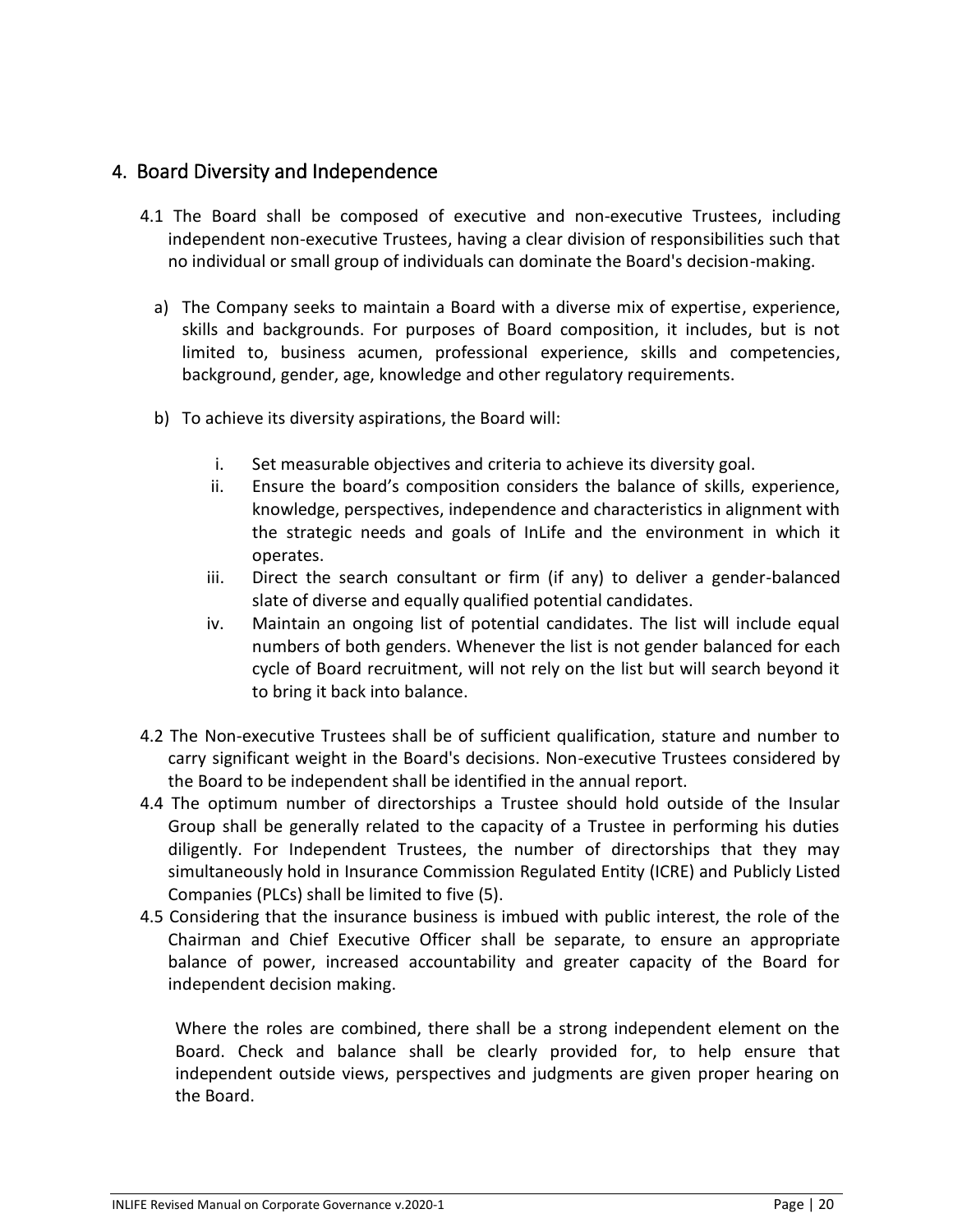### <span id="page-20-0"></span>5. Board Decisions

Board Decisions shall be made with minimum quorum requirement of two-thirds (2/3) of the Board of Trustees.

### <span id="page-20-1"></span>6. Performance Evaluation

- 6.1. The Board of Trustees conducts an annual evaluation of its performance through selfassessment by the individual Trustees of their respective individual performance, the performance of the Board Committee to which they belong and the Board as a whole through the accomplishment of Self-Assessment Forms (SAF).
- 6.2. The Chairman's performance is evaluated by non-executive Trustees, taking into consideration the views of the executive Trustees. Non-executive Trustees shall submit an accomplished Assessment Form of the Board Chairman (Annex A) to the Governance Committee. The Non-Executive Trustees may meet separately to conduct this assessment.
- 6.3. The conduct of an annual performance assessment of the CEO is the responsibility of the Personnel and Compensation Board Committee.
- 6.4. The SAFs are based on the Company By-Laws, IC Code of Corporate Governance and other criteria that the IC may prescribe.
	- a) The self-assessment shall be done at the end of the year. The accomplished SAFs shall be submitted to the Corporate Secretary on or before the first Board meeting of the ensuing year.
		- b) There shall be an assessment of the effectiveness of the Board and its Committee's processes and performance.
		- c) All performance evaluation results shall be disclosed in the Annual Report.

### <span id="page-20-2"></span>7. Remuneration

- 7.1. The levels of remuneration, which is commensurate to the responsibilities of the role, shall be sufficient to attract and retain the services of qualified and competent trustees and officers.
- 7.2. The remuneration of the Board members and key officers may be structured or be based on corporate and individual performance.
- 7.3. The corporation shall establish a formal and transparent procedure for the development of a policy on executive remuneration or determination of remuneration levels for individual trustees and key officers.
	- i. Remuneration of Board members and key officers should be aligned with the long-term interests of the Company.
	- ii. Remuneration pay-out schedules should be sensitive to risk outcomes over a multi-year horizon.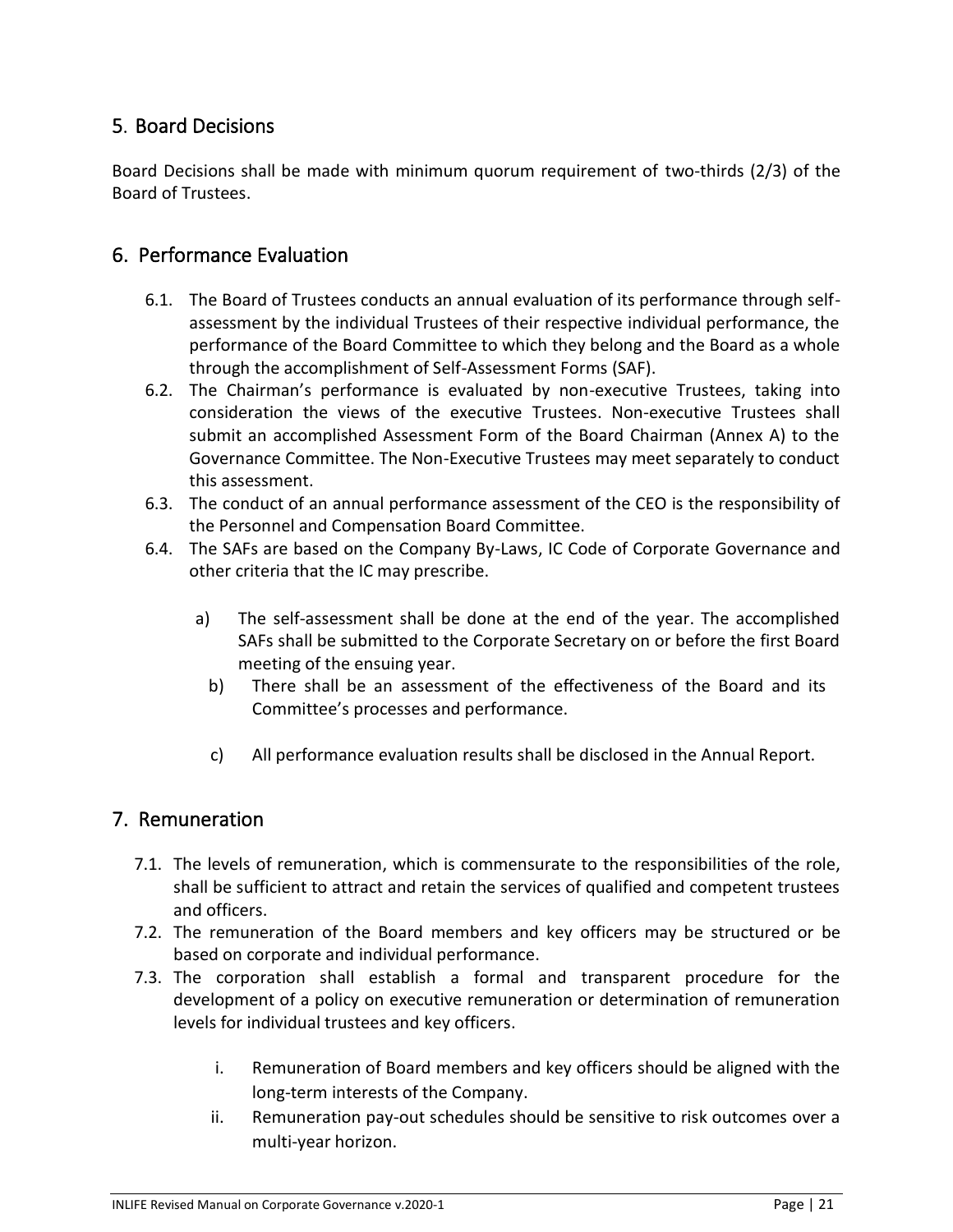- iii. The Board shall provide for a mechanism to review the remuneration of Trustees and key officers.
- iv. No trustee shall participate in discussions or deliberations involving his/her own remuneration.
- 7.4. The corporation's annual reports, information and proxy statements shall include a clear, concise, and understandable disclosure of all fixed and variable compensation that may be paid to its trustees and key officers during the preceding fiscal year. The corporation shall disclose such compensation of its Trustees and key officers in accordance with the provisions of the applicable laws.
- 7.5. For employees in control functions (e.g., risk, compliance and internal audit), their remuneration is determined independent of any business line being overseen, and performance measures are based principally on the achievement of their objectives so as not to compromise their independence.
- 7.6. Disclosure of remuneration shall be in accordance with the applicable laws, rules and regulations.

### <span id="page-21-0"></span>8. Vacancy of Office of Trustees

- 8.1. Death, legal incapacity, or resignation of a Trustee of any class shall create a vacancy in that class.
- 8.2. In case of any vacancy in any class, other than by removal of expiration of term, the remaining members of the Board, if constituting a quorum, may elect a new Trustee to hold office for the un-expired term of the vacancy that exists.
- 8.3. If the remaining members of the Board do not constitute a quorum, the vacancy or vacancies may be filled up by a special election, provided that if the vacancy occurs not more than ninety (90) days before the next regular meeting, it shall be filled up at that meeting.

### <span id="page-21-1"></span>9. Liability of Trustees for Unauthorized Acts

- 9.1. Trustees who willfully and knowingly vote for or assent to patently unlawful acts of the Corporation, or who are guilty of gross negligence or bad faith in directing the affairs of the Corporation, or acquire any personal or pecuniary interest in conflict with their duty as such Trustees, shall be liable jointly and severally for all damages resulting therefrom suffered by the Corporation, its Members and other persons.
- 9.2. When a Trustee or officer attempts to acquire or acquires, in violation of his duty, any interest adverse to the Corporation in respect of any matter which has been reposed in him in confidence, as to which equity imposes a disability upon him to deal in his own behalf, he shall be liable as a Trustee for the Corporation and must account for the profits which otherwise would have accrued to the Corporation.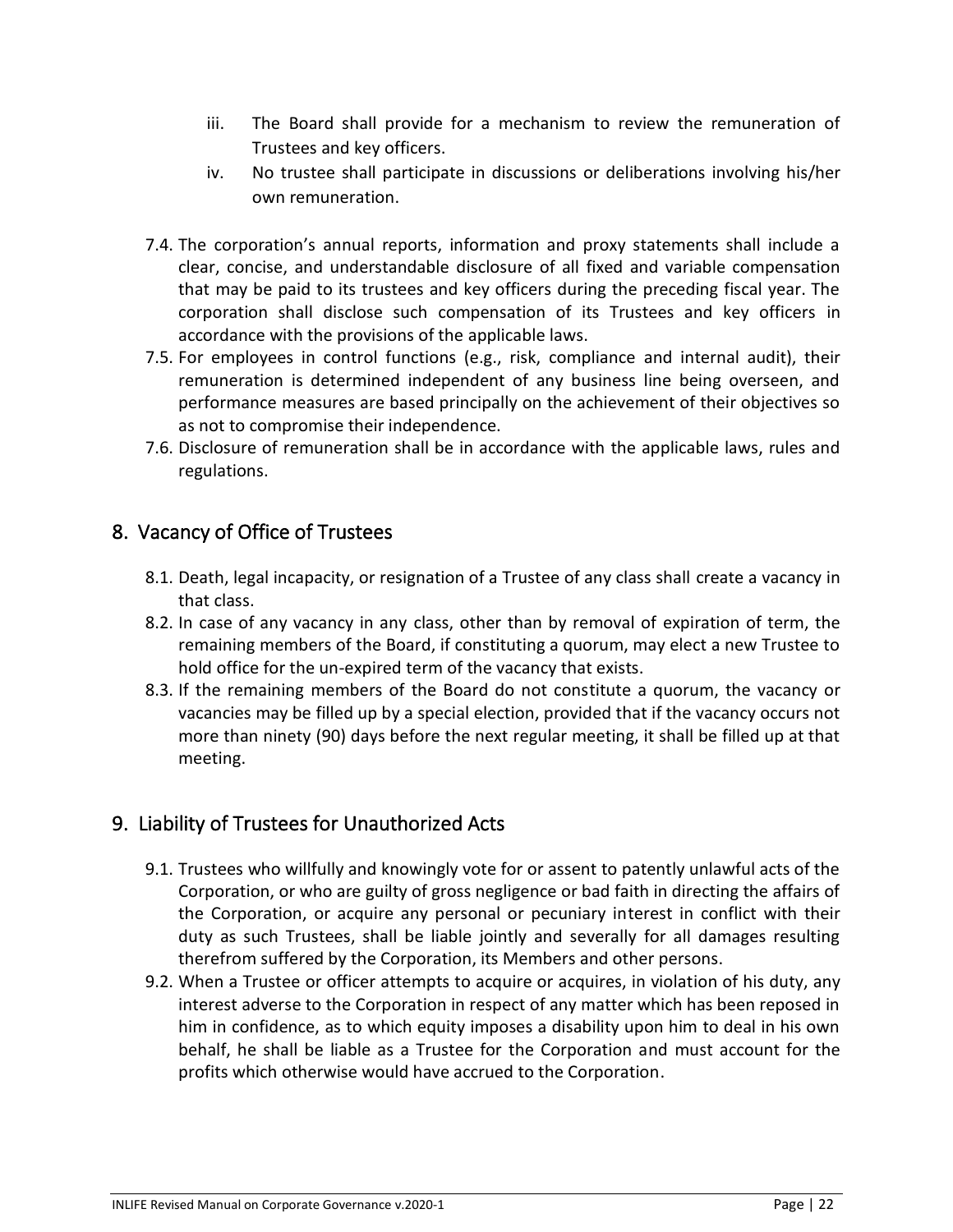# <span id="page-22-0"></span>Board Committees and Other Officers

To aid in complying with the principles of good corporate governance and to ensure the active participation of the members of the Board in the management of the company, the Corporation's Board of Trustees shall constitute the following Board Committees:

#### **1. Executive Committee**

An Executive Committee composed of a Chairman, a Vice Chairman, and three (3) members elected and appointed to the same by the Board from among its Members shall be formed each year.

1.1 The Executive Committee shall have the following powers and duties:

- a) The Committee shall exercise any of the powers and attributes, allowable by law, of the Board of Trustees during the intervening period between the Board's meetings.
- b) The Committee shall report all resolutions adopted by it to the Board of Trustees at the first meeting that the latter may subsequently hold.
- 1.2 The Chairman of the Executive Committee is the Chief Executive Officer and legal representative of the Corporation and has the following powers:
	- a) Execute the resolutions of general meetings of the Members, of the Board of Trustees, and of the executive Committee
	- b) Sign, in accordance with said resolutions, such contracts, instruments and powers of attorney as may be necessary
	- c) Represent the Corporation and vote at stockholders' meetings all stocks owned by the Corporation in other corporations or companies
	- d) Prepare the annual budget of the Corporation
	- e) Appoint and discharge employees occupying the positions authorized by the Board of Trustees or by the Executive Committee.
	- f) Supervise the accounting and cash, and sign with the President and the Treasurer, the Balance Sheet, Profit and Loss Statement, and Annual Reports.
	- g) Attend to the correspondence and sign receipts for incoming monies.
	- h) With the consent of the Board of Trustees, the Chairman of the Executive Committee may delegate to any of the officers of the Corporation any and all powers granted him, provided, however, that such delegation shall not divest the Chairman of the authority to exercise the same powers
- 1.3 Three (3) members of the Executive Committee shall constitute a quorum. In any case, the affirmative votes of at least three (3) shall be required to pass resolutions which shall be valid as corporate acts.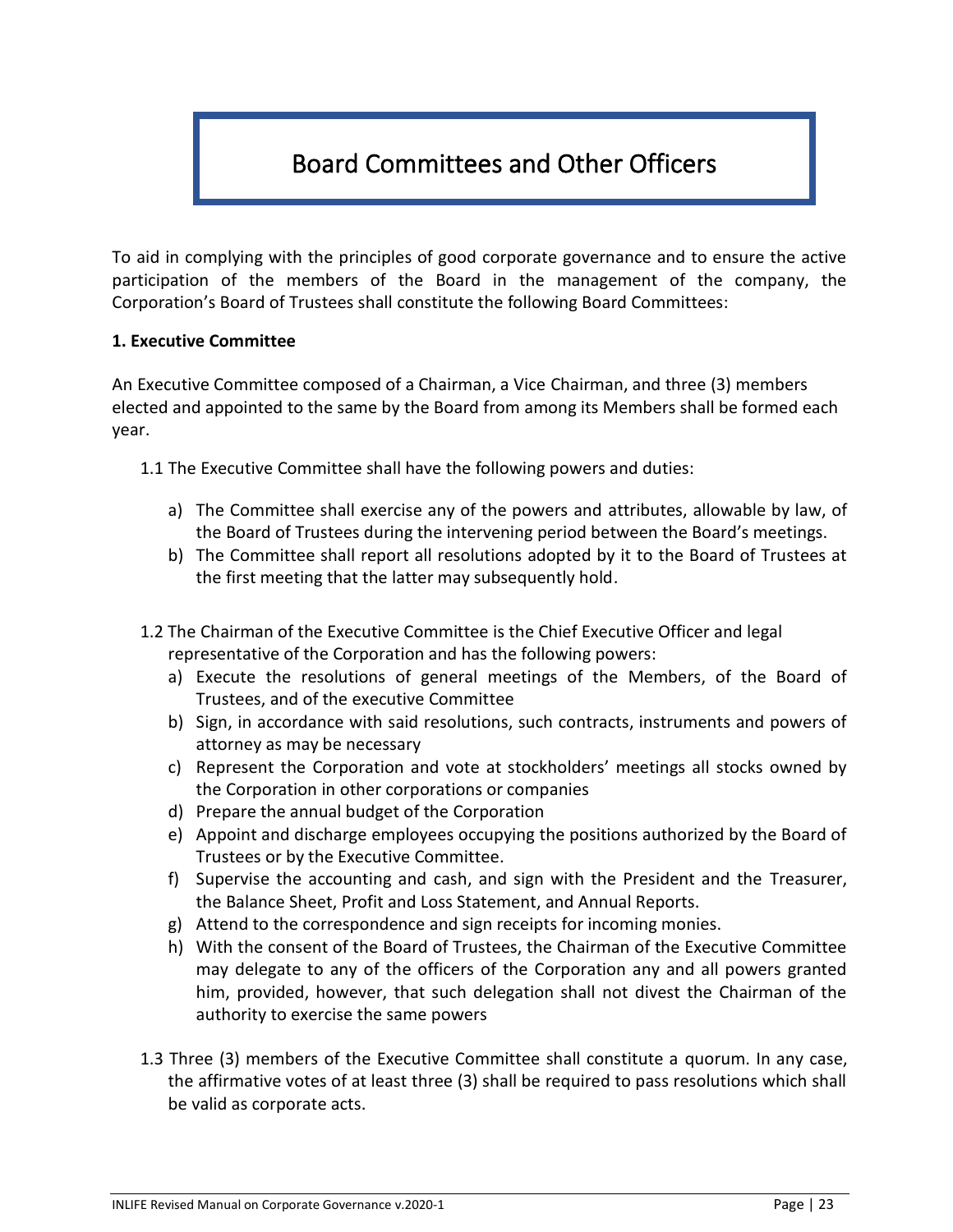1.4 During the absence or incapacity of both the Chairman and Vice Chairman of the Executive Committee, the Board of Trustees shall designate who among its members shall act as Acting Chairman of the Executive Committee.

#### **2. Board Committees**

Other Board Committees have been formed namely, Audit Committee, Finance, Budget, and Investment Committee, Governance Committee, Information Technology & Innovation Committee, Nominations Committee, Personnel and Compensation Committee Related Party Transactions Policy Committee and Risk Committee to assist the board in the performance of its functions. The respective Charters of these board committees are shown in the Annexes section of this Manual.

Board committee meetings are attended only by its members. However, others may attend upon invitation.

#### **3. Other Officers**

- 3.1 Corporate Secretary
	- a) The Board shall appoint a Corporate Secretary who shall be a Filipino citizen and an officer of the Company. He should possess administrative, interpersonal, legal skills, as well as some skills in finance, accounting or corporate secretarial practices. He shall be capable of carrying out the duties to which the post entails and his removal shall be a matter for the entire Board to decide.
	- b) Aside from duties assigned to him as stated in the Corporation's By-laws, he shall work fairly and objectively with them on all relevant issues as they arise, and to ensure that they are informed on governance matters and compliant with board procedures. To effectively do this, the Corporate Secretary must keep abreast on relevant laws, regulations, all governance issuances, relevant industry developments and operations of the corporation, and advises the Board and the Chairman on all relevant issues as they arise;
	- c) Advises on the establishment of board committees and their terms of reference;
	- d) To ensure that the members of the Board have adequate and accurate information that will enable them to arrive at intelligent decisions during Board meetings, the Corporate Secretary shall inform them of Agenda items including relevant papers and other documents, five (5) business days in advance, and in case of additional items, two (2) days before the meeting.
	- e) Attends all Board meetings, except when justifiable causes, such as illness, death in the immediate family and serious accidents, prevent him/her from doing so.
	- f) Aside from the preceding duties, he shall also work fairly and objectively with the Management and contribute to the flow of information between Board and Management, the Board and its Committees, and the Board and its stakeholders.
	- g) Safe keeps and preserves the integrity of the minutes of the meetings of the Board and its committees, as well as other official records of the corporation;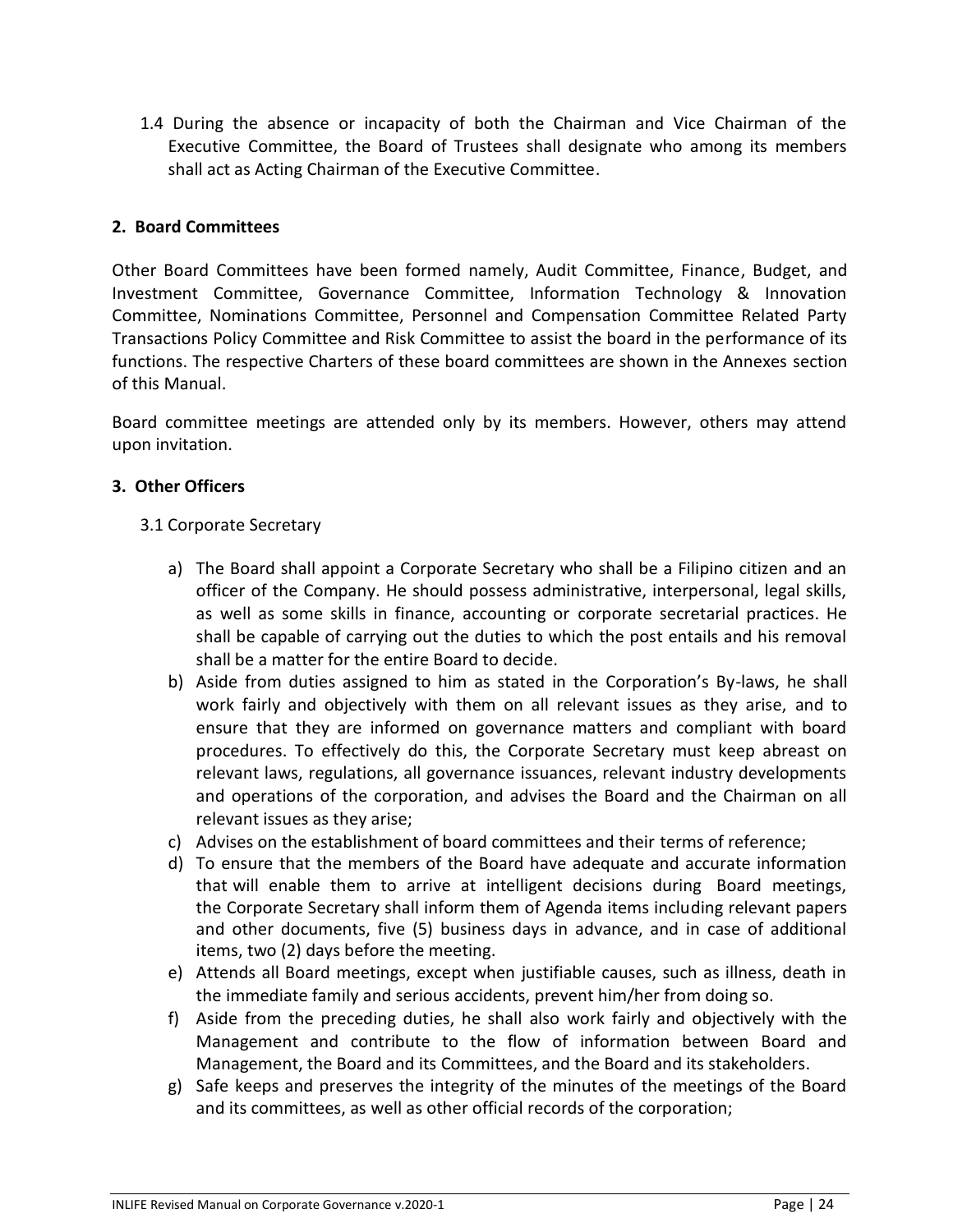- h) To assist a newly elected Trustee in the performance of his role and responsibilities as such, the Corporate Secretary shall ensure that said newly elected trustee shall have access to the necessary or vital corporate documents.
- i) Performs required administrative functions;
- j) Oversees the drafting of the by-laws and ensures that they conform with regulatory requirements; and
- k) Performs such other duties and responsibilities as may be provided by the IC.

#### 3.2 Compliance Officer

- a) To ensure the Corporation's adherence to the guidelines on corporate governance set herein, the Chairman of the Board shall designate a Compliance Officer. He shall have direct reporting responsibilities to the Board's Governance Committee. He has a rank of Vice President and is not a member of the Board. He shall be tasked to perform the following duties:
	- i. To assist a newly elected Trustee in the performance of his role and responsibilities as such, the Compliance Officer shall ensure that said newly elected trustee shall:
		- Attend the required seminar on corporate governance conducted by a duly recognized/accredited private or government institute.
		- be oriented on the company's structure, business information, regulatory environment, corporate governance policies and practices.
	- ii. Ensures the attendance of board members and key officers to relevant trainings;
	- iii. Coordinate, monitor and facilitate compliance of the Corporation with existing laws, rules and regulations;
	- iv. Monitor compliance with the provisions and requirements of this Manual;
	- v. Monitor, reviews, evaluates and ensures the compliance by the corporation , its officers and trustees with the relevant laws, the IC-issued Code of Governance, rules, regulations and company policies, and recommend appropriate sanctions and/or penalties therefor;
		- Identifies possible areas of compliance issues and works towards the resolution of the same;
		- Collaborates with other departments to properly address compliance issues, which may be subject to investigation;
		- Reports the matter to the Board if violations are found and recommends the imposition of appropriate disciplinary action;
	- i. Identify, monitor, and control compliance risks;
	- vi. Ensures the integrity and accuracy of all documentary submissions to regulators;
	- vii. Appears before the IC when summoned in relation to compliance with this Code;
	- viii. Annually prepares and submits an Annual Corporate Governance Report (ACGR) or any successor report before the deadline set by the Insurance Commission (IC); and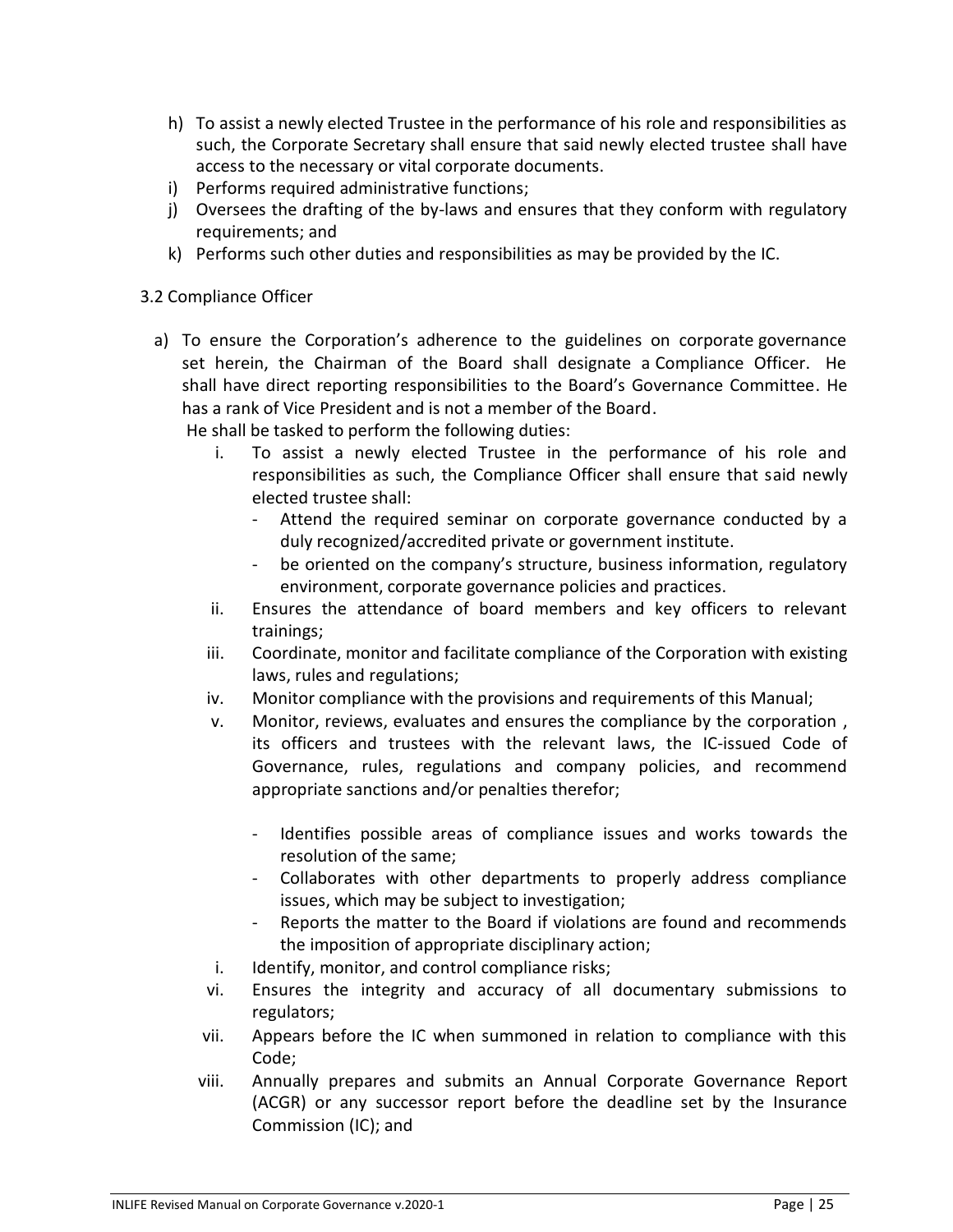ix. Performs such other duties and responsibilities as may be provided by the IC.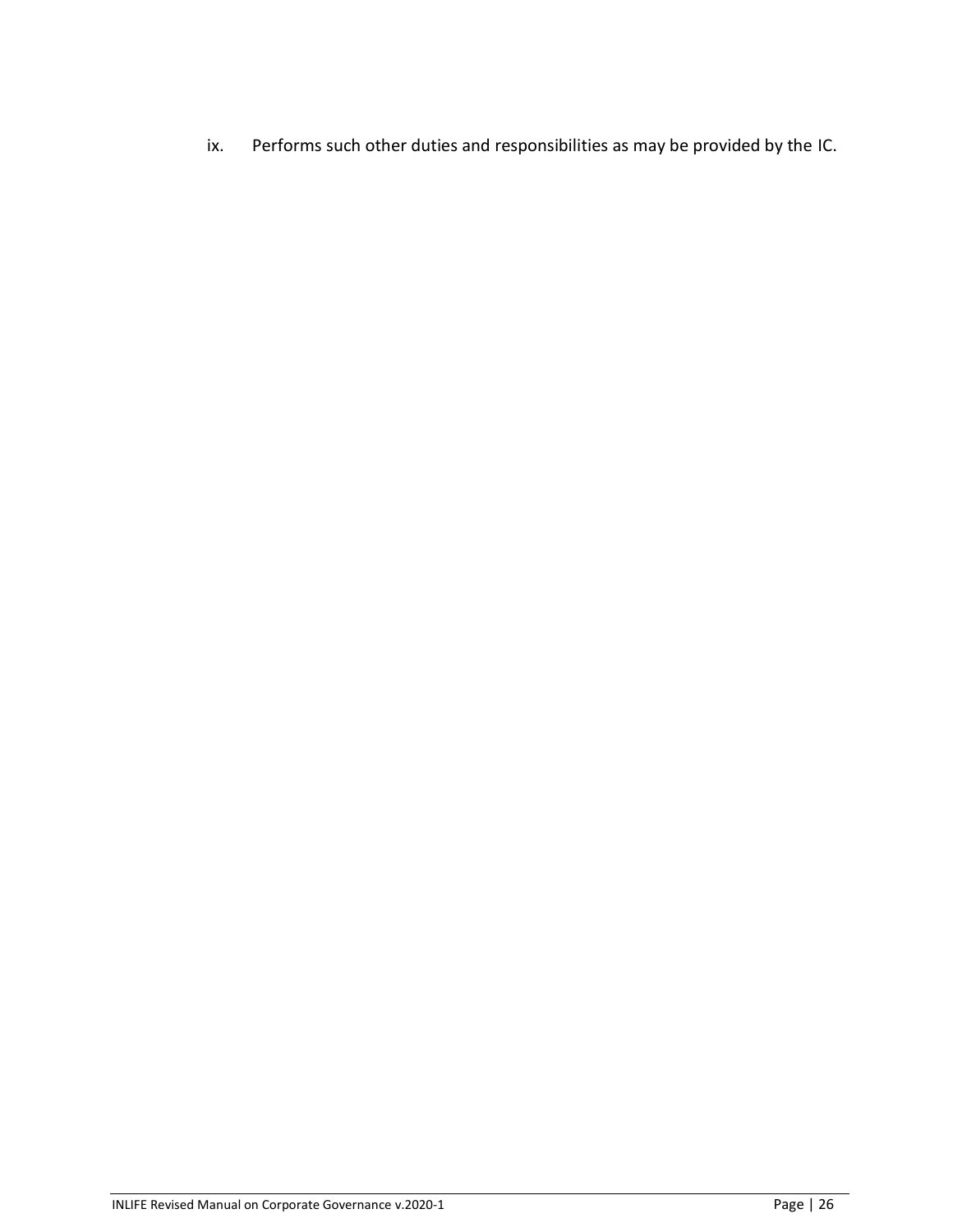# <span id="page-26-0"></span>Miscellaneous

### <span id="page-26-1"></span>1. Responsibility for Good Governance

Good corporate governance is the responsibility and concern, not only of the Board of Trustees and management, but also of each and every employee of the Corporation. The Board of Trustees shall see to it that a system of rules and regulations is in place defining the duties and responsibilities of each and every officer and employee to accomplish this objective.

The Board is responsible for promoting and overseeing the implementation of the Anti-Corruption Policy of the company and to ensure that a culture of integrity is fostered and maintained by all employees.

### <span id="page-26-2"></span>2. Financial Reporting, Transparency and Internal Control

#### 2.1 Financial Reporting

- a) The Board shall ensure timely and accurate disclosure on all material matters, including the financial condition, performance, ownership and governance of the Corporation.
- b) Fair timely and cost efficient access to relevant information shall be provided for all parties with a legitimate interest in the Corporation. Key financial information should be readily and easily accessible to shareholders, policyholders, creditors and claimants.
- c) The Board and Senior management shall receive regular reports on all key aspects of the operations of the insurance corporation, which shall include an analysis of premium growth, underwriting performance, investment results, claims management and credit control, to provide a sound basis for assessing financial performance and condition, identifying real and potential problems and formulating appropriate policies and strategies.
- d) The board shall ensure faithful compliance with the financial and other reportorial requirements under the Amended Insurance Code.

#### 2.2 Transparency

- a) Disclosure shall include material information on the financial and operating results of the Corporation.
- b) It shall also include any material foreseeable risks for the Corporation.
- c) All transactions with the company, whether policy related or otherwise are disclosed to the Board. Likewise, Material related party transactions are disclosed fully to the Board and prior approval shall be obtained for such that are material in nature. In all cases, provisions of Title 20, Chapter III of the Amended Insurance Code shall be complied with.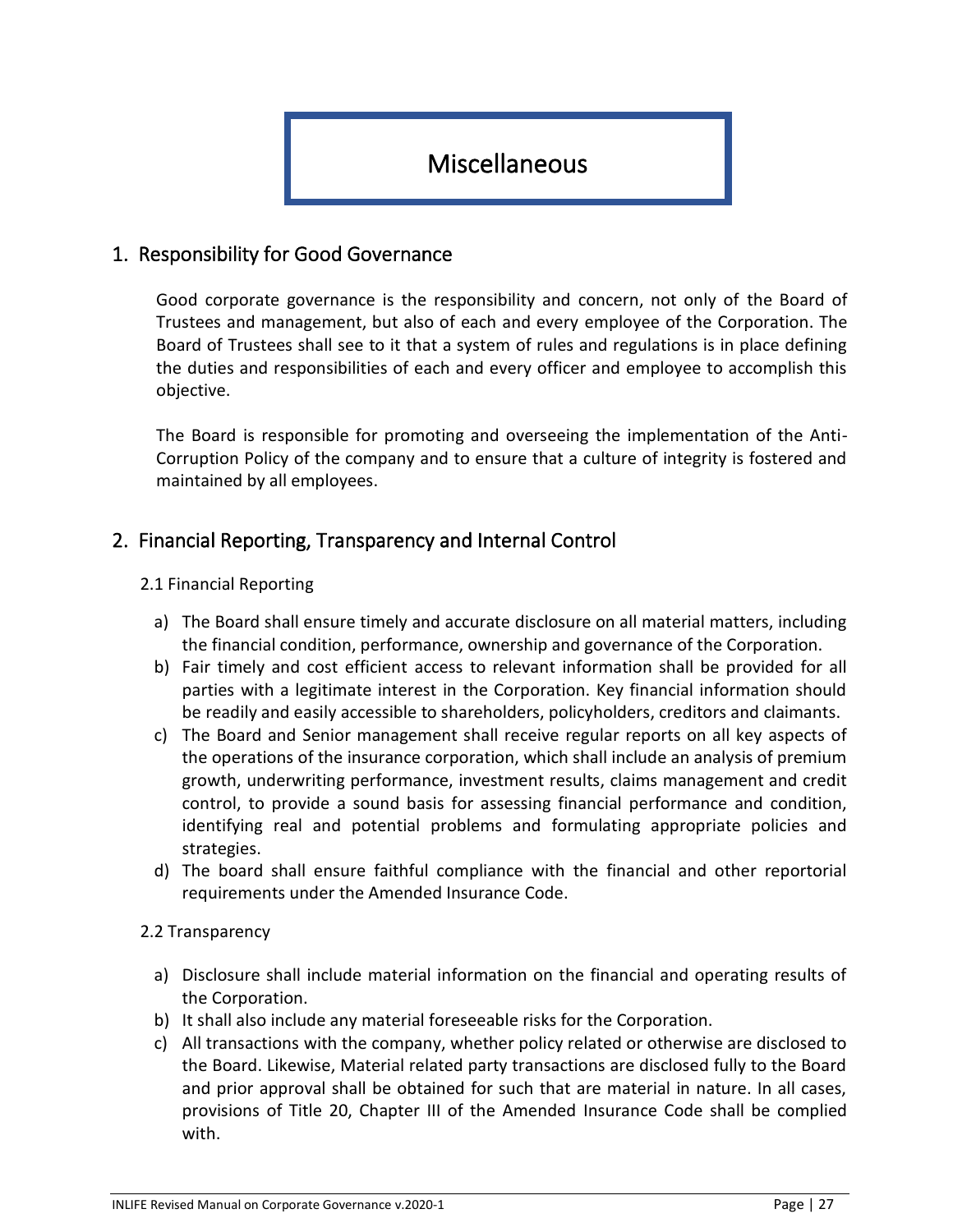- d) The company shall, in its annual report include a statement of how the Board operates, types of decisions to be followed by the board and those that are to be delegated to management.
- 2.3 Internal Control
	- a) The Board shall oversee that an appropriate and effective internal control system and enterprise risk management framework is in place in the conduct of its business, taking into account its size, risk profile and complexity of operations. This includes setting up a mechanism for monitoring and managing potential conflicts of interest of Management, board members, and stakeholders, all for safeguarding the Corporation's assets.
	- b) The Board shall ensure that reports accurately reflect the financial condition of the Corporation and the results of corporate operations.
	- c) The Board shall regularly review the system for securing adherence to key internal policies as well as to significant laws and regulations that apply to it. An effective and comprehensive internal audit of the Corporation's internal control system shall be carried out by operationally independent and competent staff, and audit findings and recommendations shall be reported to the Board and the senior management of the Corporation.
		- i. The non-executive trustees should have separate periodic meetings with the external auditor and heads of the internal audit, compliance and risk functions, without any executive trustees present to ensure that proper checks and balances are in place within the corporation. The meetings should be chaired by the lead independent trustee.
	- d) One of the most important missions of the board is to protect stakeholder value through adequate financial controls. The Board shall foster and encourage a corporate environment of strong internal control, fiscal accountability, high ethical standards and compliance with the law and Code of Conduct.
	- e) The Board shall establish the Audit Committee and an Internal Audit staff.
	- f) The Board shall also establish a separate Risk Management Committee. The Committee shall identify and address the major risks facing the Corporation which are likely to affect its performance and financial condition. They include underwriting risk, reinsurance risk, investment risk, geographical risk, operational risk and legal risk. The acts taken by the Committee in dealing with these risks shall be reported to the Board on a regular basis to enable the latter to effectively address said risks.

### <span id="page-27-0"></span>3. Dealings with the Corporation and Related Party Transactions

- 3.1 Dealings of Trustees or Officers with the Corporation
	- a) A contract of the Corporation with one or more of its Trustees or officers is voidable, at the option of the Corporation, unless all of the following conditions are present:
		- i. That the presence of such Trustee in the Board meeting in which the contract was approved was not necessary to constitute a quorum for such meeting;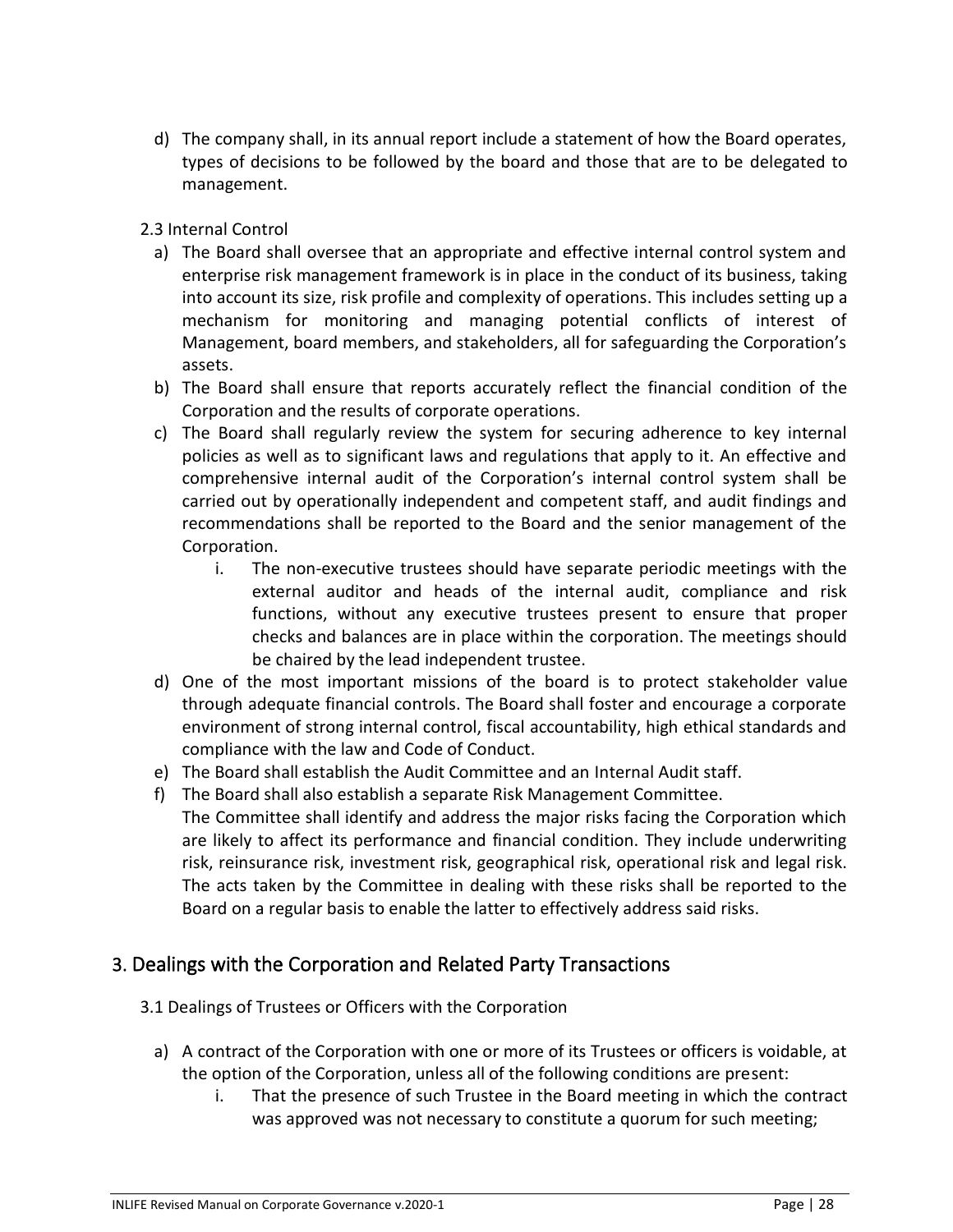- ii. That the vote of such Trustee was not necessary for the approval of the contract;
- iii. That the contract is fair, reasonable under the circumstances and complies with Section 5.4 of this Manual and the Company's Related Party Transactions policy; and
- iv. That in the case of an officer, the contract of the officer has been previously authorized by the Board of Trustees.
- b) Where any of the first two (2) conditions set forth in the preceding paragraph is absent, in the case of a contract with a Trustee, such contract may be ratified by the vote of two-thirds (2/3) of the Members in a meeting called for the purpose, provided, that full disclosure of the adverse interest of the Trustees involved is made at such meeting; provided, however, that the contract is fair and reasonable under the circumstances.
- 3.2 Related Party Transactions

The Board of Trustees shall have the overall responsibility in ensuring that the transactions with Related Parties are handled in a sound and prudent manner, with integrity, and in compliance with applicable laws, rules and regulations to protect the interest of the Company's stakeholders. Among its responsibilities are:

- a) Observe good governance and approve and overarching policy on the handling of Related Party Transactions (RPTs) to ensure that there is effective compliance with existing laws, rules and regulations at all times, that these are conducted on an arm's length basis, and that no stakeholder is unduly disadvantaged.
- b) In this relation, members of the Board shall disclose whether they directly, or indirectly, or on behalf of third parties, have a financial, personal or conflict of interest in any transaction affecting the Company. They shall likewise disclose the existence of relationship with Related Parties, if any.
- c) Such disclosure shall be made during on-boarding for new Trustees, annually during board assessment and whenever such disclosure is required by the Company's Related Party Transactions policy.
- d) A member of the Board who is a Related Party or has a conflict of interest with a particular agenda shall abstain from any discussion or approval of the same.
- e) Approve all material RPTs that is beyond the delegated limit of materiality of the RPT Board Committee, write off material exposures to related parties, and submit the same for confirmation of Policyholders during Annual Members' meetings. Any renewal or material changes in the terms and conditions of RPTs shall also be approved by the Board of Trustees.

All final decisions of the Board on material RPTs, including important facts about the terms, conditions, original and outstanding individual and aggregate balances, justification and other details that would allow Members to make informed judgment as to the reasonableness of the transaction, must be clearly disclosed during the Members' meetings and duly reflected in the minutes of the Board and Members' meetings.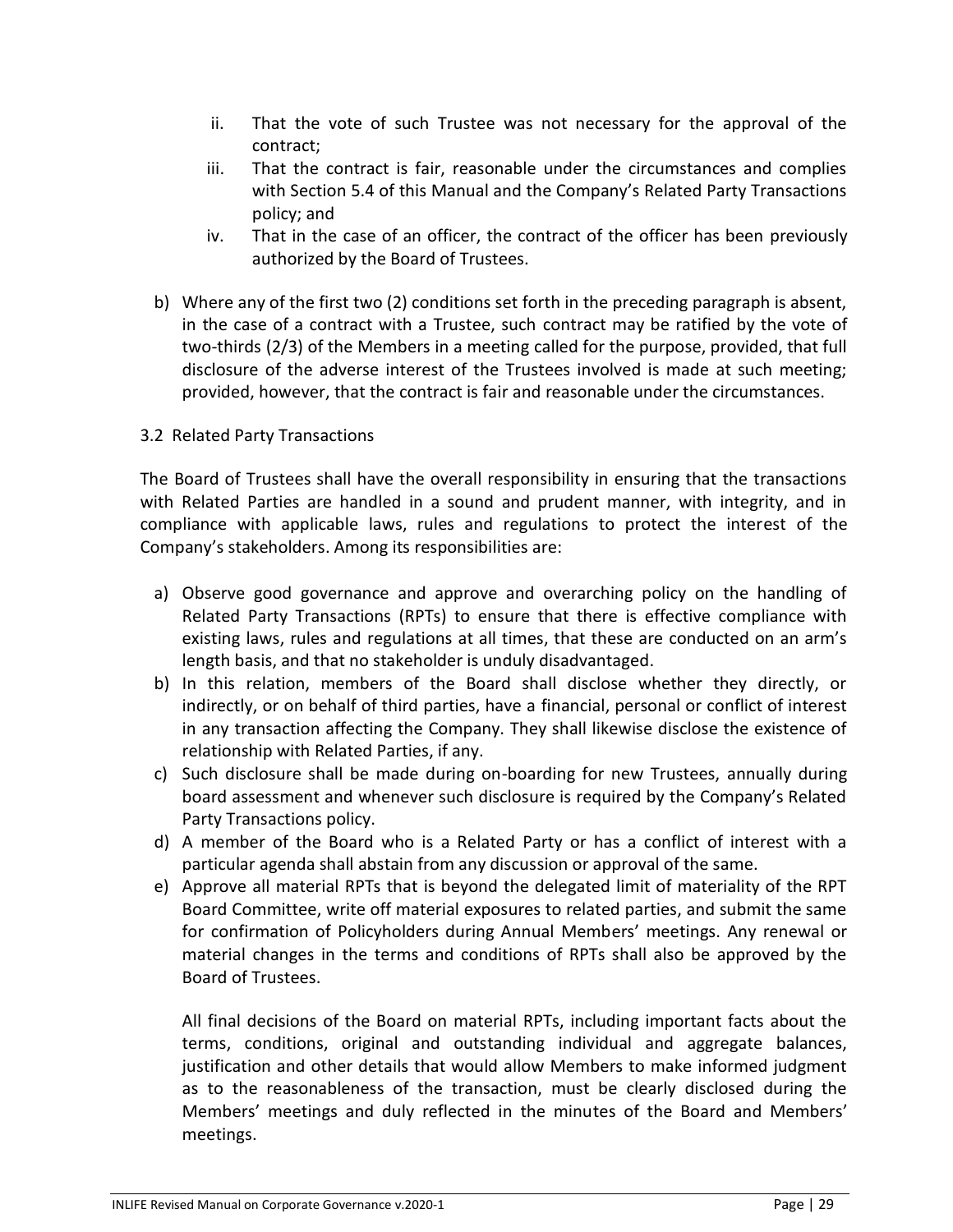- f) To delegate to the RPT Management Committee the approval of RPTs below materiality threshold, as defined by Company policy, subject to the confirmation by the Board of Trustees.
- g) To establish an effective system to determine, identify and monitor Related Parties and RPTs and to measure and control risks arising from RPTs. It shall continuously review and evaluate existing relationships between and among businesses.

The system shall be able to define Related Parties' extent of relationship with the Company; assess situations in which a non-related Party (with whom the Company has entered into a transaction) subsequently becomes a Related Party and vice versa; and generate information on the type and amount of exposures to a particular Related Party. The said system will facilitate submission of accurate reports to the regulators.

The system as well as the overarching policies shall be subject to periodic assessment by the internal audit and compliance functions and shall be updated regularly for their sound implementation. The overarching policy and the system shall be made available to the Insurance Commission and audit functions for review. Any changes in the policies and procedures shall be approved the Board.

- h) To maintain adequate capital against risks associated with exposures to Related Parties. In this regard, material risks arising from RPTs shall be considered in the capital planning process. The prescribed scenario/stress tests under the capital planning process shall also capture RPTs in order to determine whether the Company is well insulated from any going concern issue of Related Parties.
- i) To oversee the integrity, independence, and effectiveness of the policies and procedure for whistleblowing. The Board should ensure that senior management addresses legitimate issues on RPT that are raised. The Board should take responsibility for ensuring that staff who raise concerns are protected from detrimental treatment or reprisals.
- j) To constitute Related Party Transactions Board Committee who shall review Material RPTs until a specified delegated threshold limit to determine whether they are in the best interests of the company. They shall evaluate and ensure that all material RPTs (as defined by Company policy) are not undertaken in more favorable economic terms than similar transactions with non-related parties under similar circumstances.

The RPT Committee shall report all approved material RPTs to the Board for their confirmation. The RPT Board Committee's charter is disclosed in Annex B7.

The Compliance Officer or Head of Internal Audit may sit as resource persons in the said Committee.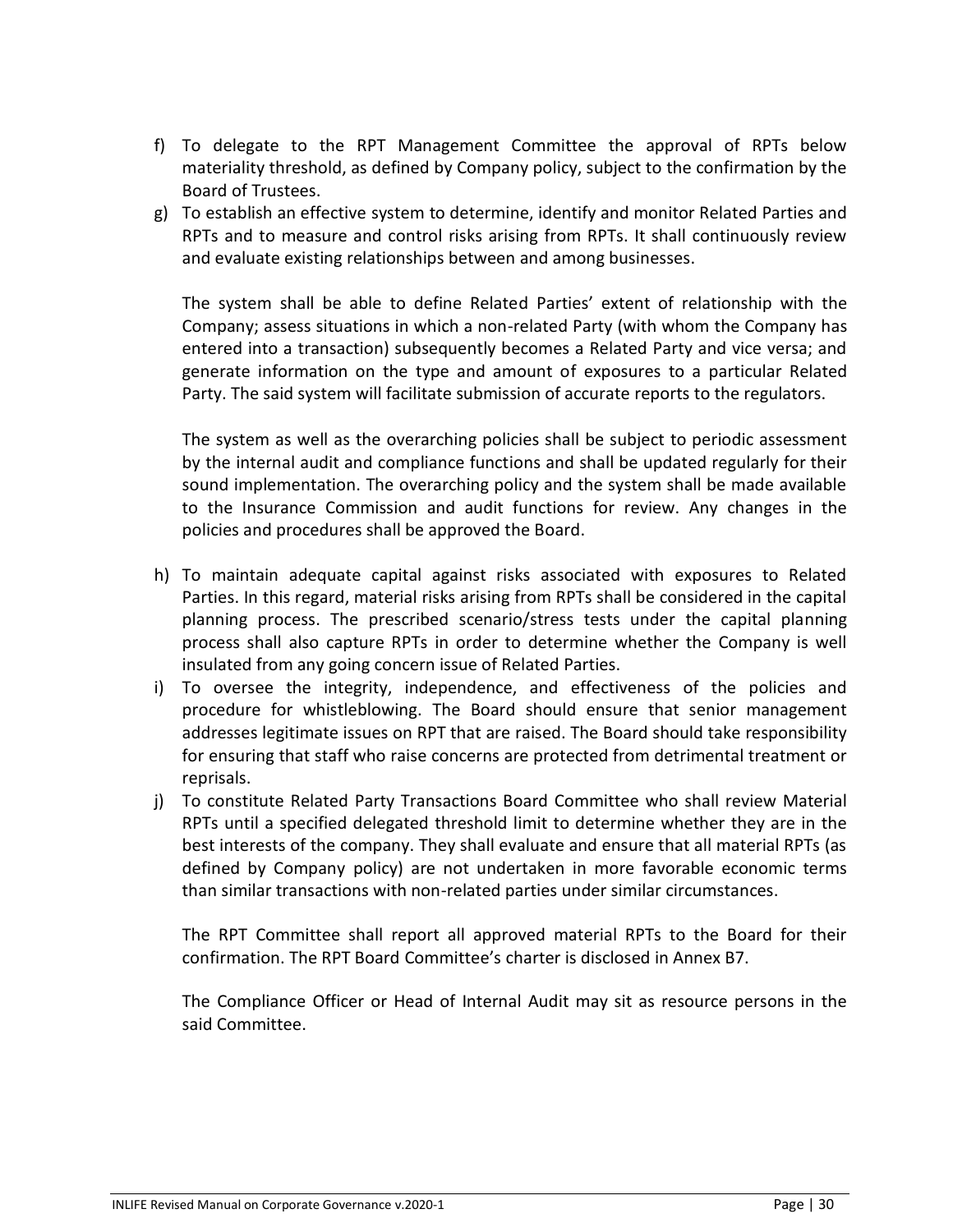### <span id="page-30-0"></span>4. Public Accountability

As custodian of public funds, insurance corporation shall ensure that their dealings with the public are always conducted in a fair, honest and equitable manner. Accordingly, officers of insurance corporation shall avoid conflicts of interest and not engage in any unfair or deceptive acts or conduct that constitute unfair trade practices to the detriment of policyholders and claimants, including but not limited to:

- a) Misrepresentations through false, deceptive or misleading statements, which include misrepresentations as to terms and benefits of insurance policies, the financial condition of the Corporation and information about competitors for the purpose of inducing a policyholder to lapse, forfeit or surrender his policy
- b) Entering into any agreement to commit act of boycott, coercion or intimidation in a market monopoly of insurance business.
- c) Knowingly committing or performing as a general business practice unfair claims settlement practices as defined in the Amended Insurance Code.

### <span id="page-30-1"></span>5. Sustainability

- a) The Board shall encourage Sustainability and Social Responsibility of the Company in all its dealings with the communities where it operates.
	- i. The Board shall ensure that Company interactions serve its environment and stakeholders in a positive and progressive manner that is fully supportive of its comprehensive and balanced development.
	- ii. The Board must ensure that the company recognizes and places an importance on the interdependence between business and society, and promote a mutually beneficial relationship that allows the company to grow its business, while contributing to the advancement of the society where it operates.

### <span id="page-30-2"></span>6. Encouraging Employee Participation

- a) The Board shall adopt a mechanism for employee participation to create a symbiotic environment, realize the company's goals, and participate in its corporate governance processes by:
	- i. Adopting appropriate policies, programs and procedures.
	- ii. Setting the tone and making a stand against corrupt practices by adopting an anticorruption policy and program in its Code of Conduct that is disseminated to employees across the organization through trainings.

### <span id="page-30-3"></span>7. Whistleblowing Policy

The Board shall ensure that the company provides an avenue for providing feedback about the corporation, its people, and its operations. It shall provide support for an improved and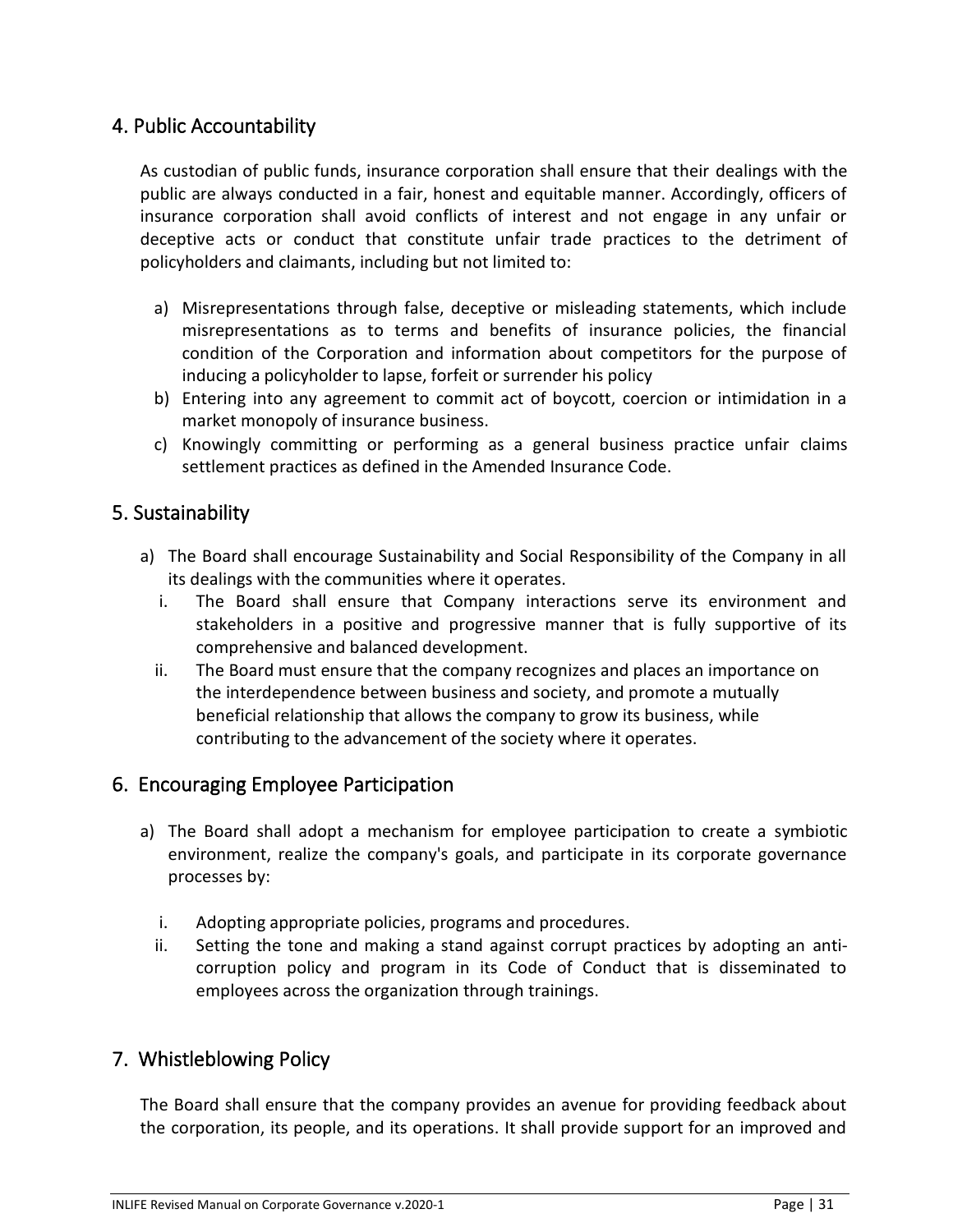easily accessible means and methods of reporting of any wrongdoing, whether planned, suspected or already committed.

It shall also ensure that any person, including members of the Board, who report in good faith of any suspected violation of law (including fraudulent acts, bribery or corruption), rule or regulation shall be protected from any form of Retaliatory Action provided he is not the most guilty. This Manual shall complement all anti-corruption programs and procedures and Corporate Governance policies of the Company.

The Board shall ensure the development and implementation of an Anti-Fraud program designed to detect, prevent and investigate suspected or actual fraud.

### <span id="page-31-0"></span>8. Indemnification of Trustees and Officers

- 8.1. The Company shall indemnify every trustee, officer or employee of the Corporation, his heirs, executors and administrators against all costs and expenses reasonably incurred by such person in connection with any civil, criminal, administrative or investigative action, suit or proceeding to which he may be, or is, made a party by reason of his being or having been a Trustee, officer or employee of the Company, except in relation to matters as to which he shall be finally adjudged in such action, suit or proceeding to be liable for negligence or misconduct.
- 8.2. In the event of a settlement or compromise, indemnification shall be provided only in connection with such matters covered by the settlement as to which the Company is advised by counsel that the person to be indemnified did not commit such a breach of duty.
- 8.3. The amount payable by way of indemnity shall be determined and paid only pursuant to a resolution adopted by a majority of those members of the Board of Trustees who have not incurred expenses in connection with the action, suit or proceeding, for which indemnification has been or is to be sought, if there shall be at least three (3) such members of the Board of Trustees.
- 8.4. The costs and expenses incurred in defending the aforementioned action, suit or proceeding may be paid by the Company in advance of the final disposition of such action, suit, or proceeding as authorized in the manner provided for in the preceding paragraph upon receipt of an undertaking by or on behalf of the Trustee, officer or employee of the Company to repay such amount unless it shall ultimately be determined that he is entitled to be indemnified by the Corporation.

### <span id="page-31-1"></span>9. Reportorial System

In compliance with the requirements of the Code of Corporate Governance, and Annual Corporate Governance Report as issued by the Insurance Commission and consistent with a disclosure-based approach to implementation and enforcement, the Company shall make a general disclosure of its corporate governance practices briefly describing the manner in which the various issues enumerated above have been addressed as well as other corporate governance best practices on :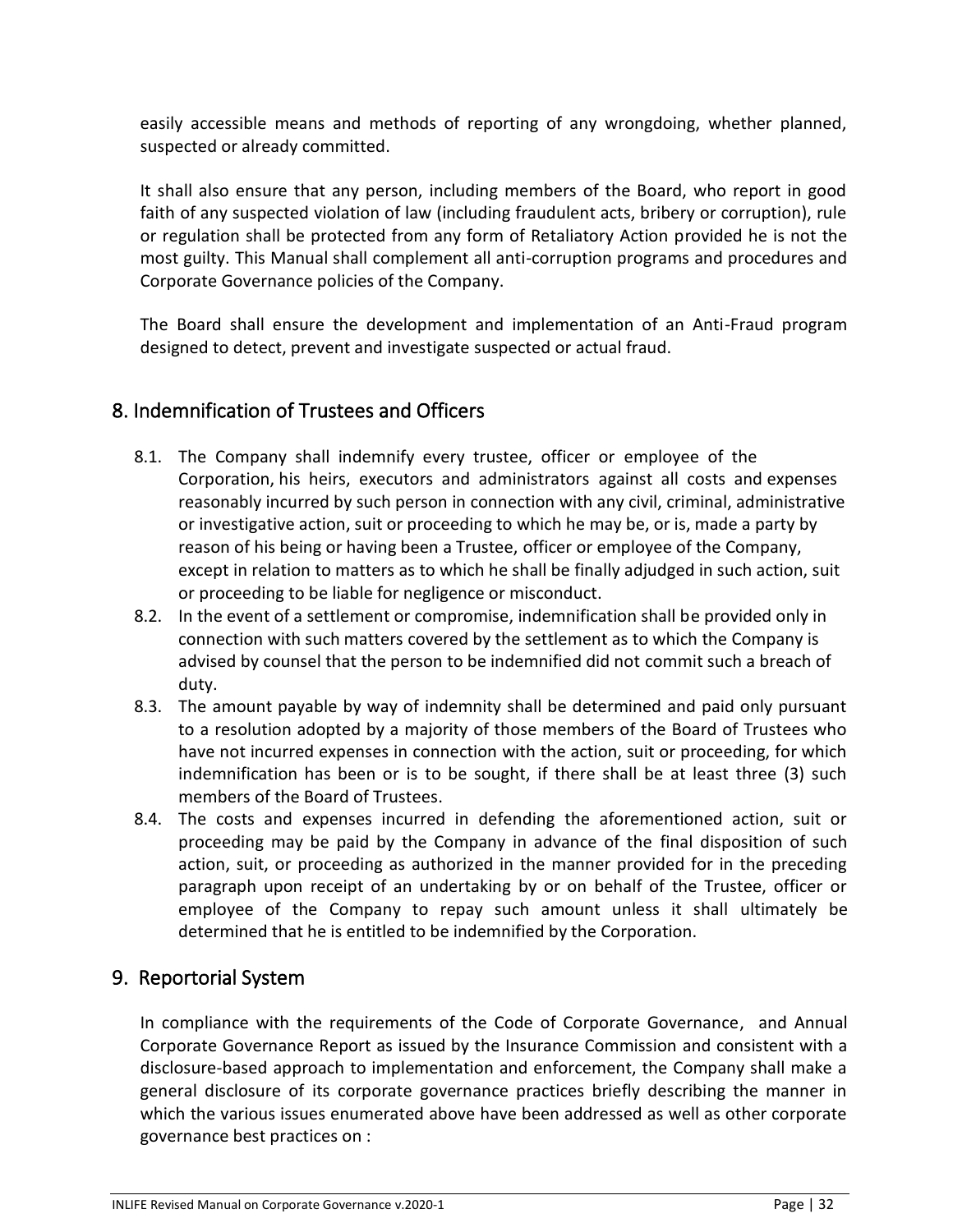- A. Board Composition
- B. Management Accountability
- C. Corporate Independence
- D. Internal Controls and Operational Risk Management
- E. Public Accountability
- F. Financial Reporting

#### <span id="page-32-0"></span>10. Members' Rights

Membership in the Company shall consist of its individual policyholders of life, health or accident insurance or annuity contracts and the master policyholder only of any group insurance policy or plan excluding individual certificate holders under such master policy.

A. Voting Rights

Each Member in entitled to one (1) vote regardless of the number of policies or amount of insurance he owns. Any Member entitled to vote may be present in person or through remote communication, in absentia or represented by a proxy at any regular or special meeting.

B. Right of Inspection

Members shall be allowed to inspect corporate books and records in accordance with the Corporation Code and shall be provided with an annual report, including financial statements.

C. Right to Information

Members are provided with corporate information which discloses personal and professional information about the trustees and officers and certain other matters such policy values, relationships among trustees and key officers, and the aggregate compensation of trustees and officers. The Notice of Annual or Special Members Meeting/ Proxy Statements must be distributed to the Members at least 21 days before annual general meetings. Notice may also be sent to members through electronic main, such other similar manner allowed by law or regulations. The Notice of Annual or Special Members Meeting/Proxy Statements shall be posted on the company website. The Minutes of the Annual and Special Meeting and the results of the votes shall also be posted on the company website as part of the Company's regulatory disclosures within five (5) days from the end of the meeting.

D. Right to Nominate Candidates to the Board

Members may nominate candidates for the Board of Trustees if made in writing by Seven Hundred Fifty (750) or more Members of the Corporation and such written nomination shall have been delivered to the Board of Trustees on or before the fourth Wednesday of January immediately preceding the Annual Regular Meeting, setting forth the name(s) of the nominees and his or their written acceptance of the nomination.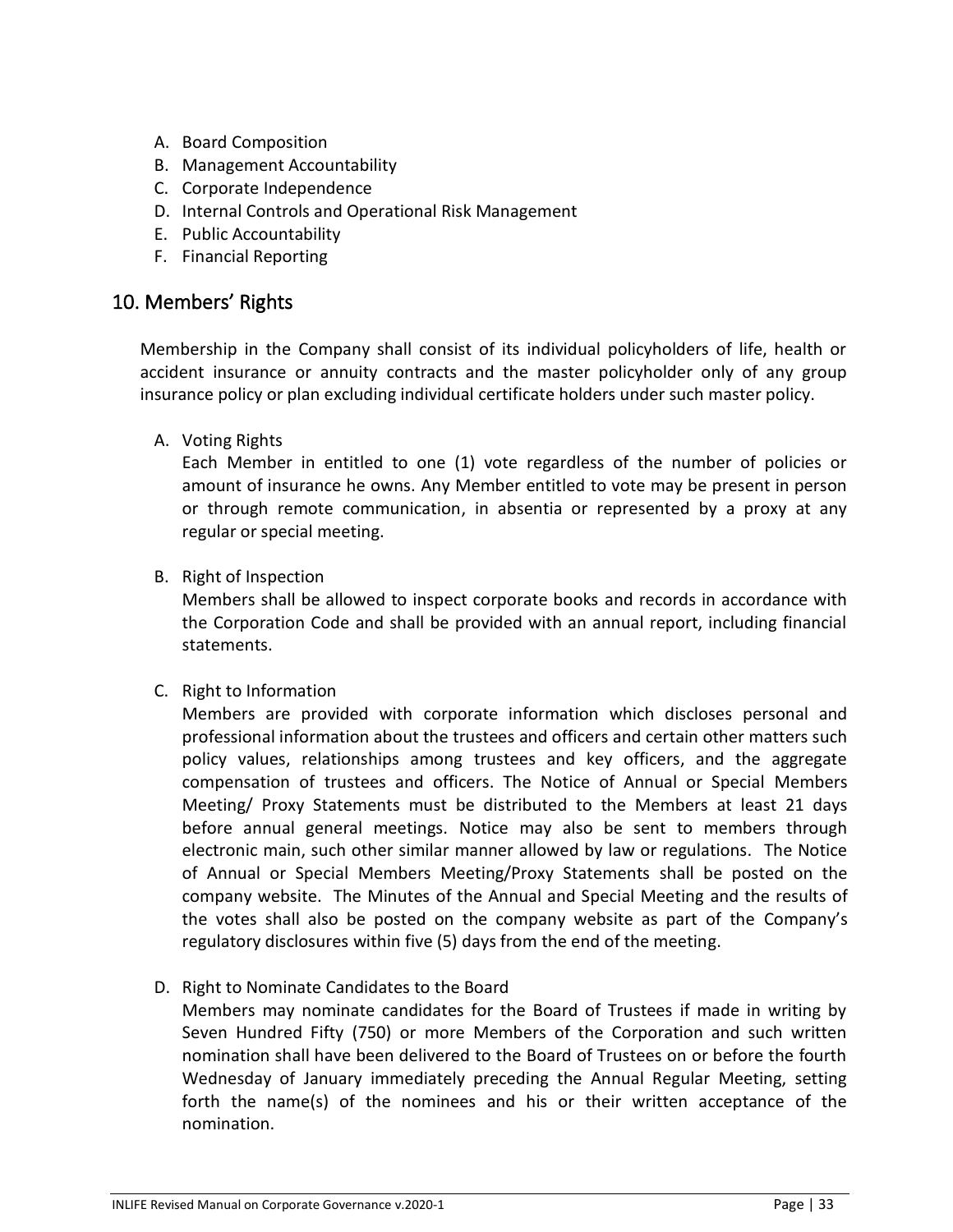### <span id="page-33-0"></span>11. Communication Process

- 11.1. This Manual shall be available for inspection by any stakeholder of the Corporation at reasonable hours on business days.
- 11.2. All Trustees, officers, division, department and staff heads are tasked to ensure the thorough dissemination of this Manual to all employees and related third parties, and to likewise enjoin compliance in the process.
- 11.3. All Trustees, officers, division, department and staff heads shall be given a copy of this Manual.

### <span id="page-33-1"></span>12. Monitoring and Assessment

- 12.1. The Compliance Officer shall establish an evaluation system to determine and measure compliance with this Manual. Any violation thereof shall subject the responsible officer or employee to the penalties provided in the succeeding section of this Manual.
- 12.2. This Manual shall be subject to an annual review unless the same frequency is amended by the Board.
- 12.3. All business processes and practices being performed within any department or business unit of the Corporation that are not consistent with any portion of this Manual shall be revoked unless upgraded to the compliant extent.

### <span id="page-33-2"></span>13. Penalties for Non-Compliance with the Manual

- 13.1. To strictly observe and implement the provisions of this Manual, the following penalties shall be imposed, after notice and hearing, on the members of the Corporation's Board of Trustees, officers, staff, subsidiaries and affiliates, and their respective Trustees, officers and staff in case of violation of any of the provisions of this Manual:
	- a) In case of first violation, the subject person shall be reprimanded.
	- b) In case of a second violation, the subject person shall be suspended from office. The duration of the suspension shall depend on the gravity of the violation.
- 13.2. The commission of a third violation of this Manual by any member of the Board of Trustees of the Corporation or its subsidiaries and affiliates shall be a sufficient cause for removal from Board membership.
- 13.3. The Compliance Officer shall be responsible for determining violations through notice and hearing and shall recommend to the Chairman of the Board the imposable penalty for such violation, for further review and approval of the Board.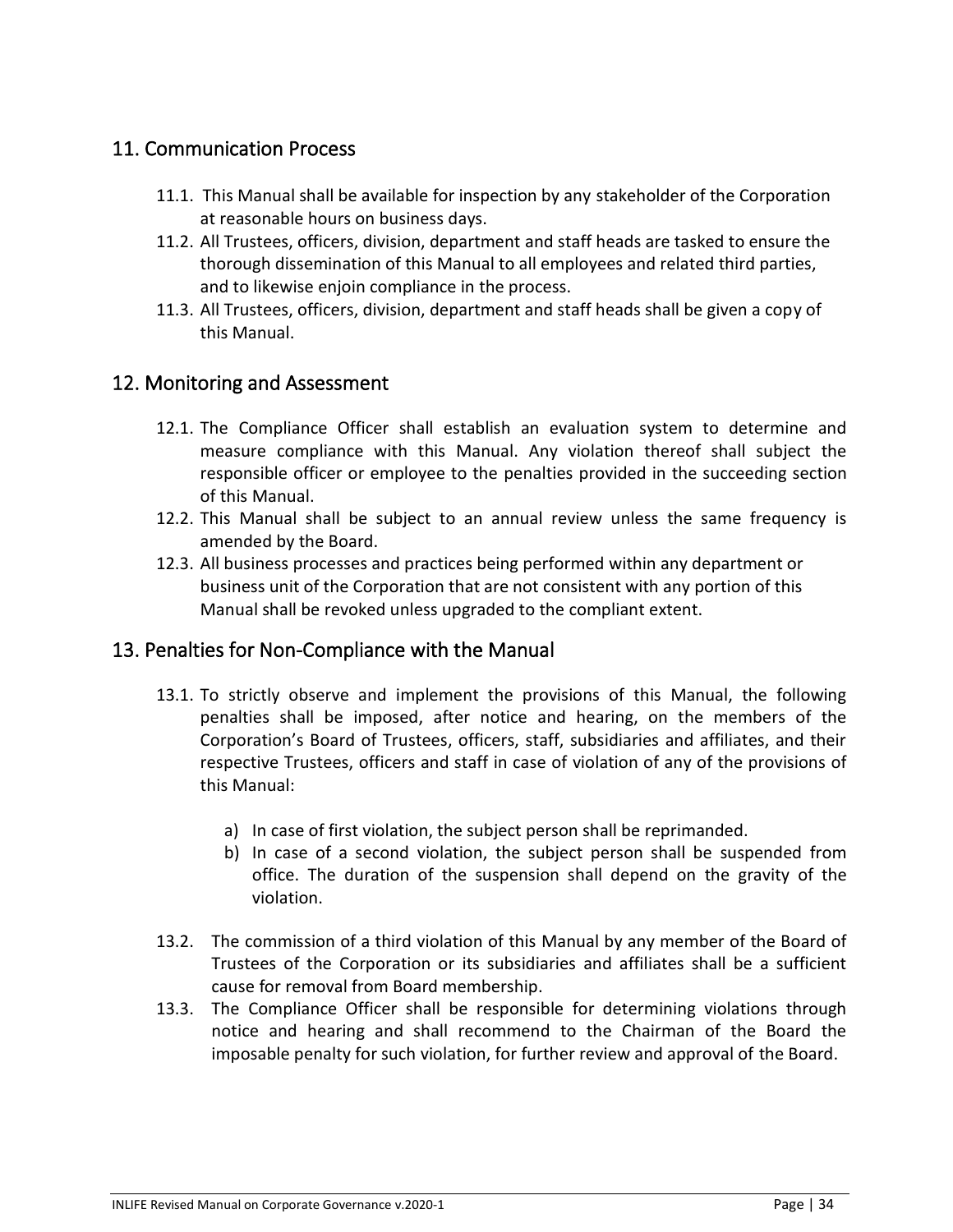<span id="page-34-0"></span>ANNEXES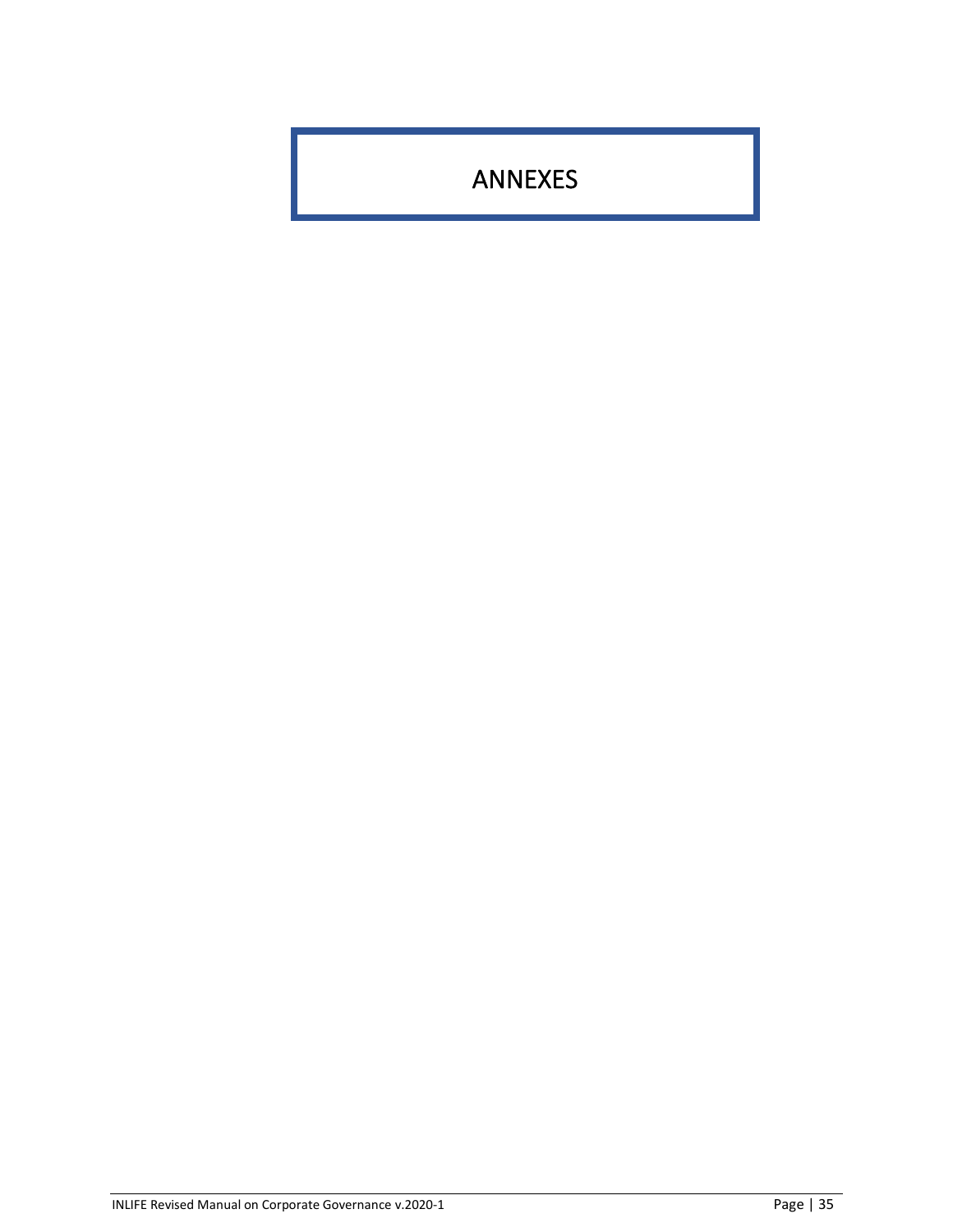### <span id="page-35-0"></span>ANNEX A. ASSESSMENT OF THE PERFORMANCE OF THE BOARD CHAIRMAN

The Nonexecutive Trustees of the Board, led by the Lead Independent Trustee, shall evaluate the Chairman of the Board to ensure that he exercises an appropriate balance of power, increased accountability and greater independence in his decision-making. This two-part questionnaire shall take into account the objective and subjective opinions of the Nonexecutive Trustees.

- 1. This internal evaluation form shall be used to assess the performance of the Board Chairman in accordance with the criteria of the Corporate Governance Manual, the company by-Laws, and such other criteria that the Insurance Commission may provide. The views of the executive Trustees shall also be taken into account in evaluating the Chairman.
- 2. The implementation of such assessment, including the actions made by the Board Chairman based on the results of the evaluation made may be disclosed in the corporation's annual report.

This policy will be reviewed by the Governance Committee annually or more frequently as legal or regulatory requirements may dictate.

|                                                                     | Yes/No | <b>Remarks</b> |
|---------------------------------------------------------------------|--------|----------------|
| 1. The Chairman presided the Annual Members' Meeting and            |        |                |
| meetings of the Board of Trustees in the previous fiscal year       |        |                |
| 2. The Chairman has been responsible for ensuring that the Trustees |        |                |
| receive accurate, timely, and complete information.                 |        |                |
| 3. There is an effective line of communication between the Chairman |        |                |
| and the members of the Board.                                       |        |                |
| 4. The Chairman has provided for an adequate orientation process    |        |                |
| for new Trustees.                                                   |        |                |
| 5. The Chairman has ensured that the Trustees continually update    |        |                |
| their skills, knowledge and familiarity with the company's          |        |                |
| goals and objectives and has provided the necessary resources to    |        |                |
| achieve this.                                                       |        |                |

#### **Please rate the subsequent questions using the rating system below:**

- 1- Highly effective
- 2- Effective
- 3-Neither effective nor ineffective
- 4- ineffective
- 5-Highly ineffective

|              |                                                                                | Rating | <b>Remarks</b> |
|--------------|--------------------------------------------------------------------------------|--------|----------------|
| $\mathbf{1}$ | How would you rate the performance of the Chairman in terms of focus, use of   |        |                |
|              | time, and overall efficiency of the Board Meetings?                            |        |                |
| $\mathbf{2}$ | How do you rate the Chairman in terms of his/her ability to manage the Board's |        |                |
|              | agenda, and in responding to changing circumstances?                           |        |                |
| 3            | How would you rate the Chairman in terms of his/her communication of the       |        |                |
|              | necessary information that you need in order to effectively exercise your best |        |                |
|              | judgment as a member of the Board?                                             |        |                |
| 4            | How would you rate the Chairman in terms of his/her time commitment to the     |        |                |
|              | Board, recognizing his other significant commitments outside the company?      |        |                |
| 5.           | How would you rate the Chairman overall, in terms of his/her competence,       |        |                |
|              | enthusiasm, and contribution to the Board's work?                              |        |                |
|              |                                                                                |        |                |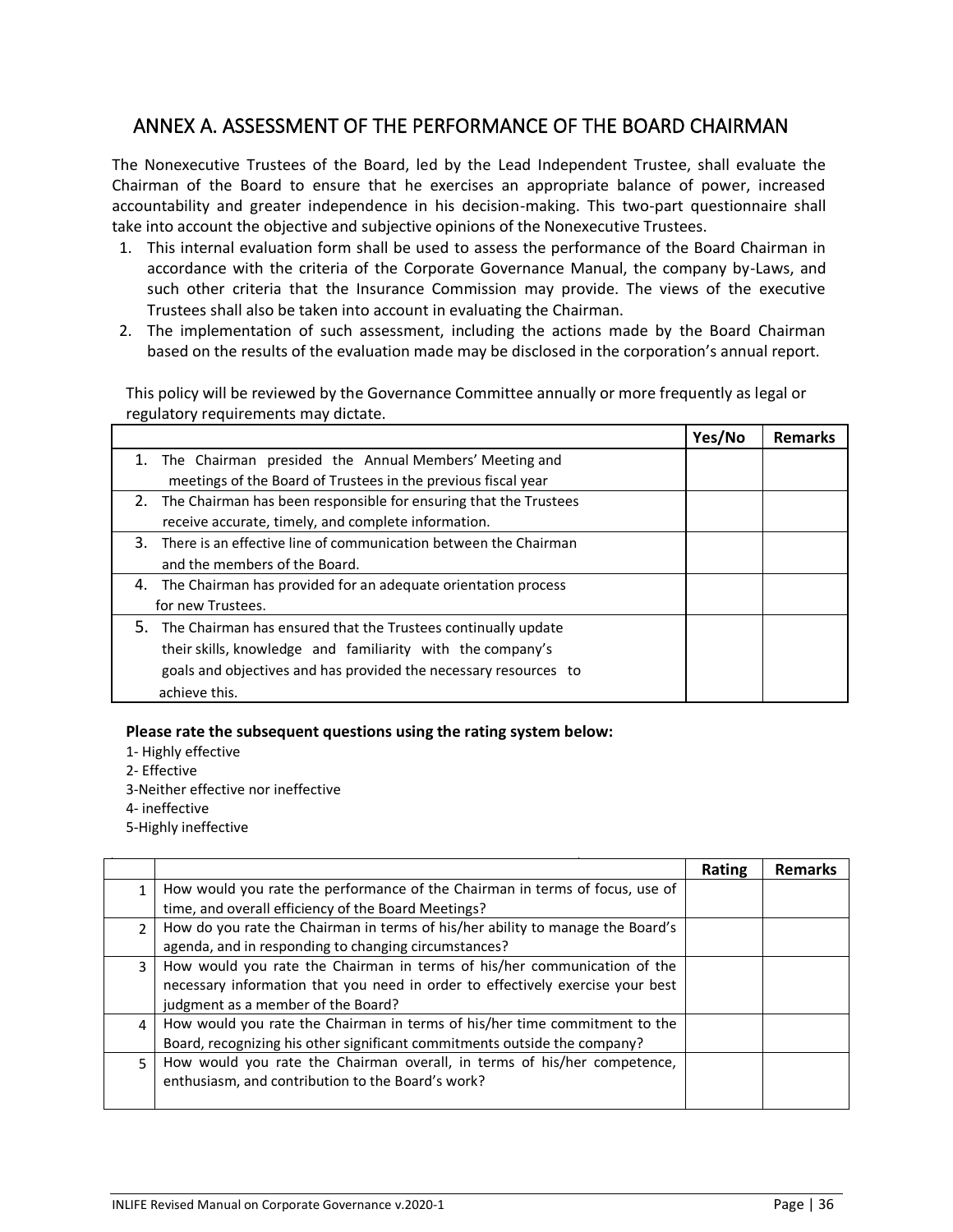### <span id="page-36-0"></span>ANNEX B1. AUDIT COMMITTEE CHARTER

#### 1. Introduction

The Audit Committee (Committee) plays a significant role in providing oversight of the Company's governance, audit and internal control practices. This oversight mechanism also serves to provide confidence in the integrity of these practices. The Committee performs its role by providing independent oversight to the Company.

#### 2. Background

The Committee was established in accordance with the Company's Amended By-Laws. This Charter, which governs the work of the Committee, was reviewed and updated in 2018.

#### 3. Purpose

The Committee provides a structured, systematic oversight responsibilities to ensure the quality and integrity of the Company's accounting and financial reporting, auditing practices and internal control systems.

#### 4. Mandate

The mandate for the establishment of the Committee was derived in accordance with Company's amended By-Laws and applicable government regulations.

5. Structure and Composition:

The Committee shall be composed of at least three (3) Trustees, majority of whom shall be Independent Trustees and none of whom is an Executive Trustee. The Committee members shall collectively possess sufficient knowledge of audit, finance, insurance, IT, law, governance, risk and control. It is important to periodically re-evaluate members' competencies and the overall balance of skills on the Committee in response to emerging needs.

#### The Committee Chairman

The Board shall designate one Independent Trustee-member to serve as the Committee Chairman.

6. Term of Office

The term of office for a Committee member is one year. Continuance of Committee membership will be reviewed annually.

7. Quorum

The quorum for the Committee will be a majority of the members.

8. Meetings

The Committee shall meet quarterly or more frequently as the Committee deems necessary. The Chief Auditor, acting as Committee Secretary under the direction of the Committee Chairman, shall prepare the agenda and provide the Committee members notice of meetings and the agenda. Minutes of all meetings with the Committee will be done by the Committee Secretary and will be provided in draft format at least two weeks after the Committee meeting and approved by the members.

9. Remuneration of Committee Members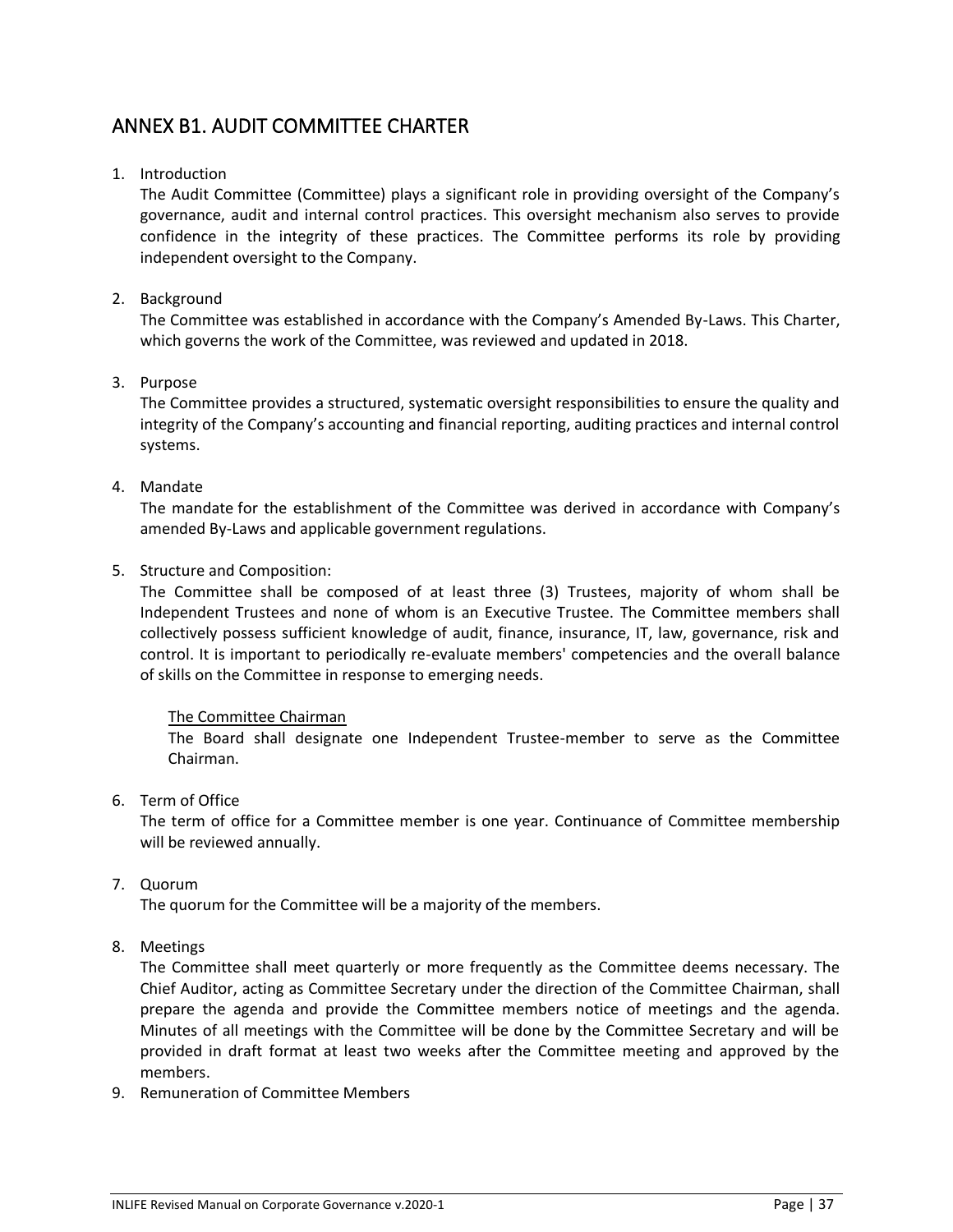Each member of the Committee shall be entitled to a *Per Diem* for attendance in each of the Committee's Meetings. The Per Diem rates are set by the Board and shall require approval from Policyholder-Members during regular or special meeting called for the purpose.

#### 10. Authority

In discharging its responsibilities, the Committee shall have unrestricted access to members of management, employees, and relevant information it considers necessary to discharge its duties. The Committee also will have unrestricted access to records, data, and reports. If access to requested documents is denied due to legal or confidentiality reasons, the Committee and/or Chief Auditor will follow a prescribed, Board approved mechanism for resolution of the matter.

The Audit Committee is empowered to:

- Recommend to the Board the appointment of the Chief Auditor;
- Evaluate the performance of the Chief Auditor;
- Seek any information it requires from management, and all other employees;
- Access all records, documents, properties, assets and personnel within the Company;
- Obtain any external professional advice and expertise it deems necessary to carry out its duties;
- Provide oversight over the Insular Health Care, Inc. Audit Committee; and
- Investigate any activities within its scope of responsibilities, or as may be required by the Board.

#### 11. Roles and Responsibilities:

It is the responsibility of the Committee to provide the board with independent, objective advice on the adequacy of management's arrangements with respect to the following aspects of the management of the Company:

#### Financial Statement and Reporting

- Review the impact of significant accounting and reporting issues, including complex or unusual transactions and recent professional and regulatory pronouncements on the financial statements.
- Review with Management and external auditors the results of the audit, including any difficulties encountered.
- Review and endorse to the Board for approval the audited financial statements; consider their completeness and consistency with information known to the Committee and compliance with accounting principles and standards and regulatory requirements.

#### Internal Control

- Ensure the effectiveness of the Company's internal control system, including information technology security and control.
- Understand and review the scope of internal and external auditor's review of internal controls over financial reporting and obtain regular reports on significant findings and recommendations, together with Management's responses.
- Receive reports on all matters of significance arising from work performed by other providers of financial and internal control assurance to management and the Board.

#### Internal Audit

- Provide oversight of the performance of the Chief Auditor and Audit Division.
- Review with Management and the Chief Auditor the Internal Audit Charter, plans, activities, staffing and organizational structure of the internal audit function.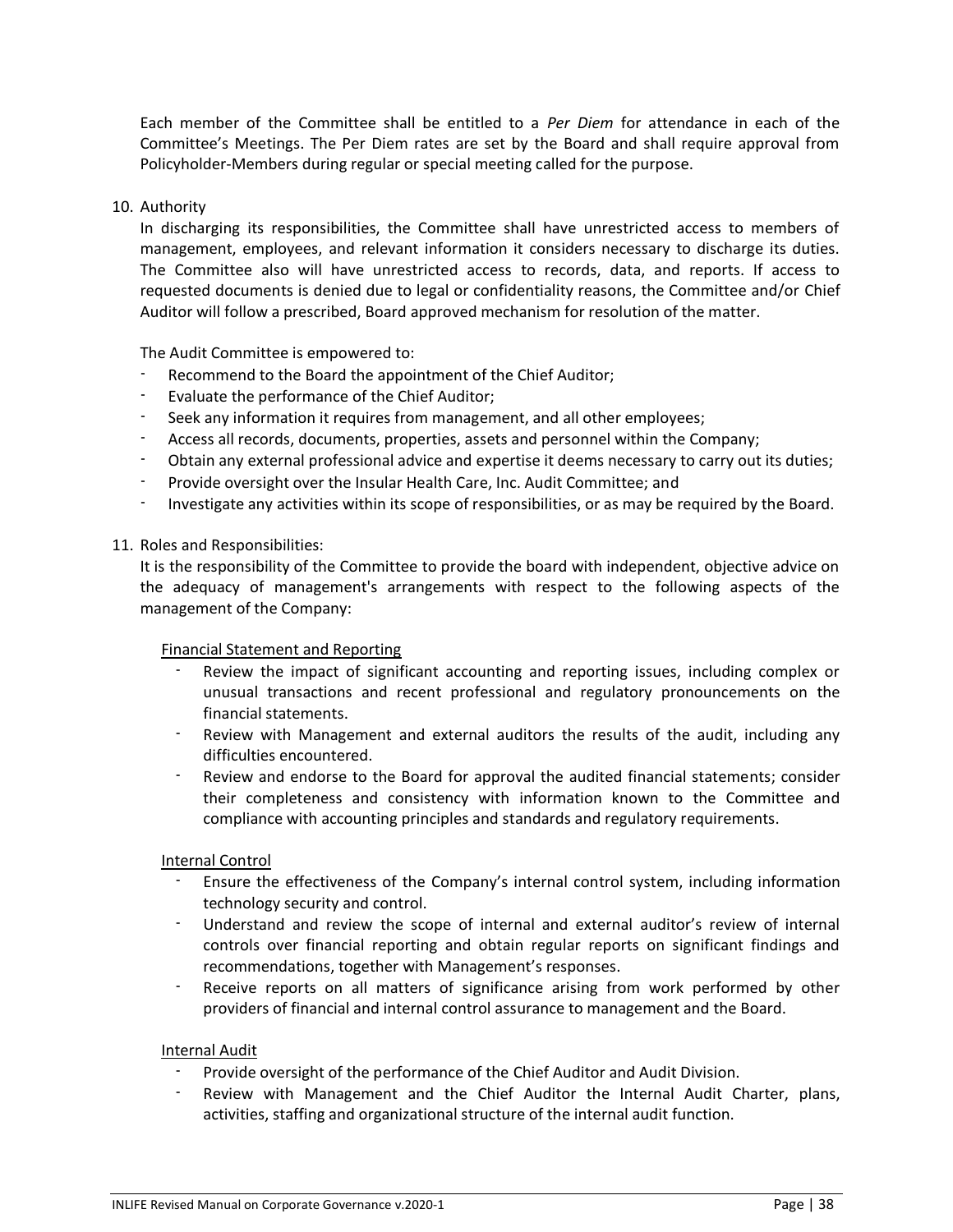- Review the adequacy and effectiveness of the internal audit function, including adherence to mandatory elements of the Institute of Internal Auditors' International Practices Framework, including the Core Principles for the Professional Practice of Internal Auditing, the Code of Ethics and the International Standards for the Professional Practice of Internal Auditing and the Definition of Internal Auditing.
- On a regular basis, meet separately with the Chief Auditor to discuss any matter that the Committee or the Audit Division believe should be discussed privately.
- Review internal audit reports and other communications to management.
- Review and track management's action plans to address the results of internal audit engagements or on the results of any special investigations.
- Advise the board about any recommendations for the continuous improvement of internal audit.

#### External Audit

To obtain reasonable assurance with respect to independence, integrity, work of the external assurance providers, the Committee will meet with the external assurance providers during the planning phase of the engagement, the presentation of the audited financial statements, and the discussion of the results of engagements, annual review, and recommendations for management.

- Primarily responsible for recommending the appointment, reappointment, removal, and fees of the external auditor.
- Review the external auditors' proposed audit scope and approach, including coordination of audit effort with internal audit activities and their assessment of internal controls.
- Pre-approve audit services as well as any non-audit services to be engaged by the Company with the same external auditor.
- Obtain statements from the external auditors about the existence or non-existence of potential or actual Conflict of Interest or their Related Party relationships with the Company, including when they engage non-audit services and discuss the information with the external auditors to review and confirm their independence.
- Resolve any disagreement between Management and the external auditors regarding financial reporting and other matters.
- Monitor Management's progress on action plans related to external audit's findings, if any.
- On a regular basis, meet separately with the external auditors, and at times with nonexecutive trustees, to discuss any matter that the Committee or auditors believe should be discussed privately.

#### Fraud

To obtain reasonable assurance with respect to the Company's procedures for the prevention and detection of fraud, the Committee will:

- Oversee management's arrangements for the prevention and deterrence of fraud.
- Ensure that appropriate action is taken against known perpetrators of fraud.
- Challenge management and internal and external auditors to ensure that the Company has appropriate anti-fraud plans, programs and controls in place to identify potential fraud and ensure that investigations are undertaken if fraud is detected.

#### 12. Reporting Responsibilities

- Regularly submit and report to the Board the Committee's activities, findings, decisions, deliberations and recommendations;
- Give an annual report to the Board, summarizing the Committee's activities and recommendations from the previous year. The report should include: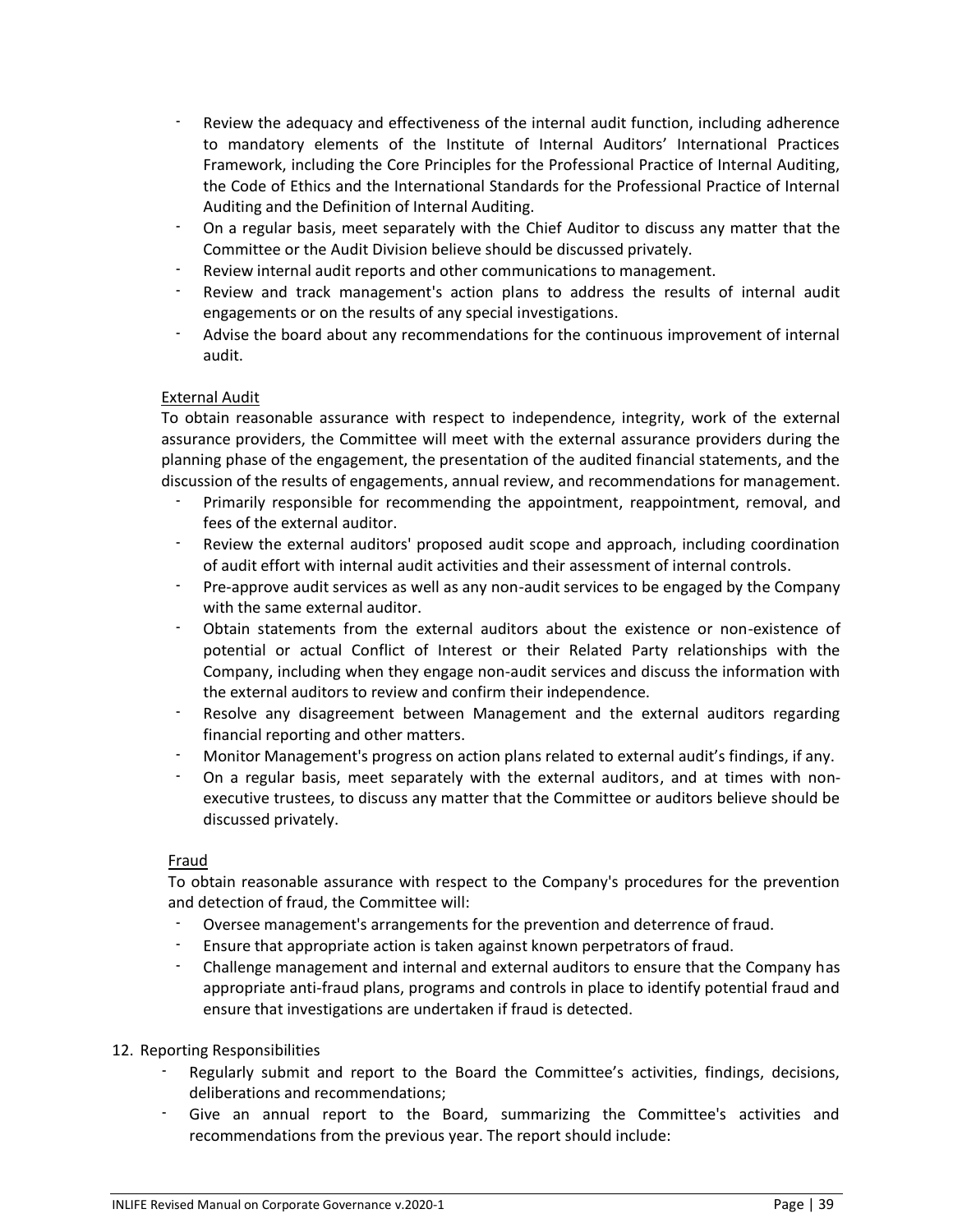- A summary of the work the Committee performed to fully discharge its responsibilities during the preceding year.
- A summary of management's progress in addressing the results of internal and external audit engagement reports.
- An overall assessment of management's risk, control, and compliance processes, including details of any significant emerging risks or legislative changes that impact the Company.
- Details of meetings including the number of meetings held during the relevant period and the number of meetings each member attended.
- Provide information required, if any, by new or emerging corporate governance developments.
- Review any other report the Company issues that relate to the Committee's responsibilities.
- 13. Other Responsibilities
	- Review and assess the adequacy of the Committee Charter annually, requesting Board approval for any proposed changes, and ensure appropriate disclosure as may be required by law or regulation.
	- Obtain regular updates from management and from the Company's Legal Division regarding legal and compliance matters, as needed.
	- Conduct an annual self-assessment of the Committee's performance and submit a report to the Board.
	- Perform other activities related to this Charter as requested by the Board.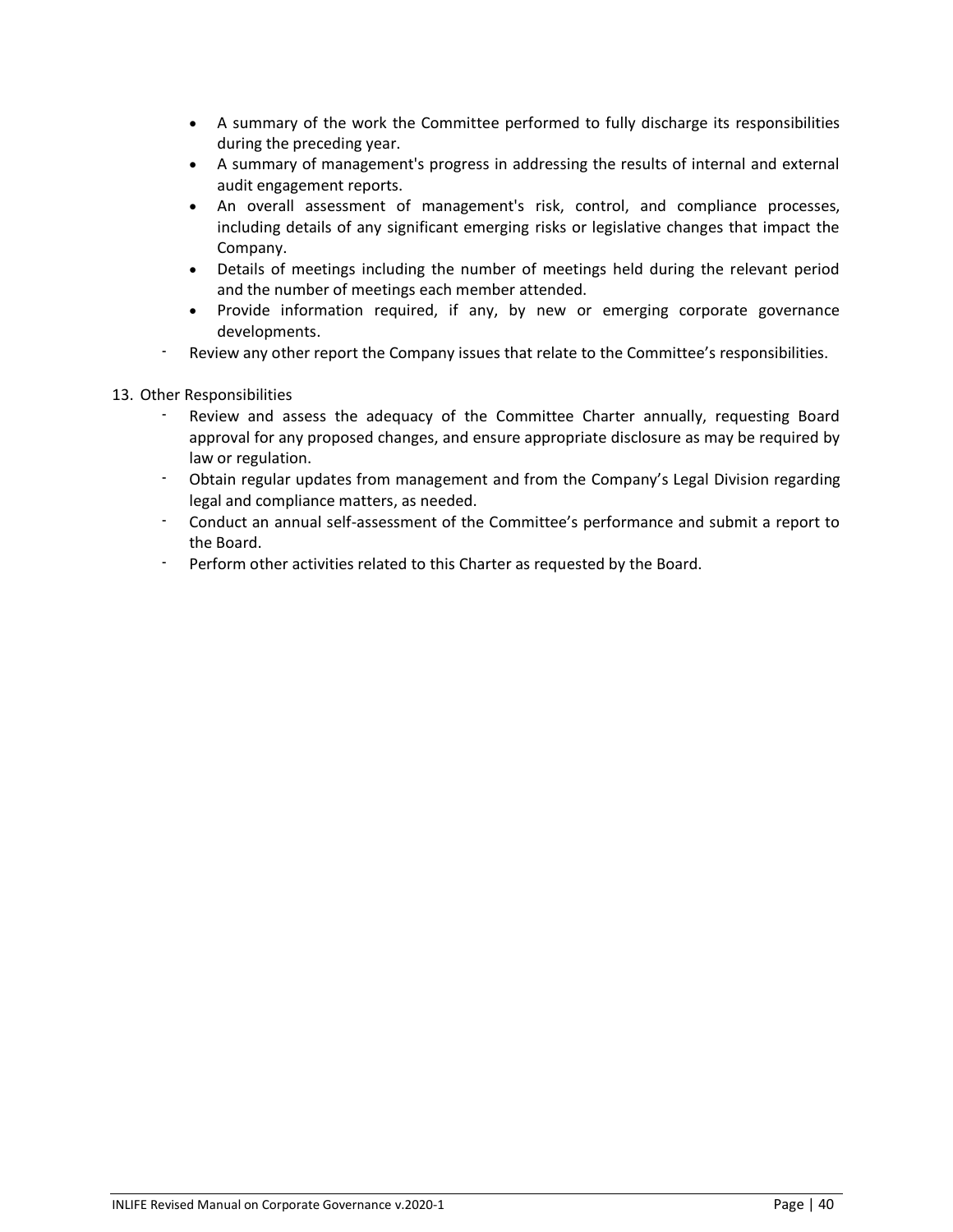### <span id="page-40-0"></span>ANNEX B2. FINANCE, BUDGET AND INVESTMENT COMMITTEE CHARTER

- 1. The Finance, Budget & Investment Committee (FBIC) assists the Board in the setting up of company policies and guidelines with respect to:
	- Financial plan/budget of the Company
	- Investment matters
- 1. Structure and Composition:

The Committee shall be composed of a Chairman, a Vice-Chairman, and up to three (3) members, with the majority being independent Trustees.

Members are preferred to have an adequate understanding of, or competence in, finance or investment matters.

- 2. Roles and Responsibilities:
	- Reviews and recommends to the Board, the Company's Annual budget vis-à-vis three-year company goals and objectives.
	- Reviews the company's compliance with laws, rules and regulations pertaining to finance and investment matters.
	- Recommends to the Board the Company's investment plans.
	- Reviews, monitors and evaluates annually the implementation of Investment Policy and Investment Strategy of the Company.
	- The Committee Chairman shall regularly submit and present a report to the Board, providing a summary of the Committee's activities, confirmation of how the responsibilities in this Charter were discharged, and the results of the assessment of the effectiveness of its programs and initiatives, and recommendations for improvement, if any.
	- Conducts an annual self-assessment of the Committee's performance and submits a report of the same to the Board.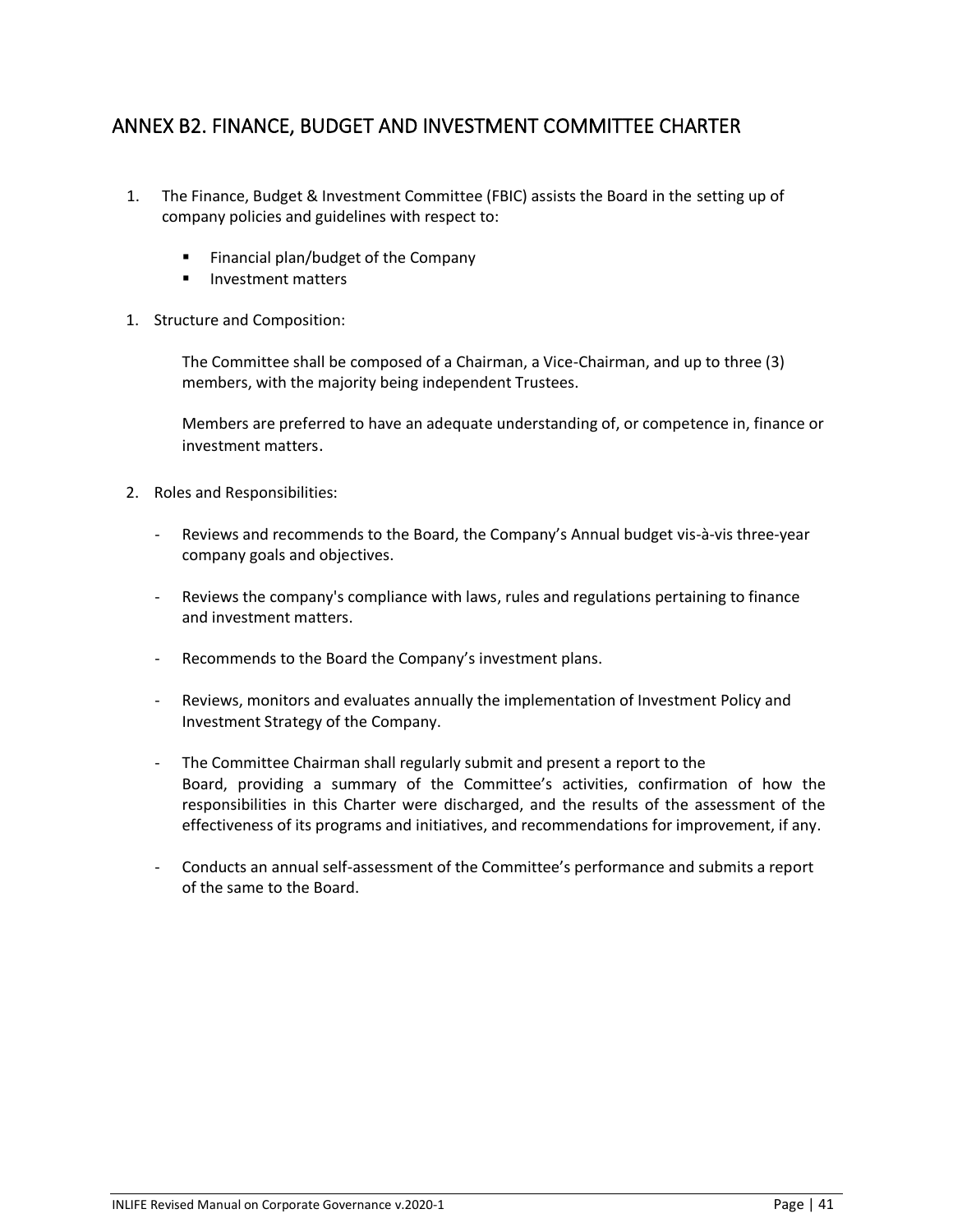### <span id="page-41-0"></span>ANNEX B3. GOVERNANCE COMMITTEE CHARTER

- 1. The Governance Committee advises the Board on governance matters.
- 2. Structure and composition:
	- The Committee shall be composed of up to three (3) independent Trustees as members with a Chairman and Vice Chairman appointed by the Board.
- 3. The roles and responsibilities of the Governance Committee are:
	- Shapes the policy on the size and composition of the Board as well as its internal functioning.
	- Monitors and evaluates performance of the Board of Trustees and the various Board Committees.
	- Provides oversight to the Anti-Money Laundering and Counter-Terrorist Financing Prevention Program of the Company.
	- Ensures that Non- Executive Trustees conduct annual performance evaluation of the Chairman, taking into account the views of the Executive Trustees and that the Chairman acts on the results of the performance evaluation made. The committee shall report results of performance appraisal to the Board.
	- Initiates the conduct of review of all the relevant policies and processes of the company to comply with the requirements of the Code of Corporate Governance.
	- Ensures the implementation of the Manual on Corporate Governance.
	- Conducts an annual self-assessment of the Committee's performance and submits a report of the same to the Board.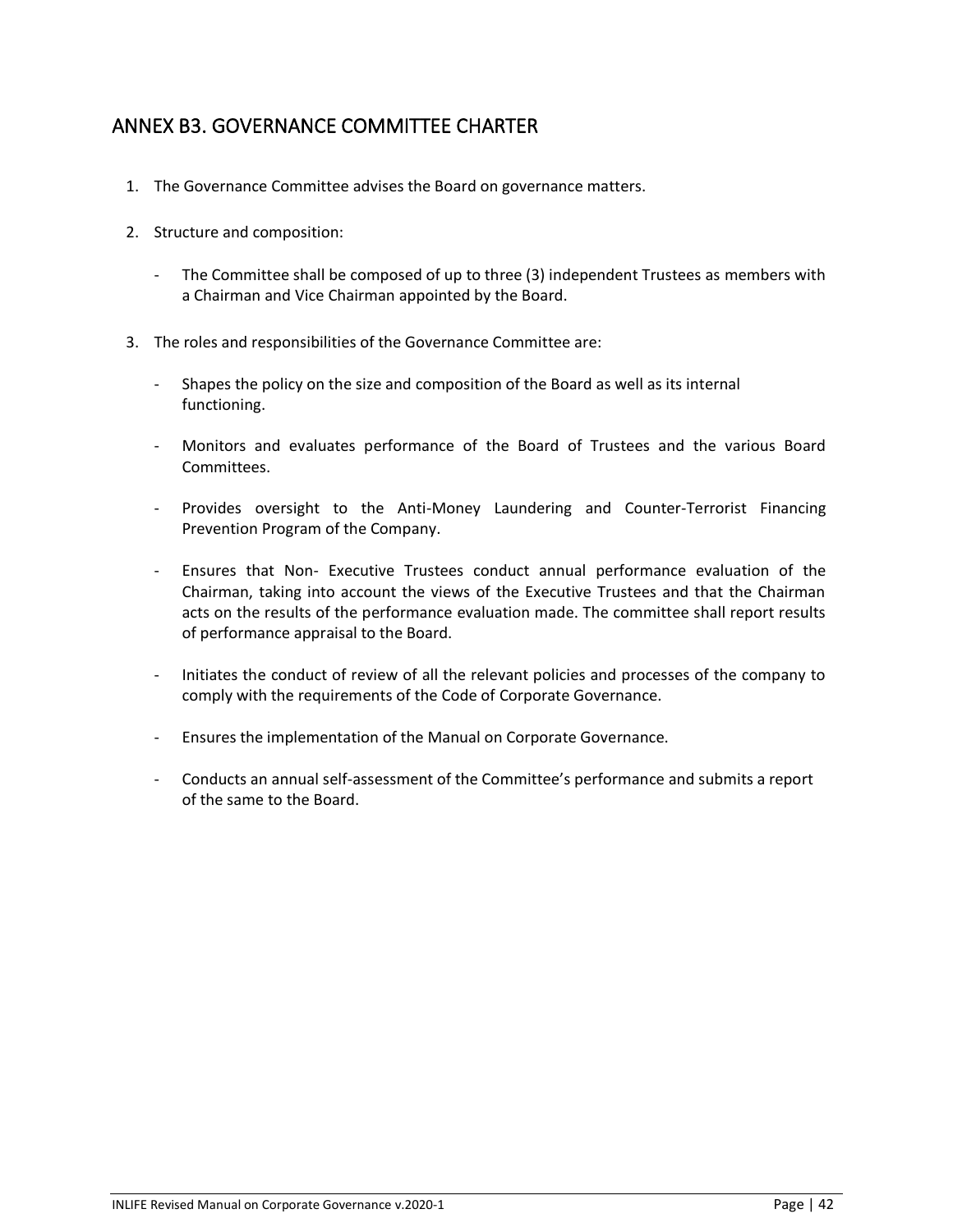### <span id="page-42-0"></span>ANNEX B4. INFORMATION TECHNOLOGY & INNOVATION COMMITTEE CHARTER

2. The Committee assists the Board in fulfilling its oversight responsibilities in relation to the Company's formulation and execution of its information technology-related initiatives and innovation strategies.

#### **3. Structure and Composition**

The Committee shall be composed of at least three (3) Trustee members. The Board shall designate one member to serve as the Committee Chairman. At least one member must have a general knowledge or understanding of technologies relevant to the Company's line of business.

#### **4. The Committee shall have the following duties and responsibilities:**

- Assists the Board in:
	- Formulating the Company's information technology strategy and ensuring that its application is in pursuit of the Company's strategic objectives.
	- Determining the needed information technology investments in support of the Company's information technology strategy.
	- Reviewing the implementation of the Company's information technology initiatives and investments, including the expenditures compared to budget and the timelines of the implementation.
- Apprises the Board on technology-related issues, opportunities, risks and threats.
- Assists the Board in setting up and in the adoption of guidelines and policies regarding information technology security and disaster recovery capabilities.
- The Committee Chairman shall regularly submit and present a report to the Board, providing a summary of the Committee's activities, confirmation of how the responsibilities in this Charter were discharged, results of the assessment performed on the effectiveness of technology initiatives, and recommendations for improvement.
- Conducts an annual self-assessment of the Committee's performance and submits a report of the same to the Board.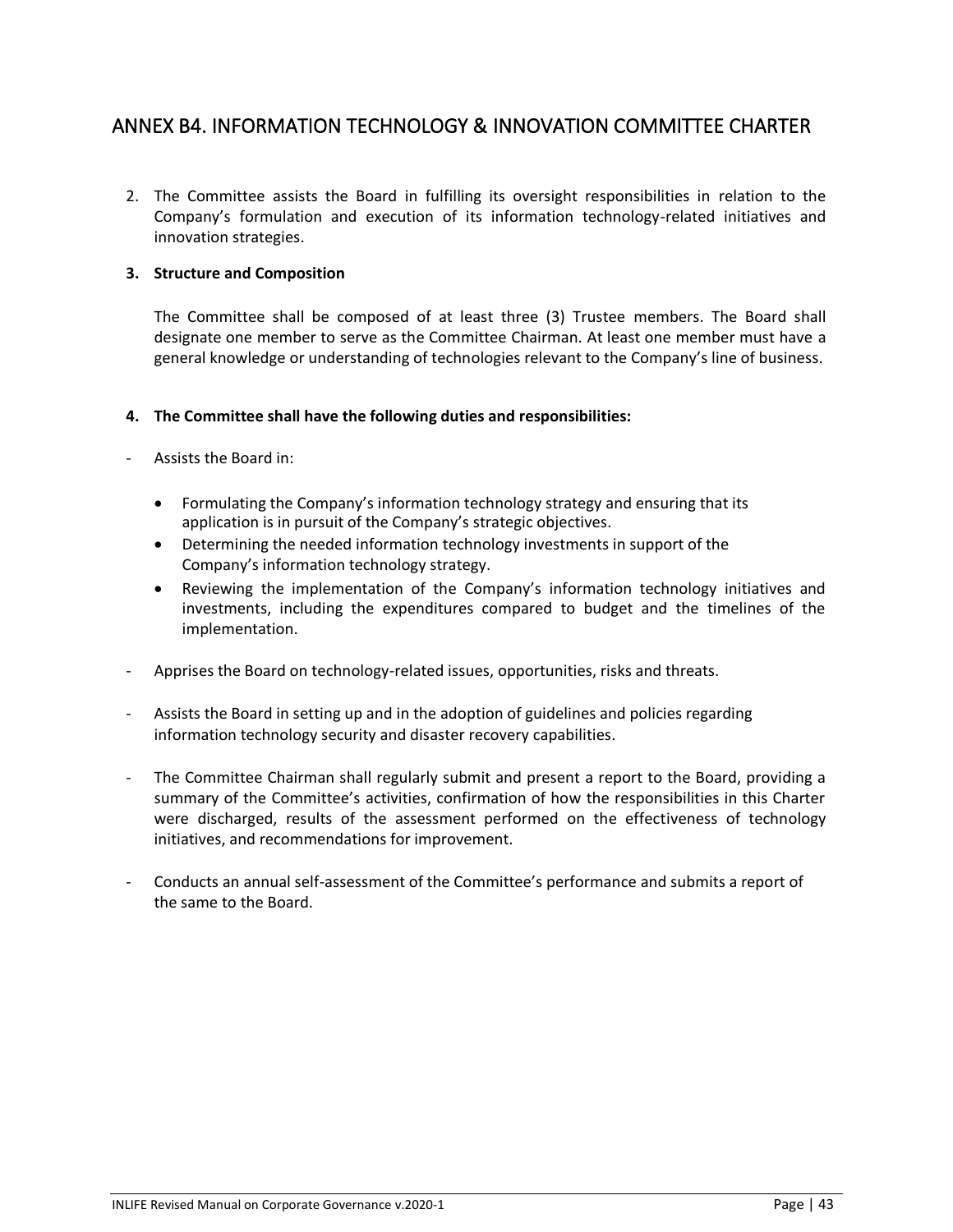### <span id="page-43-0"></span>ANNEX B5. NOMINATIONS COMMITTEE CHARTER

- 1. The Nominations Committee assists the Board on the review of the candidates for Board membership of the Company subject to the provisions of the Company By-Laws.
- 2. Structure and Composition:
	- The committee shall be composed of up to three (3) Trustees who are not up for re-election, and one of whom must be an independent Trustee.
- 3. The Committee shall have the following duties and responsibilities:
	- Pre-screens and shortlists all candidates nominated to become a member of the Board of Trustees, keeping in mind the qualifications and disqualifications requirements and the number of Trusteeships to the Board as prescribed by the Insurance Commission and Company's By-Laws.
	- Undertakes the process of identifying the quality of Trustees aligned with the company's strategic directions and the possession of relevant experience for possible Board Committee memberships.
	- Ensures that the benefits of Board Diversity, such as competitive advantage, robust understanding of opportunities and risks, inclusion of different ideas and perspectives, enhanced decision-making and dialogue, and heightened capacity for oversight of the organization and its governance, are considered in nominating a candidate to become a member of the Board of Trustees.
	- Ensures that appointments are made on merit. Careful deliberation and consideration shall be done to ensure that appointees have enough time for the job.
	- Conduct an annual review of the structure, size and composition of the Board based on the principle of Board Diversity.
	- Delivers in writing to the Board of Trustees on or before the fourth Wednesday of January of such year for approval the names of persons as candidates for election as Trustees at the next Annual Members' Meeting. The number of candidates submitted shall be at least the same as the number of Trustees in the class to be elected at the next Annual Members' Meeting subject to the provisions of the Company By-laws.
	- The Committee prepares job specifications for the appointment of the Chairman.
	- Discloses to the Board other significant commitments of the Chairman of the Board and Non-Executive Trustees before appointments, indicating if they have sufficient time for the Company. Any change thereof shall likewise be reported.
	- Ensures that the independent Trustees have an opportunity to meet and do what is expected of them.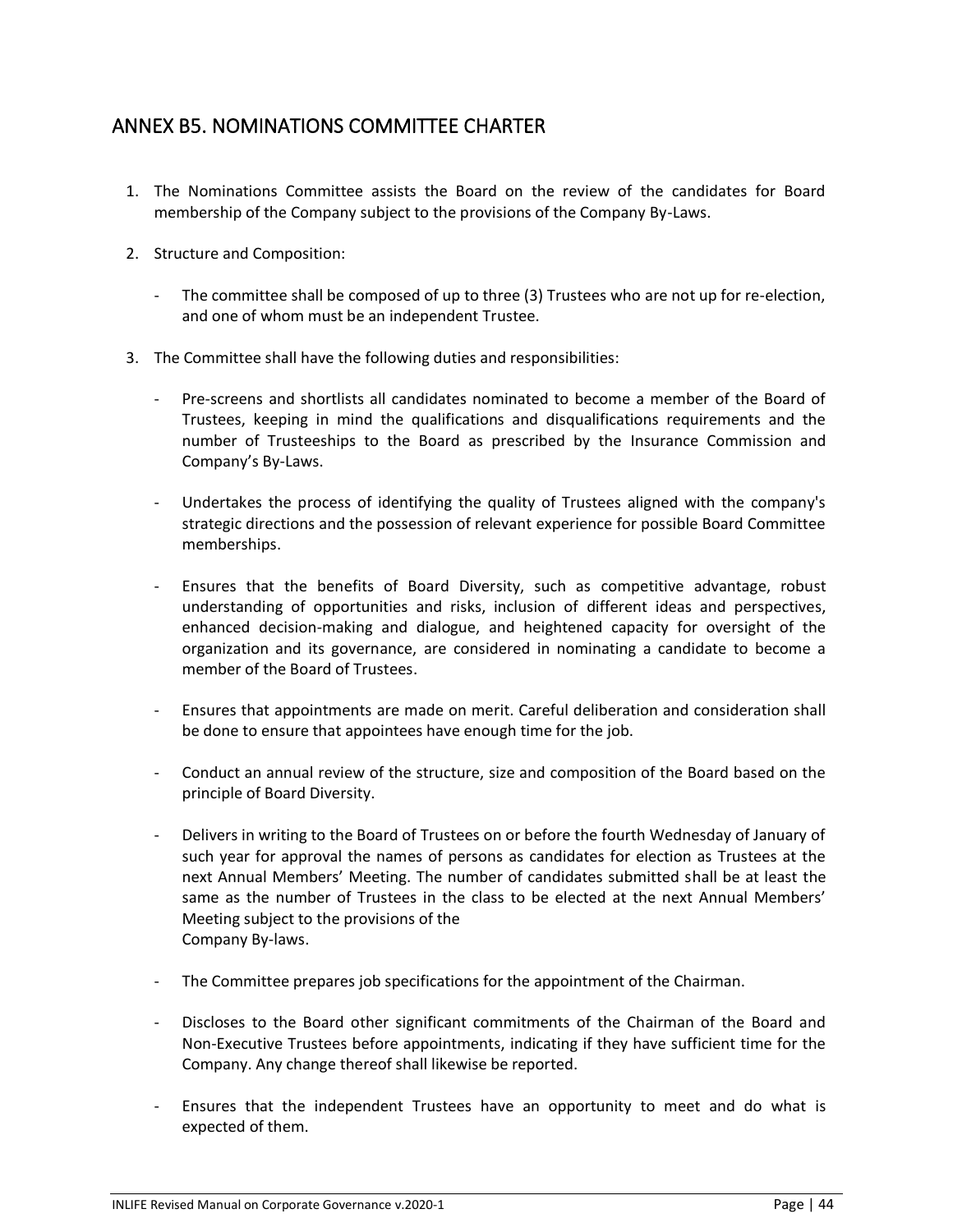- Conducts an annual self-assessment of the Committee's performance and submits a report of the same to the Board.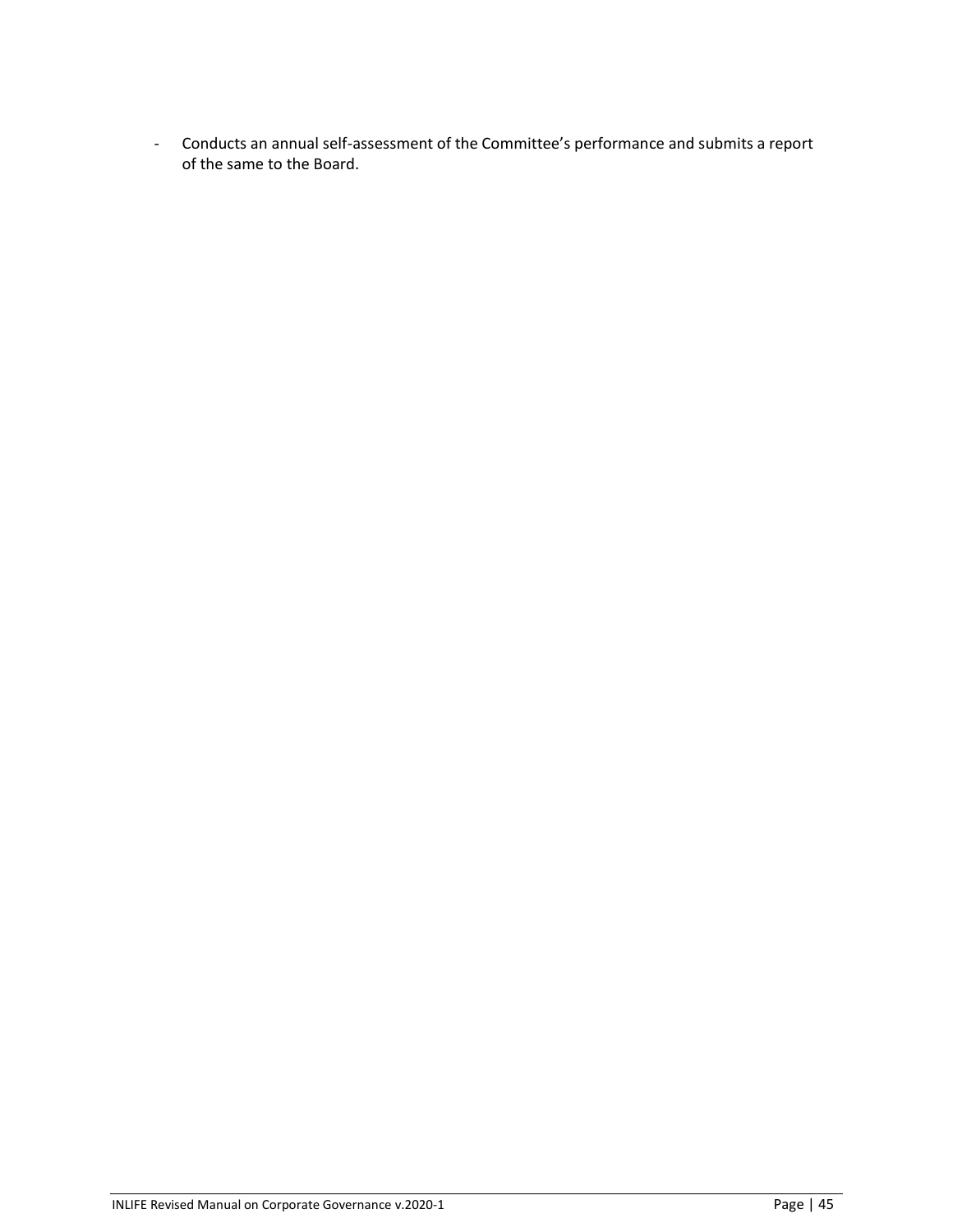### <span id="page-45-0"></span>ANNEX B6. PERSONNEL AND COMPENSATION COMMITTEE CHARTER

- 1. The Personnel and Compensation Committee assists the Board in making decisions related to human resources management, manpower development, employee compensation, and succession planning.
- 2. Structure and Composition
	- The Committee shall be composed of a Chairman, a Vice-Chairman, and up to three (3) members, one of whom should be an independent Trustee.
- 3. Roles and Responsibilities of the Personnel and Compensation Committee:
	- Oversees the formulation and implementation/administration of the general compensation policy of the Company as well as the compensation and benefit structure of the Company.
	- Recommend to the Board, the general compensation structure and policy of the Company.
	- Ensures that the appropriate succession planning program is in place and is being implemented.
	- Ensures that the Company's compensation programs for all its employees are equitable, fair, and competitive with those of the top companies in the country.
	- Reviews and evaluates the performance of Chief Executive Officer, President, Chief Operating Officer and other senior management personnel consisting of the Heads of the various Operating Group and recommends their annual compensation package for Board approval.
	- Reviews and evaluates the employees' short-term and long-term incentive plans and the corresponding remuneration therefor.
	- The Committee Chairman shall regularly submit and present a report to the Board, providing a summary of the Committee's activities, confirmation of how the responsibilities in this Charter were discharged, and the results of the assessment of the effectiveness of its programs and initiatives, and recommendations for improvement, if any.
	- Conducts an annual self-assessment of the Committee's performance and submits a report of the same to the Board.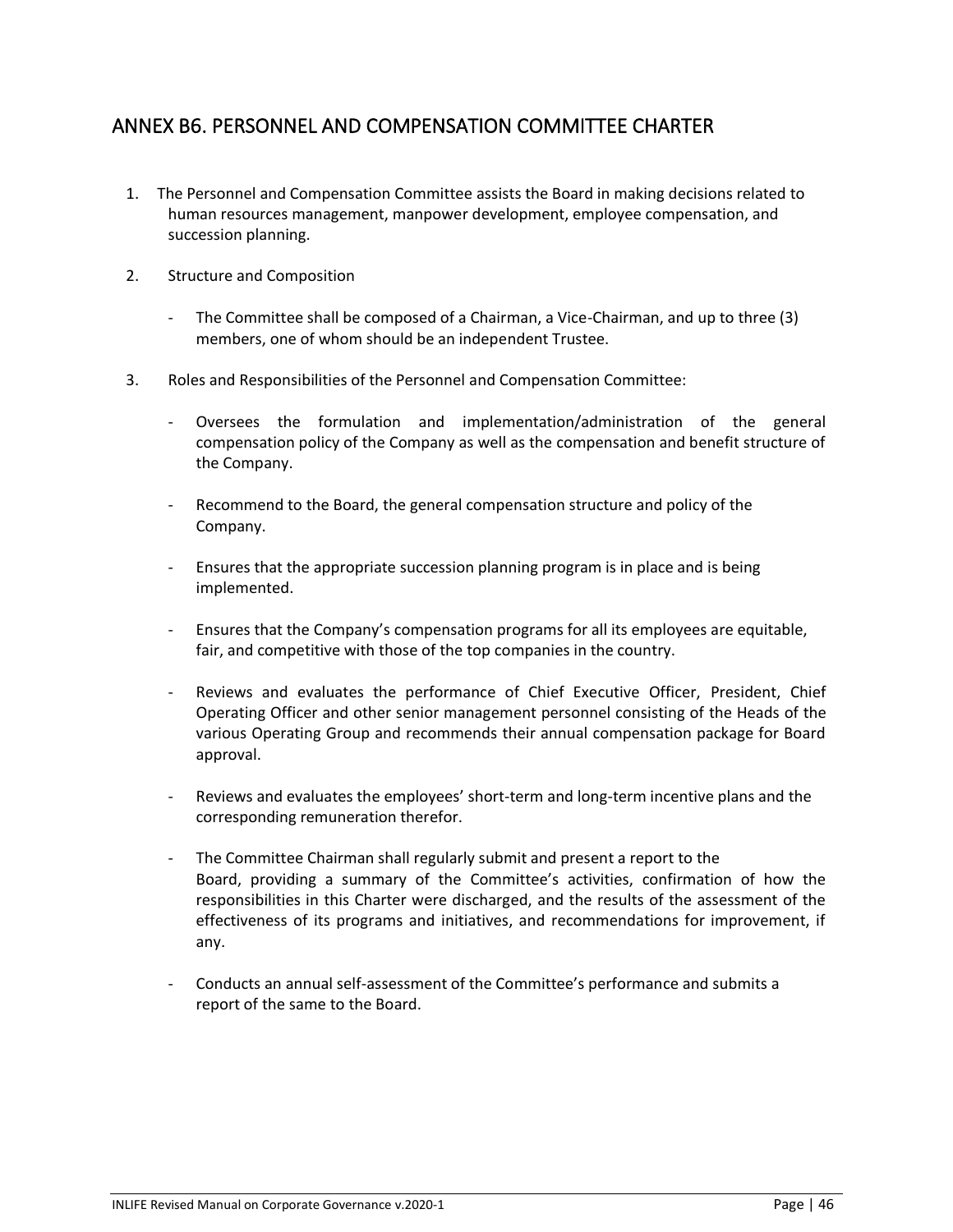### <span id="page-46-0"></span>ANNEX B7. RELATED PARTY TRANSACTION COMMITTEE CHARTER

- 1. The Related Party Transaction Committee assists the Board in its responsibilities in ensuring that all transactions with a Related Party are conducted at arm's length and in the best interest of the Company and its stakeholders. It provides oversight in the implementation of Company policy on Related Party Transactions (RPTs).
- 2. Structure and Composition:

The RPT Committee shall be composed of at least three (3) members, majority of whom shall be independent Trustees, including the chairperson. The Committee shall at all times be entirely composed of independent Trustees and Non-Executive Trustees. In case a member has conflict of interest in a particular RPT, he should refrain from evaluating that particular transaction.

- 3. Roles and Responsibilities:
	- − Oversees the implementation of the system for identifying, monitoring, measuring, controlling, and reporting RPTs, including the periodic review of RPT policies and procedures.
	- − Continuously review and evaluate existing relationships between and among businesses and counterparties
	- − Reviews Material RPT amounting from over PHP 20 Million up to PHP50 Million.
		- For RPTs exceeding PHP 50Million, endorses said transaction to the Board for approval.
	- − Ensures that the Company maintains adequate capital against risks associated with exposures to Related Parties. In this regard, material risks arising from RPTs shall be considered in the capital planning process.
	- − Submits to the Board a quarterly summary of all reviewed material RPTs for their confirmation. If no RPT has been discussed for the said period, submit a certification report documenting the same.
	- − Ensures that transactions with related parties, including write-off of exposures, are subject to periodic independent review or audit process.
	- − The Committee Chairman shall regularly submit and present a report to the Board, providing a summary of the Committee's activities, confirmation of how the responsibilities in this Charter were discharged, and results of the assessment performed on the effectiveness of the RPT programs and initiatives, and recommendations for improvement.
	- − Conducts an annual self-assessment of the Committee's performance and submits a report of the same to the Board.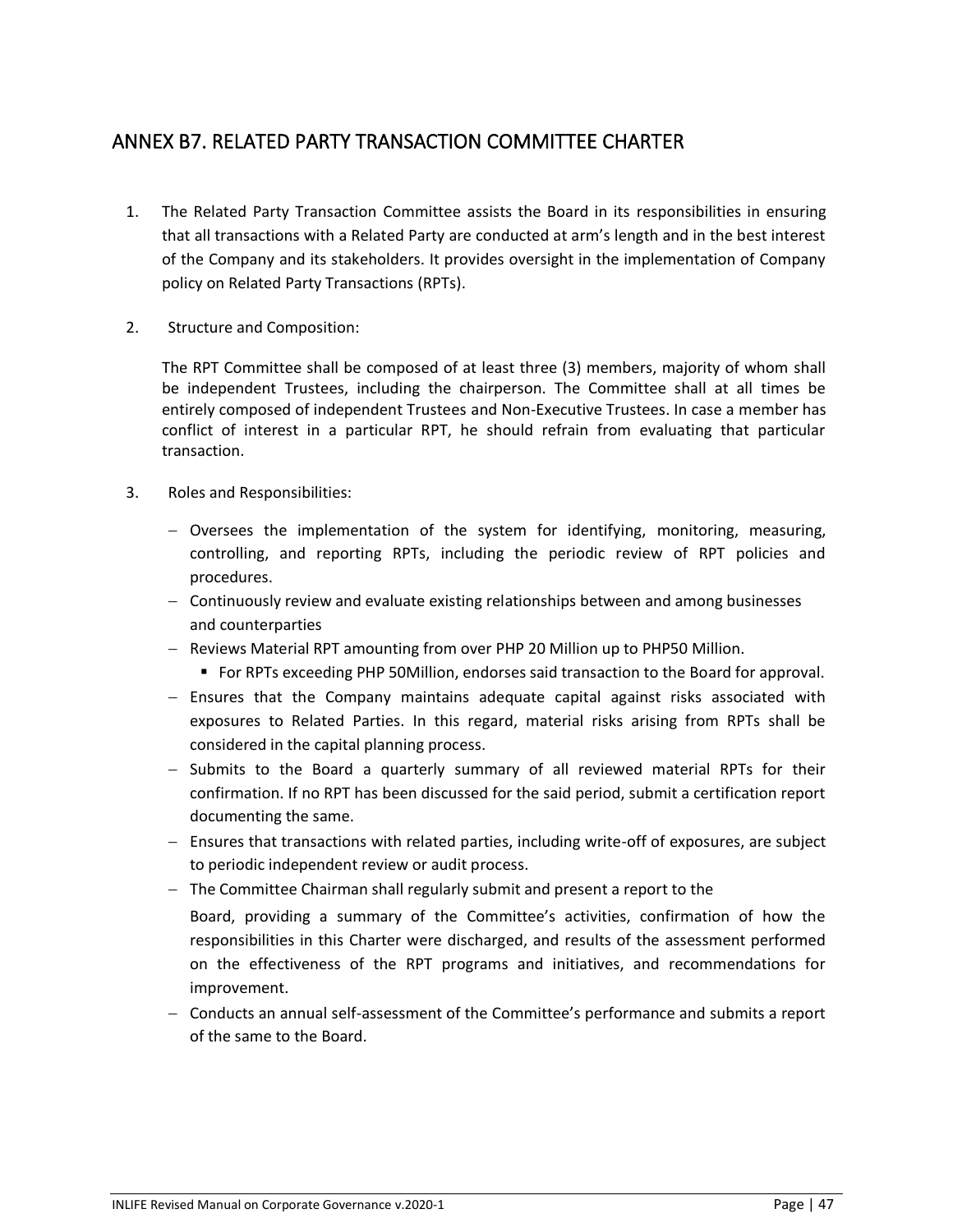### <span id="page-47-0"></span>ANNEX B8. RISK MANAGEMENT COMMITTEE CHARTER

- 1. The Committee assists and advises the Board of Trustees (Board) in fulfilling its oversight responsibilities on the Company's financial risk profile and risk management system.
- 2. Structure and Composition

The Committee shall be composed of at least three (3) Trustees, majority of whom shall be Independent Trustees. The Board shall designate one Independent Trustee-member to serve as the Committee Chairman. The Committee members shall have adequate and competent qualification or experience.

3. Meetings

The Committee shall meet quarterly but the Chairman may call for a special meeting of the Committee as and when it is necessary.

- 4. Authority
	- Appoint and evaluate the performance of the Chief Risk Office;
	- Seek any information it requires from management, and all other employees;
	- Access all records, documents, properties, assets and personnel within the Company;
	- Evaluate the Company's enterprise risk management framework for the Board's approval; and

Investigate any activities within its scope of responsibilities, or as may be required by the Board.

- 5. Roles and Responsibilities
	- Review and advise the Board, the adequacy and effectiveness of the Company's policies and procedures relating to the identification, analysis, management, monitoring and reporting of financial and non-financial risks;
	- Ensure that Management identifies, appraises and addresses the risks exposures and their impacts to the Company. Risk exposures may include but not limited to, legal, information technology, strategic, credit, operational and financial risks;
	- Ensure that Management sufficiently and swiftly manages risks, especially those categorized as having high impact with high probability of occurring;
	- Review and advise the Board, in consultation with Management, on the overall risk management program of the Company as it relates to its risk appetite and strategic direction; and
	- Opt to engage consultant/s for a more independent assessment of the risk management infrastructure;
- 6. Reporting Responsibilities
	- Regularly submit and report to the Board the Committee's activities, findings, decisions, deliberations and recommendations;